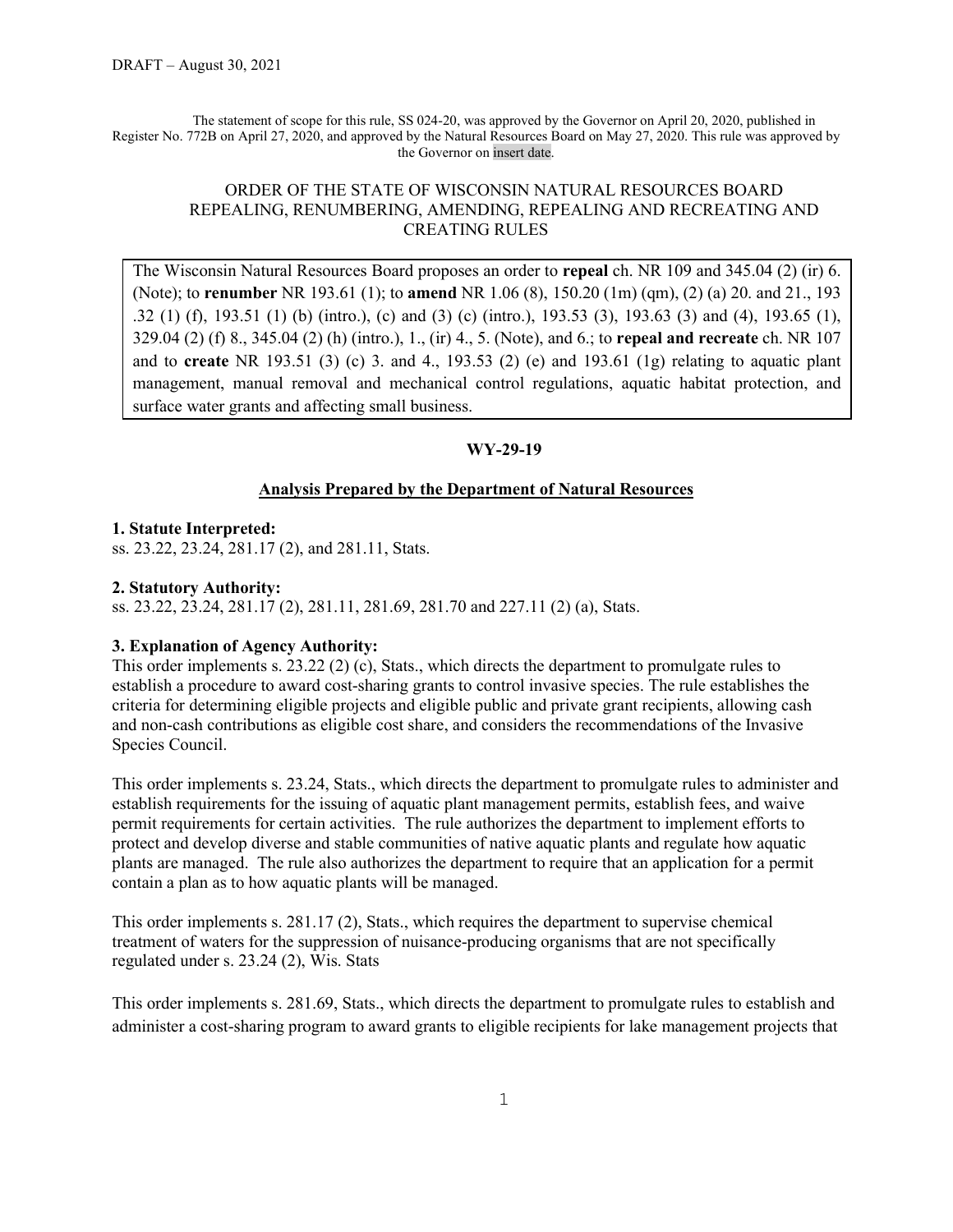improve or protect the quality of water in lakes or the quality of natural lake ecosystems, and for lake classification projects that will classify lakes by use and implement protection activities based on their classification. The rule also allows the department to award contracts for lake classification technical assistance. Section 281.69, Stats., also directs the department to promulgate rules to administer and determine eligible recipients and activities for lake management projects and lake classification projects.

This order implements s. 281.70, Stats., which directs the department to establish and administer a costsharing program to award grants to eligible recipients for river planning projects and river management projects. The rule designates eligible activities for planning, management and education, and the types of natural riverine ecosystems that are eligible for funding and allows the department to approve river management plan recommendations for funding under s. 281.70, Stats.

The department has authority to promulgate rules under s. 227.11 (2) (a), Stats., to administer the statutory requirements in ss. 23.22, 23.24, and 281.17 (2), Stats.

## **4. Related Statutes or Rules:**

Chapter NR 40 creates a comprehensive, science-based system with criteria to classify invasive species into two categories: "prohibited" and "restricted." With certain exceptions, the transport, possession, transfer and introduction of prohibited species is banned. The regulations are aimed at preventing new invasive species from getting to Wisconsin and enabling quick action to control or eradicate those here but not yet established.

The rule also includes [preventive measures](https://dnr.wisconsin.gov/topic/Invasives/prevention.html) that are not species-specific but instead address common pathways that may allow invasives to spread. These measures complement existing statutes and rules such as the viral hemorrhagic septicemia [\(VHS\)](https://dnr.wisconsin.gov/topic/Fishing/vhs) rules, for example, and include requirements to remove aquatic plants and animals and drain water from vehicles, boats, trailers and equipment upon removal from the water and to remove aquatic plants and animals from any vehicle, boat, trailer or equipment before placing it in any water of the state or transporting it on a highway.

Chapter NR 193 establishes procedures for awarding cost-sharing grants to public and private entities to protect and improve the waters of Wisconsin. Rules under this chapter outline grant programs supporting aquatic invasive species control and prevention. This chapter outlines a grant program that provides financial assistance for surface water planning and management projects benefitting the waters of Wisconsin.

Grants awarded under this chapter may be used for education, planning and management projects conducted for the benefit of surface water or aquatic ecosystems. Lake protection funding is available for projects benefitting lakes and lake ecosystems. Lake management grants that include natural resource enhancement services are available for projects benefitting public inland lakes. River protection funding is available for activities benefitting rivers and riverine ecosystems. Aquatic invasive species control funding is available for aquatic invasive species projects conducted on surface waters of the state, including lakes, rivers, streams, wetlands, and the Great Lakes.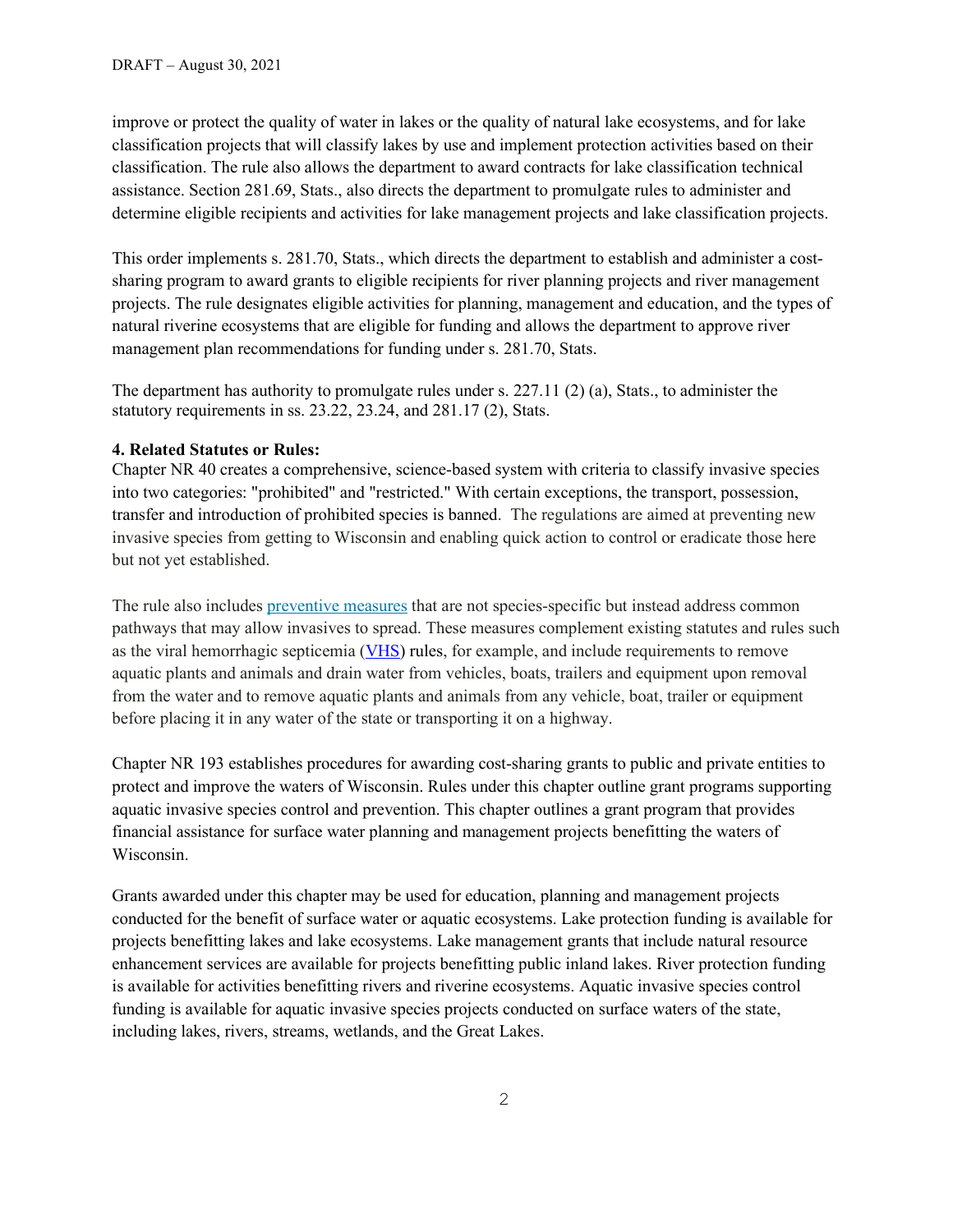## **5. Plain Language Analysis:**

The aquatic plant management program regulates the chemical, mechanical, physical and biological control of aquatic organisms in order to protect and develop diverse and stable native aquatic plant communities. The program is currently regulated under two separate but related administrative rules, ch. NR 107, Wis. Adm. Code – chemical control and ch. NR 109, Wis. Adm. Code – mechanical, physical, burning, and manual control.

The proposed recreated ch. NR 107, Wis. Adm. Code, will unify all control activities under a consistent set of procedures and policies that align with current state and federal law, improving administrative consistency and efficiency as well as customer service. The proposed rule will also update the program to employ contemporary management practices such as integrated pest management to control aquatic invasive and nuisance-causing species.

Under the current program, wetland management is not separated from other surface waters and the requirements are not reflective of current best management practices. The proposed rule will create a section specific to the conditions, treatment timing and reporting relevant to wetland control. In addition, the proposed rule creates a waivers section, which clarifies existing waivers and adds multiple waivers, primarily for activities in wetland environments.

Under the current program, approximately 1,000-1,200 ch. NR 107 permits for small waterbodies such as ponds and stormwater management facilities are issued annually. The majority are reapplied for each year for the same control activity. In addition, the original pond definition in ch. NR 107, Wis. Adm. Code, does not effectively incorporate waterbodies such as stormwater ponds and ponds owned in common such as through homeowner's associations (HOA's). The proposed rule will create a section specific to ponds less than 10 acres, which allows for five-year permits and fewer regulatory requirements.

The current program requires public notification for large-scale chemical control via newspaper ad. The proposed rule expands riparian and public notification to all control methods and implements modernized methods of notification such as website posts, social media outreach, and newsletters. Under the proposed rule, the department will assume responsibility for public notification of the intent to submit a permit, in order to reduce the requirements for permit applicants.

Under the current program, chemical control is limited to areas within 150 feet from shore in most circumstances and the scope and scale of large-scale chemical control is determined by a strict surface acreage threshold. In addition, plans for aquatic plant management are only required in some cases for mechanical control and there are no provisions for evaluating the success and impacts of ongoing aquatic plant management activities. The proposed rule will update the thresholds for large-scale control activities in wetlands and lakes following current scientific understandings, incorporating an evaluation component for control activities expected to impact a broad area. The proposed rule will also require a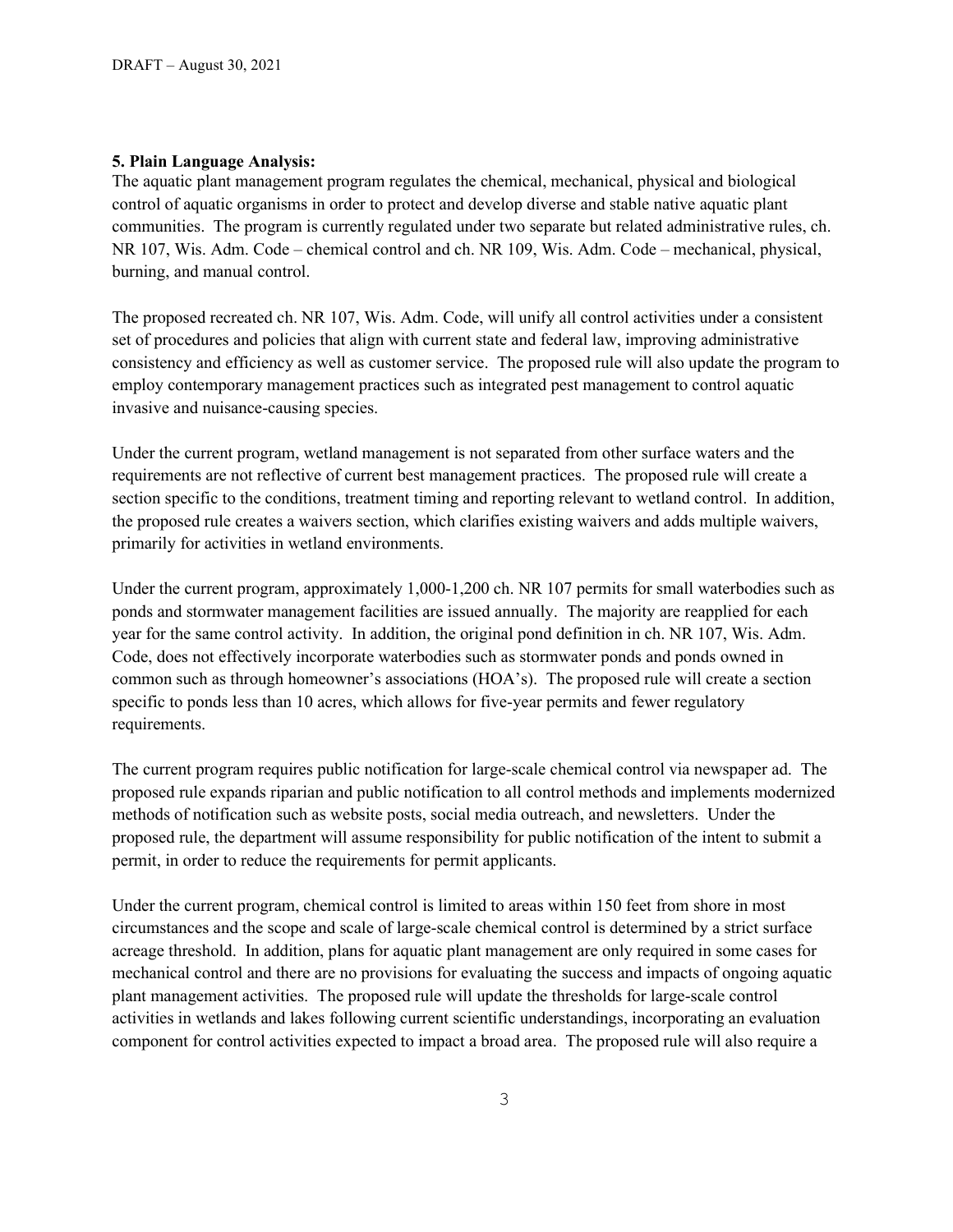plan in most situations so waterbodies can implement multiple control techniques together under one set of goals and objectives and operate under multiyear permits in some instances.

The recreated rule also will update citations, references, and notes to appropriate statutes and administrative codes and include other housekeeping changes.

Several updates are proposed to ch. NR 193, Wis. Adm. Code, the administrative rule governing the Surface Water Grant Program, that bring the rule into greater alignment with the recreated ch. NR 107, Wis. Adm. Code. Aquatic plant management and protection plans outlined under the proposed s. NR 107.05, Wis. Adm. Code, are included as eligible projects for surface water planning grants. Plan approval language was added to include conditions specified under the proposed s. NR 107.05 (3) (c), Wis. Adm. Code. Other non-substantive changes are proposed to achieve consistency in definitions and terminology across the recreated chapters.

Finally, updates to Subchapter IV of ch. NR 193, Wis. Adm. Code, are suggested to align with s. 281.69 (1b) (ae), Stats., regarding grant eligibility for floating treatment wetland systems. Additions include: stipulations for eligibility determination mirroring those considered for individual permits issued under s. NR 30.12 (3m) (c), Wis. Adm. Code, a note about the eligibility of floating treatment wetland systems, and the allowable use of stormwater technical standards developed under Subchapter V of ch. NR 151, Wis. Adm. Code.

## **6. Summary of, and Comparison with, Existing or Proposed Federal Statutes and Regulations:**

The proposed changes for aquatic plant management program are in accordance with federal regulations: • Federal Insecticide, Fungicide and Rodenticide Act (FIFRA). The EPA approves pesticide products for use, classifies according to toxicity and evaluates safety. These rules apply to everyone. The proposed rule revision clarifies the use of these products in waters of the state.

The Clean Water Act (CWA) regulates waters in the United States, including setting minimum water quality standards, and regulates additives in waters as pollutants. According to the Cotton Council Decision in Federal Court, 553 F.3d 927 (6th Cir. 2009), additives, including pesticides, are required to have a National Pollutant Discharge Elimination System (NPDES). In Wisconsin, the department issues Wisconsin Pollutant Discharge Elimination System (WPDES) in lieu of NPDES, thereby regulating the use at the state level rather than federal level.

## **7. Comparison with Similar Rules in Adjacent States:**

## **Michigan**

The Michigan department of Environment, Great Lakes and Energy (EGLE), issues permits for aquatic plant management (APM) using pesticides. Special permit conditions are implemented when chemical treatment may negatively impact threatened or endangered species or result in a public health hazard. Permit application fees vary between \$75-\$1,500 depending on the acreage proposed for treatment. Michigan EGLE staff may limit the size of treatments for native control projects. A permit is generally not required for mechanical harvesting or manual cutting. Other physical APM activities such as hand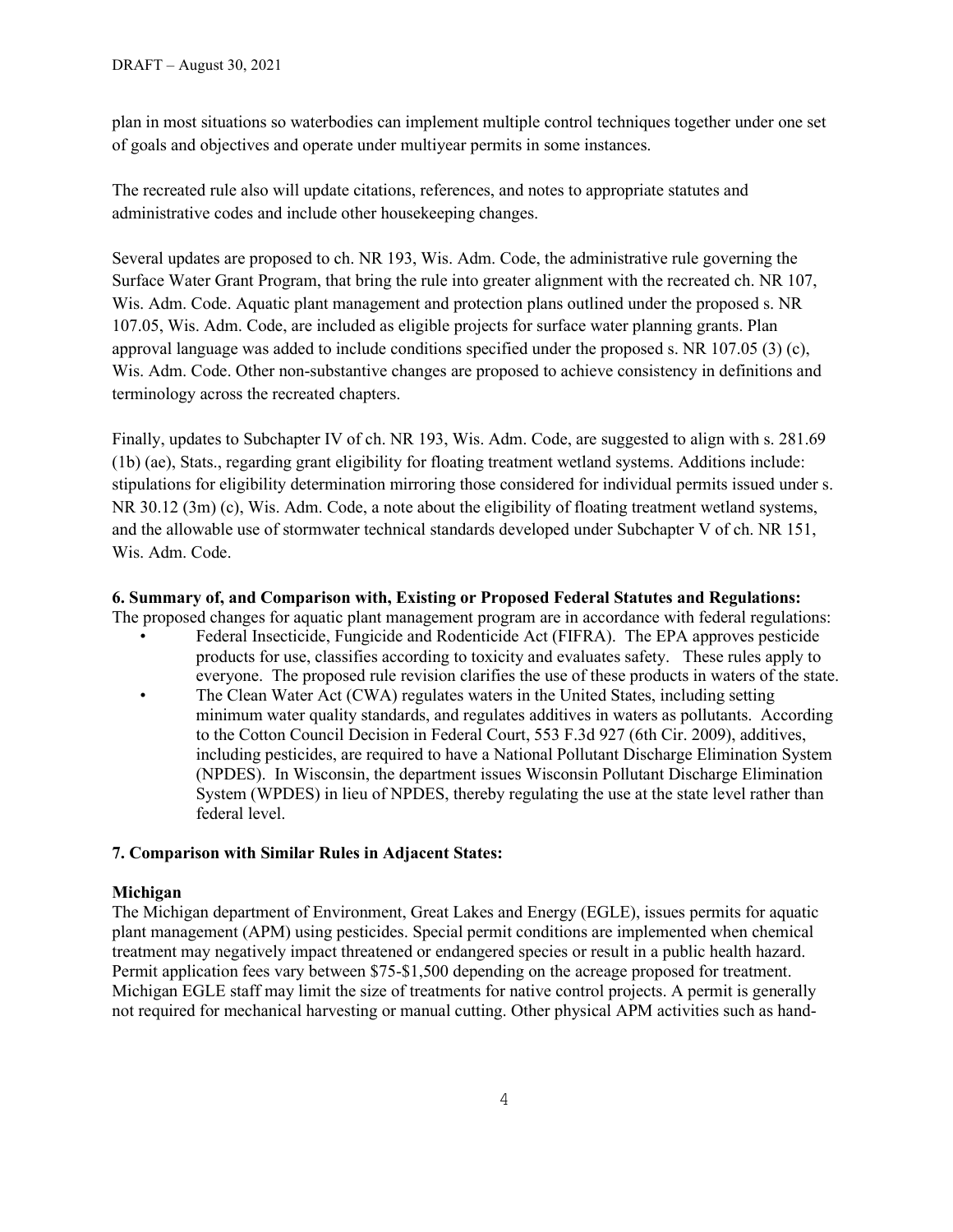pulling, diver assisted suction harvesting (DASH), benthic mats, weed rollers, and dredging require a permit from Michigan EGLE.

Applicants may also choose to apply for a Certificate of Coverage (COC) under a General Permit (GP) in place of an individual or standard permit for chemical control. Aquatic nuisance control activities covered under a COC must be determined by EGLE to not negatively impact human health and have no more than minimal short-term adverse impact on the natural resources or environment. The GPs for ponds and Great Lakes canals and marinas in Michigan have pre-qualified waterbody lists.

Permits for chemical control typically require the permittee to notify waterfront owners within 100 feet of the area of impact 7-45 days before the initial treatment of the season. The notification must be in writing and must include permittee contact information, the list of pesticides and corresponding water use restrictions, and approximate treatment dates. Signs must be posed the day of treatment along the shoreline of treatment areas.

Whole lake chemical treatment must have a Lake Management plan (LMP). The LMP must include the physical and biological characteristics of the waterbody, management goals, history of waterbody management, water quality information, vegetation management plan, description of nuisance conditions, and planned monitoring and evaluation.

## **Minnesota**

Minnesota DNR requires an Invasive Aquatic Plant Management (IAPM) permit for the management of invasive plants that involves either mechanical removal of plants or application of herbicides to public waters. In order to receive an IAPM permit, target invasive aquatic plants must be found in the proposed treatment area and the treatment method must be selective for the target plants. Additionally, the treatment must minimize potential negative impacts to aquatic habitat and water quality. A permit must also include a justification such as providing riparian access, enhancing recreational use, controlling invasive aquatic plants, managing water levels, or protecting habitat.

A permit is also required for APM activities below the ordinary high-water mark. This includes mechanical and pesticide control of nuisance aquatic plants, transplanting aquatic plants into public waters, relocating or removing bogs, and installing or operating an automatic aquatic plant control device. Permits may be issued to property owners, lake organizations, or local governments. Herbicide control cannot exceed 15% of the littoral area. Mechanical control (or a combination of mechanical and herbicide) cannot exceed 50% of the littoral area. However, a variance can be filed to allow a larger percentage of littoral area to be controlled.

A map of the treatment site and the signatures of affected landowners are required for chemical control permits. Prior to permit issuance, a DNR field inspection is required (but may be waived by the local invasive species specialist). Delineation surveys should be conducted on a seasonal basis for permitted activities. Permit conditions may include limits on the amount of control, restrictions on the methods and timing of control, restrictions on the target species, requirements for supervision of the control, and public notification requirements.

#### **Illinois**

Illinois DNR requires any person, company, or organization that wishes to conduct aquatic plant control (chemical or non-chemical) in the Fox Chain O'Lakes to obtain a Letter of Permission (LOP). To obtain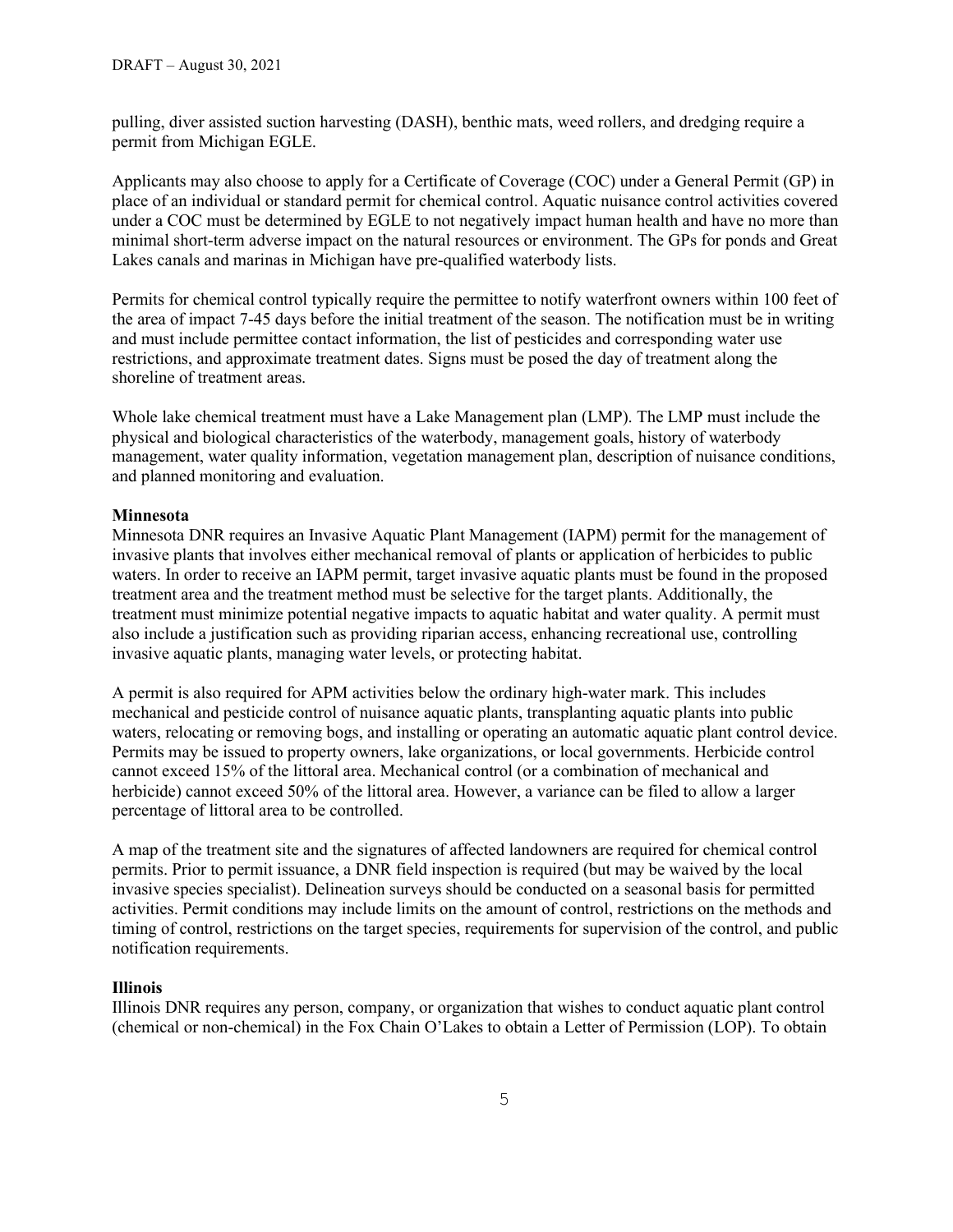an LOP, a completed application and map of treatment area is needed. Individual property owners with a titled portion to the bottom of the waterbody do not need an LOP if they plan to treat 0.25 acres or less. A LOP is not needed for waterbodies outside the Fox Chain O'Lakes.

For waterbodies outside of the Fox Chain O'Lakes, herbicides may be applied by property owners that own a portion of the lake bottom. Property owners must also ensure herbicides do not affect neighboring portions. For a whole lake treatment, permission of all bottom owners is required. Property owners may apply their own herbicide if it is categorized as a General Use pesticide. Restricted Use pesticides must be applied by a person with a pesticide license.

Illinois EPA has an NPDES general permit for pesticides that are applied to, over, or near Illinois waters. Private water owners with waters that discharge to waters of the state are covered under this permit. To be covered under the general permit, private water owners must submit a Notice of Intent (NOI) 14 days prior to pesticide application. There is an annual threshold level of 80 acres. If the annual threshold is exceeded, a Pesticide Discharge Management Plan (PDMP) is required in addition to the NOI. As part of the NOI, the pond owner must contact the Illinois DNR to check for threatened and endangered species in the treatment area. If the waterbody is an artificial impoundment less than 10 acres, it is exempt from the threatened and endangered species consultation. Private waterbodies that do not discharge to state waters do no need an NPDES permit for chemical treatment of aquatic plants.

## **Iowa**

Iowa DNR requires permits for the introduction and removal of aquatic plants in public waters. These permits may be issued for 1-5 years. For physical removal permits, plants must be removed by handcutting, hand-pulling, hand-raking, or mechanical cutting only. Plants should only be removed to establish a travel lane and all removed plant material must be left in place or collected and composted on the same land owned or used by the permittee.

Permits are also required for cities and counties to use chemical control of aquatic vegetation in water intake structures. For all public waters and some private waters, a permit is required for chemical control of aquatic plants. For chemical control permits, the permittee must have written permission of impacted littoral and riparian landowners. For class C waters, permittees must submit an "Aquatic Pesticide Application to Prohibited Waters" permit application about one month prior to treatment. For Outstanding Iowa Waters (OIW), permittees must apply for an individual national pollution discharge elimination system (NPDES) permit. There is no application form, so permittees must send a letter indicating their intent to apply. If a lake is not a class C or OIW, herbicide can be applied by a certified applicator without a specific permit under a general permit. For all lakes regardless of classification, records must be kept, and best management practices followed.

A dock owner may remove aquatic vegetation without a permit if the aquatic vegetation creates a hazardous or detrimental condition in the boating area around the dock or covers a minimum of 75 percent of the boating area around the dock. A dock permittee is limited to the removal of vegetation in a 20-foot radius around the dock, removal of a hazardous condition, or creation of a 15-foot-wide boating pathway. Removal method is limited to hand-cutting, hand-pulling, hand-raking or mechanical cutting devices, excluding automated plant control devices that disturb the bottom substrate.

## **9. Summary of Factual Data and Analytical Methodologies Used and How Any Related Findings Support the Regulatory Approach Chosen:**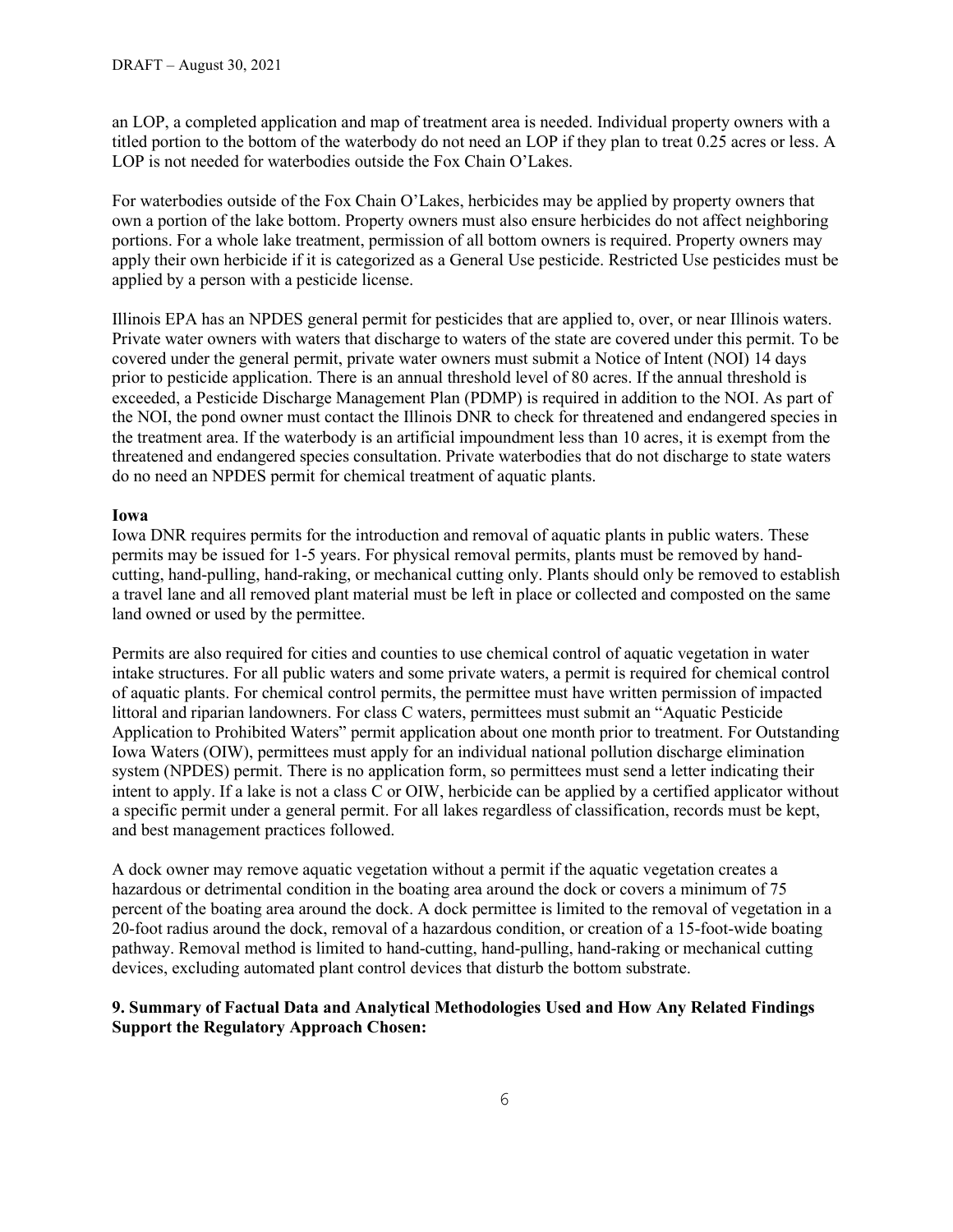The department's strategic analysis of APM in Wisconsin was conducted to help decision-makers and the public to better understand the program and to aid in the crafting of the proposed rule. The final [strategic](https://widnr.widen.net/s/pjvlt9khp8/apmsa_final_2019-06-14)  [analysis report](https://widnr.widen.net/s/pjvlt9khp8/apmsa_final_2019-06-14) summarizes current information on APM, including known and possible environmental impacts, applicable regulations, economic considerations and potential management alternatives for the future. The report references over 500 peer reviewed scientific literature articles, social surveys of stakeholders, and historical environmental analyses.

Current scientific and practical understandings of aquatic plant management support integrated pest management as the modern solution for the long-term management of invasive and nuisance-causing species.

The stakeholder surveys identified four major themes, which are supported in the proposed regulatory structure:

1. Reduce aquatic plant abundance when plants are impeding use of a waterbody.

2. Non-native species control. In some cases, this may include attempts to eradicate a non-native plant species, depending on the species to be controlled or the extent of its spread within a waterbody. In other cases, the goal may be to keep the population of a non-native species from becoming overabundant rather than to remove the population completely.

3. Ecological protection and restoration. Removal of a population that is negatively impacting a lake ecosystem, preservation of biodiversity and habitat, and lake or ecosystem services protection are also drivers of APM.

4. Public education and outreach. Private service providers and department staff as well as lake organization representatives also see APM as an opportunity to educate the public on aquatic ecology and water quality. This goal was described by a subset of interviewees, while the above three goals were well-represented within most interviews.

Additionally, permit data and control records were examined to determine the types, locations and frequency of aquatic plant control in the state over time. This data was used to support the proposed regulatory framework for large-scale control, pond classifications, public notification and riparian notification.

## **10. Analysis and Supporting Documents Used to Determine the Effect on Small Business or in Preparation of an Economic Impact Report:**

The department reviewed a list of known private service consultants and contractors for aquatic plant management activities in the state and estimated the number that were likely to meet the definition of a small business, based on staff knowledge of the businesses. The department used a list of all permits from 2019 and 2020 to determine how many permits individual businesses submit as agents of the permit applicant.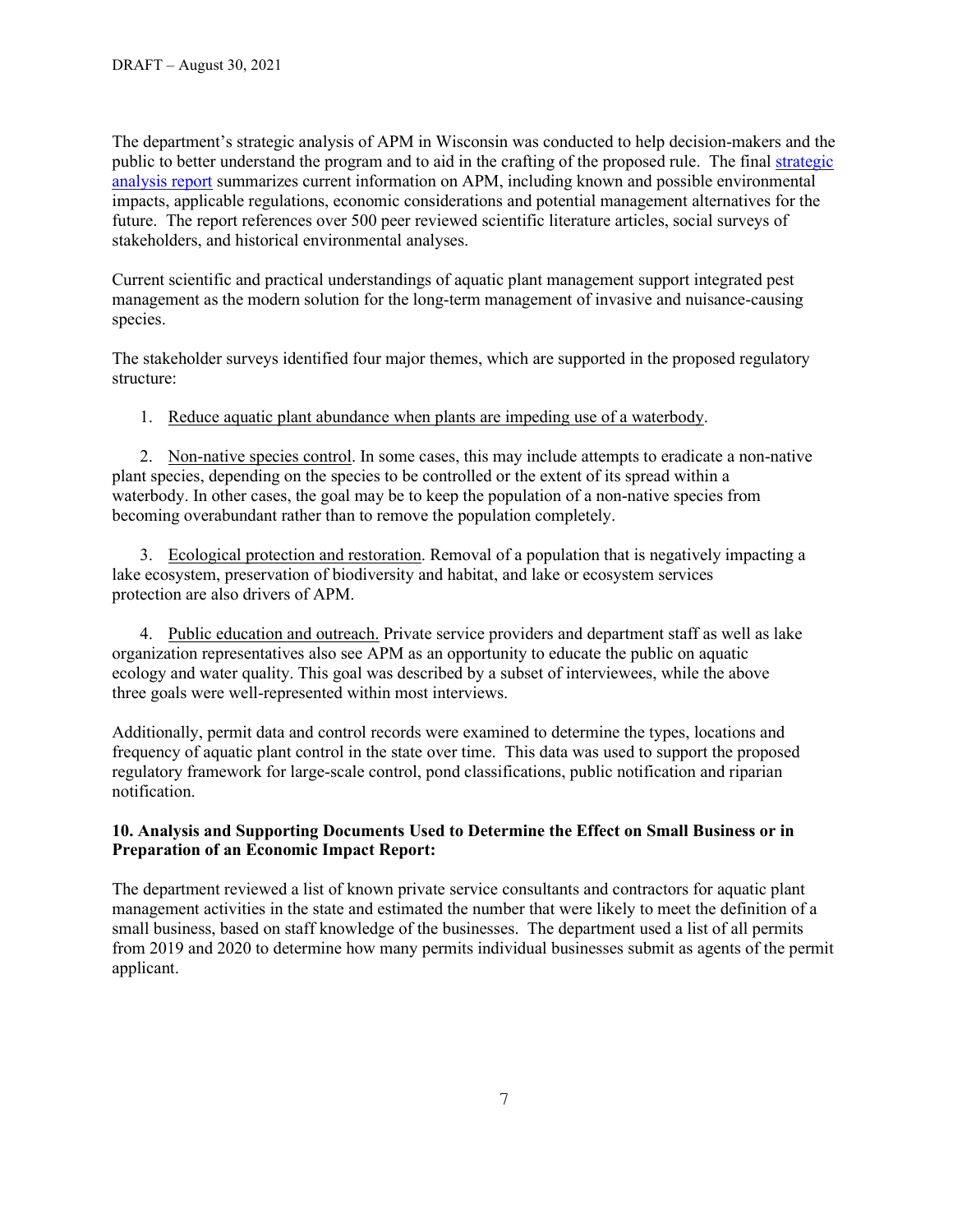Permit data and control records were examined to determine the types, locations and frequency of aquatic plant control in the state over time. This data was used to support the proposed regulatory framework for large-scale control, pond classifications, public notification and riparian notification.

## **11. Effect on Small Business (initial regulatory flexibility analysis):**

The proposed rule provides a net benefit to small business impacted by the rule. The proposed planning and evaluation components are likely to increase opportunities for business growth in the state. In addition, the proposed rule indirectly reduces the compliance requirements for small businesses by:

- Incorporating less stringent compliance or reporting requirements, less stringent schedules or deadlines for compliance or reporting, and consolidation or simplification of reporting requirements in multiple ways.
- Incorporating fewer permitting, reporting requirements, and supplying exemptions from public notification for small waterbodies under 10 acres in some instances.
- Incorporating fewer permitting and reporting requirements for wetland management.
- Incorporating permit amendment options in some instances after the permit has been approved.
- Incorporating multiple options for public or riparian notification and removing the requirement of public notification of the intent to submit a permit from the applicant's responsibility.

**12. Agency Contact Person:** Madi Johansen – WY/4, Department of Natural Resources, P.O. Box 7921, Madison, WI 53707-7921; madison.johansen@wisconsin.gov; (608) 712-2798

#### **13. Place where comments are to be submitted and deadline for submission:**

Written comments may be submitted at the public hearings, by regular mail, or email to:

Madi Johansen – WY/4 Department of Natural Resources P.O. Box 7921 Madison, WI 53707-7921 madison.johansen@wisconsin.gov (608) 712-2798

Comments may be submitted to the department contact person listed above or to DNRAdministrativeRulesComments@wisconsin.gov until the deadline given in the upcoming notice of public hearing. The notice of public hearing and deadline for submitting comments will be published in the Wisconsin Administrative Register and on the department's website, at https://dnr.wi.gov/calendar/hearings/. Comments may also be submitted through the Wisconsin Administrative Rules Website at https://docs.legis.wisconsin.gov/code/chr/active.

## **RULE TEXT**

#### **SECTION 1. NR 1.06 (8) is amended to read:**

**NR 1.06 (8)** SENSITIVE AREAS. Sensitive areas designated under s. NR  $\frac{107.05}{3}$  (i) 107.10 are determined to be public rights features.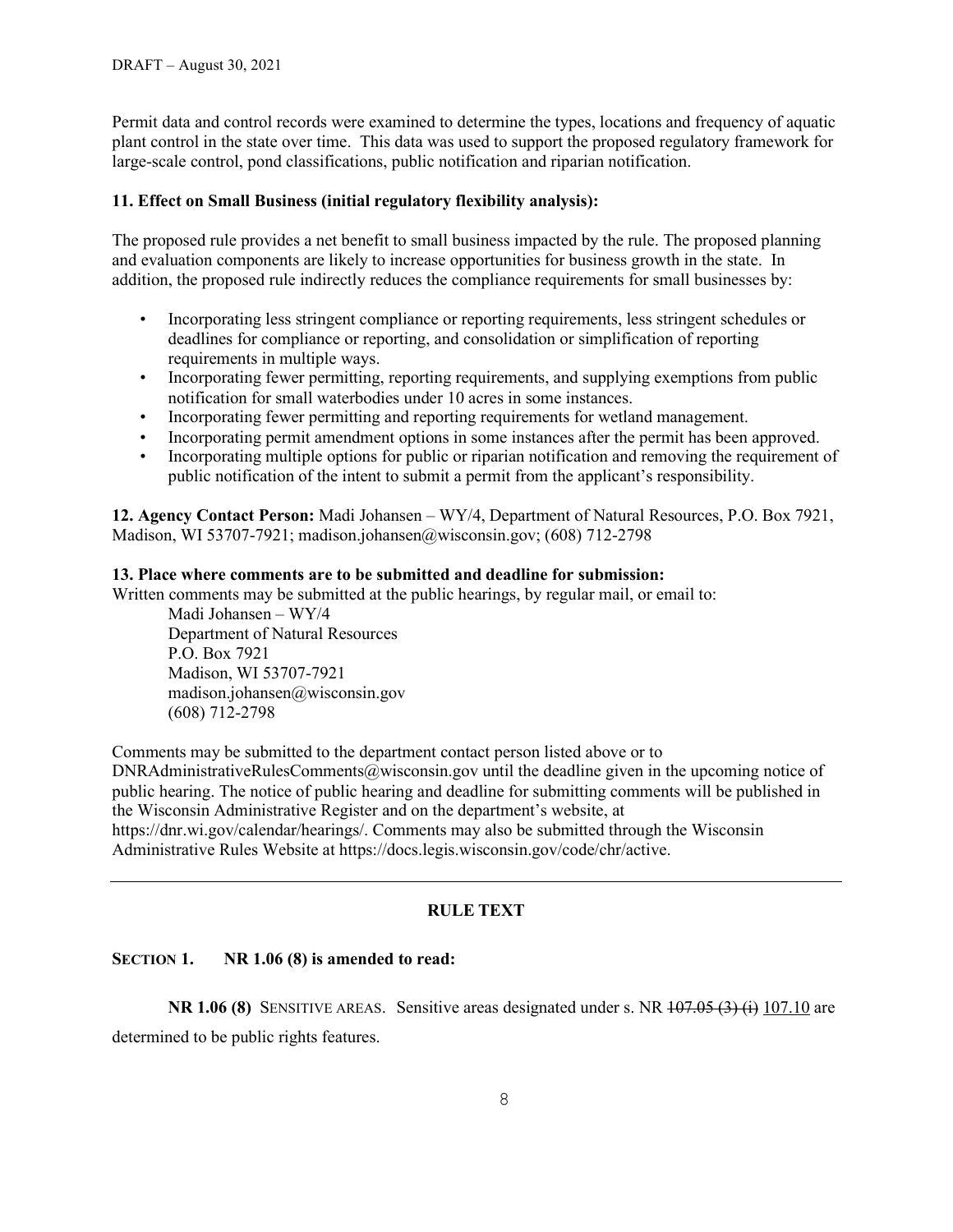## **SECTION 2. NR 107 is repealed and recreated to read:**

## CHAPTER NR 107

# INTEGRATED AQUATIC PLANT MANAGEMENT PROGRAM SUBCHAPTER I – GENERAL PROVISIONS

**NR 107.01 Purpose.** The purpose of this chapter is to establish procedures and requirements for issuing aquatic plant management permits to protect and develop diverse and stable communities of native aquatic plants and regulate how aquatic organisms and aquatic invasive species are managed pursuant to ss. 23.24, 23.22 (2) (b) 2., [23.235,](http://docs.legis.wisconsin.gov/document/statutes/23.235) and 227.11 (2) (a) and (b), Stats., and interpreting s. 281.17 (2), Stats. Communities of native aquatic plants are recognized as a vital and necessary component of a healthy aquatic ecosystem. Aquatic invasive species are recognized as a potential threat to healthy aquatic ecosystems. This chapter establishes procedures and requirements for issuing aquatic plant management permits for introduction or control of aquatic plants. This chapter identifies other permits issued by the department for aquatic plant management that contain conditions required under this chapter for aquatic plant management, and for which no separate permit is required under this chapter. Introduction and control of aquatic plants shall be allowed in a manner consistent with the principles of integrated pest management and shall minimize the loss of ecological values and consider cumulative impacts of control.

**NR 107.02 Applicability***.* A person sponsoring, directing, or conducting control of aquatic plants or introducing nonnative aquatic plants to waters of this state shall obtain an aquatic plant management permit from the department under this chapter. Waters of the state include those portions of Lake Michigan and Lake Superior, and all lakes, bays, rivers, streams, springs, ponds, wells, impounding reservoirs, marshes, watercourses, drainage systems, and other ground or surface water, natural or artificial, public or private, within the state or its jurisdiction as specified in ss. 23.24 (1) (k) and 281.01 (18), Stats.

#### **NR 107.03 Definitions.** In this chapter:

**(1)** "Adverse impacts" means a control activity exposure or disturbance to a site or organism that may result in any of the following: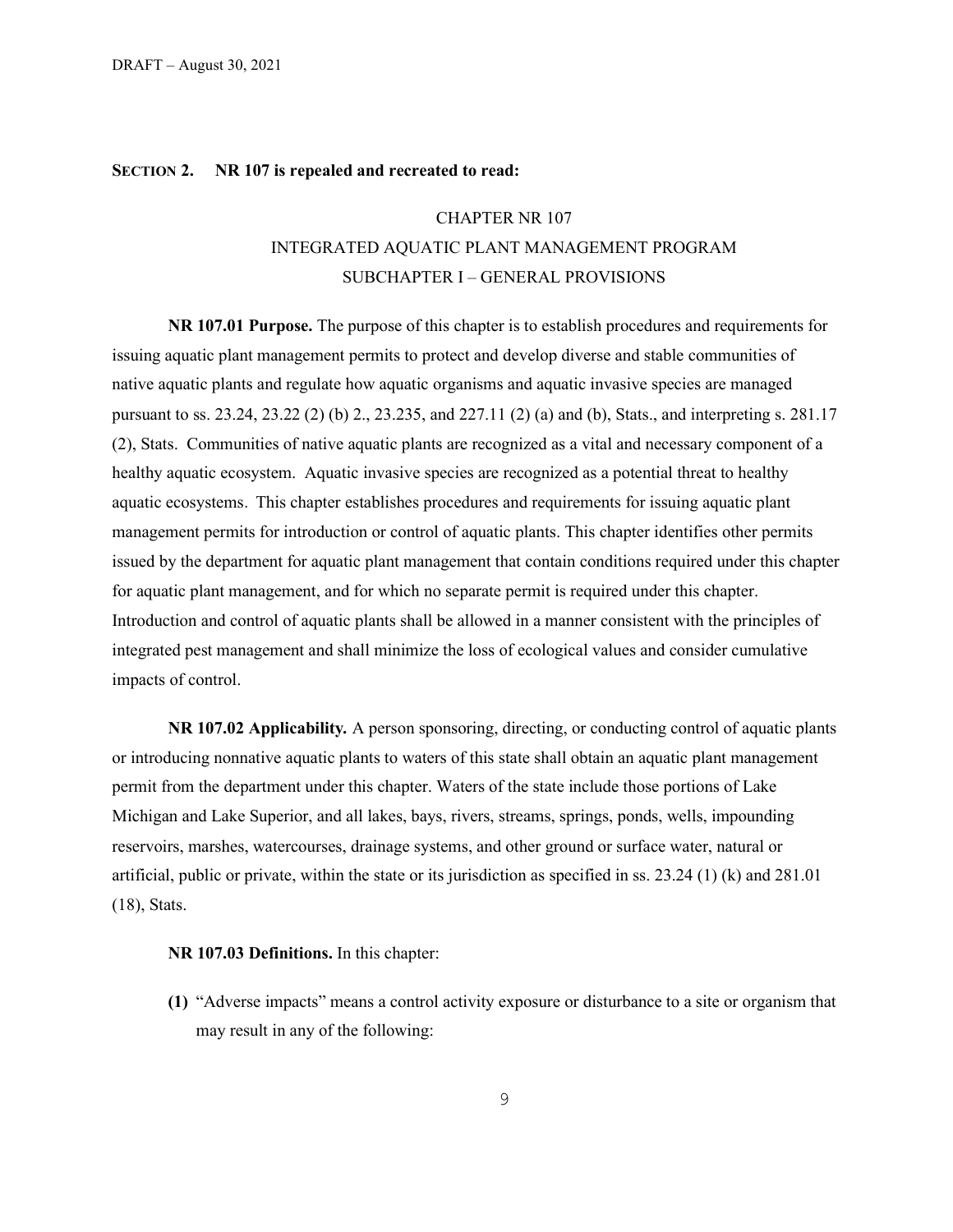(a) Pesticide residues in excess of food or feed tolerances established by the U.S. environmental protection agency or department of agriculture, trade and consumer protection.

(b) Exceedance of environmental media standards or benchmarks for chemicals established by a federal or state agency.

(c) Visible, measurable or documented effects, including death, illness, stunting, deformation, discoloration, sublethal effects, demographic changes, or other effects likely to be detrimental to nontarget species or ecosystems.

(d) Significant degradation in individual or cumulative impacts to human health and welfare; fish and wildlife; ecosystem diversity, productivity, and stability; and recreational values.

**(2)** "Applicant" means a person applying for a plan or permit or a representing agent applying for a plan or permit on behalf of a person.

**(3)** "Applicator" means a person applying chemicals to a control site.

**(4)** "Aquatic plant" means a plant naturally growing in water, saturated soils, or seasonally saturated soils, and includes all of the following:

(a) Algae.

(b) Submersed, floating-leaf, floating, and emergent plants, and their root stalks, seeds, and other vegetative propagules.

**(5)** "Aquatic vegetative habitat" means an area within an ecosystem where aquatic plants provide for the ecological needs of fish and wildlife, improve water quality, reduce erosion, or provide other ecosystem services.

**(6)** "Beneficial water use activity" means angling, boating, swimming, the use of water for irrigation or drinking, or other navigational or recreational water use activities.

**(7)** "Best management practice" means an activity or combination of activities intended to control a target species while avoiding or minimizing adverse impacts on non-target organisms that is both effective and practicable, considering technological, economic, ecological, and institutional factors.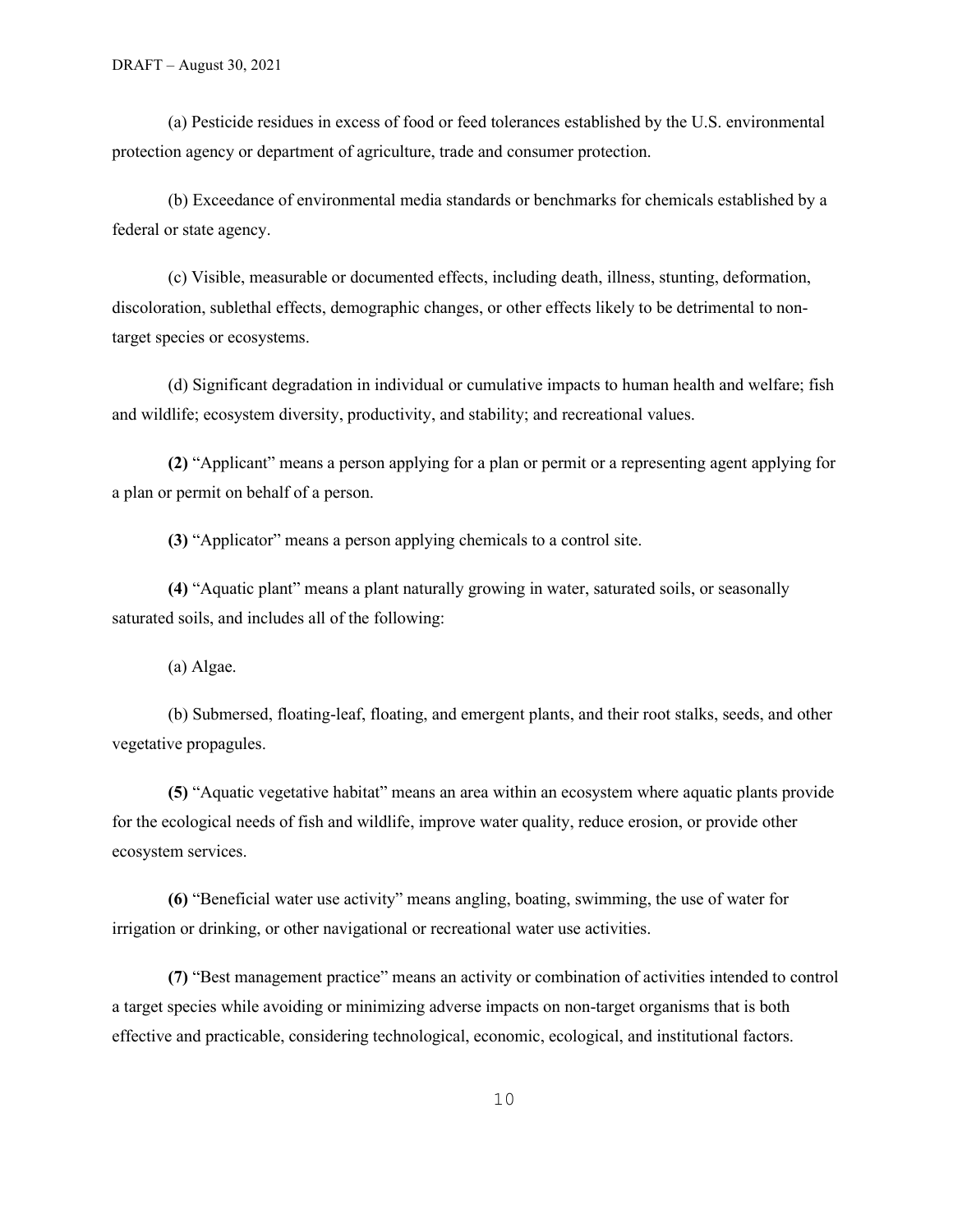**(8)** "Body of water" means any lake, river or wetland that is a water of this state.

**(9)** "Ceded territory" has the meaning given in s. NR 13.02 (1).

**(10)** "Completed application" means a completed and signed application form, including the information specified in ss. NR 107.06 and 107.07, and any other information that may reasonably be required from an applicant and which the department needs to make a decision under applicable provisions of law.

**(11)** "Control" means actions that impact aquatic invasive species and other organisms including manual removal, the use of biological agents, dewatering, desiccation, burning, freezing, shading, suffocation, mechanical force, inhibition, potentiation, or metabolic disruption.

**(12)** "Department" means the department of natural resources.

**(14)** "Epilimnetic lake wide concentration rate" means the calculated concentration of herbicide in a body of water assuming homogeneous mixing of herbicide throughout the upper water layer above the thermocline."

**(15)** "Hand wicking" means the individual pours or sprays the pesticide directly onto the glove and applies the pesticide using only the thumb, fingers and palm of the wicking glove directly to the target species.

**(16)** "Integrated pest management" means an ecosystem-based decision-making strategy informed by current, comprehensive information on pest life cycles and the interactions among pests and the environment that focuses on long-term suppression of pests or their damage and considers all the available pest control practices.

**(17)** "Invasive species" has the meaning given in s. NR 40.02 (24).

**(18)** "Lake wide concentration rate" means the calculated concentration of herbicide in the body of water assuming homogeneous mixing of herbicide throughout the entire lake water volume.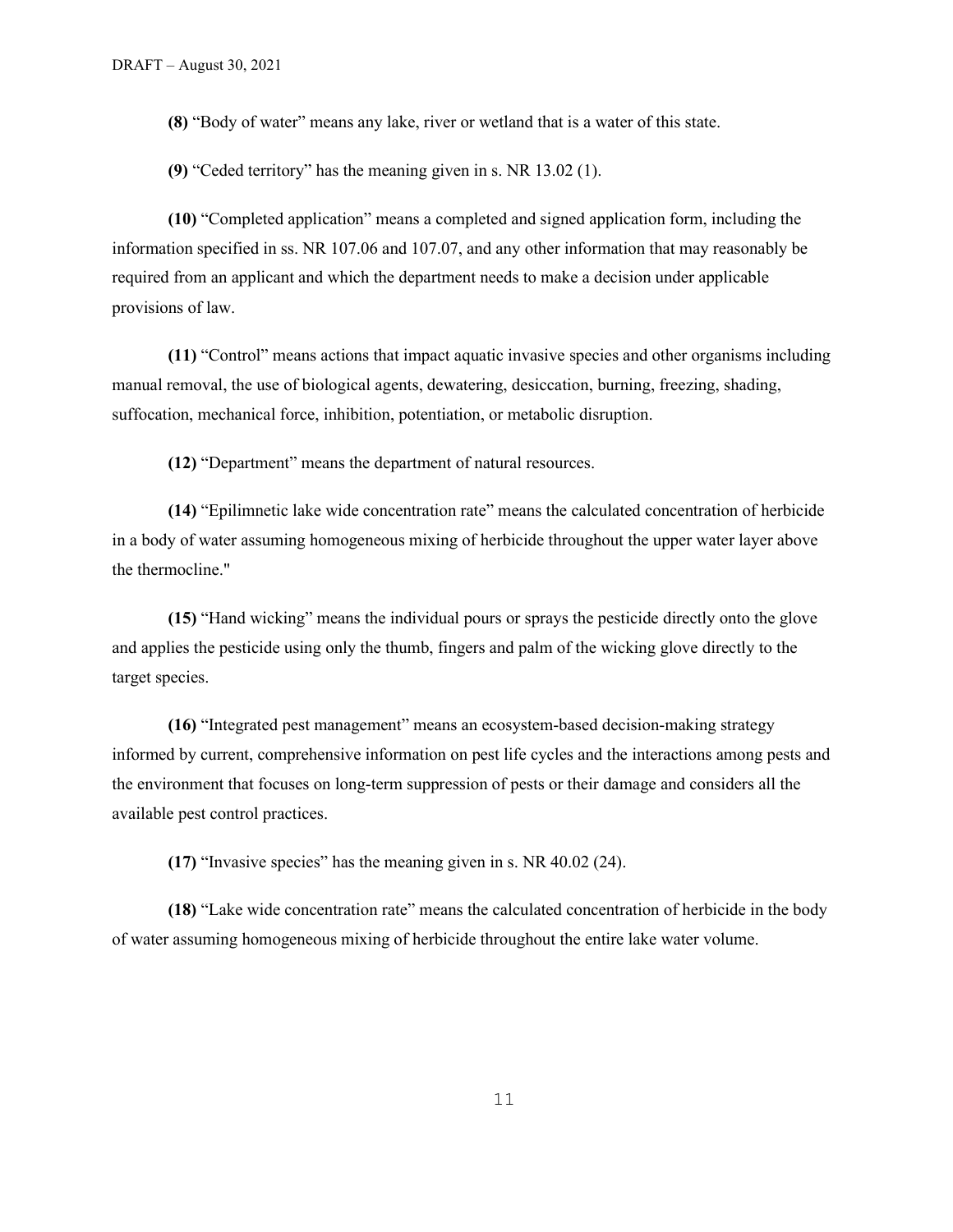**(19)** "Large-scale control" means projects that implement management activities on a nonlocalized scale, where the management actions are expected to affect significant portions of a lake, stream reach or wetland*.*

**(19)** "Littoral area" has the meaning given in s. NR 193.03 (22).

**(20)** "Manual removal" means the control of aquatic plants by hand or handheld devices without the use or aid of external or auxiliary power.

**(21)** "Mechanical control" means the control of aquatic plants using machinery designed to cut, shear, shred, crush, uproot, transport, or otherwise affect aquatic plants and which may require the aid of external or auxiliary power.

**(22)** "Navigable waters" has the meaning given in s. 30.10, Stats.

**(23)** "Non target organism" means a species not targeted by a control authorized under ch. NR 107.

**(24)** "Ordinary high-water mark" has the meaning given in s. NR 193.03 (28).

**(25)** "Permit" means a permit to control aquatic plants authorized under ch. NR 107.

**(26)** "Pesticide" has the meaning given in s. 94.67 (25), Stats., and includes a pesticide-fertilizer mixture.

**(27)** "Pesticide overspray" means pesticide deposited outside a target application site as a result of an applicator's failure to control the direct flow or application of pesticide from the application equipment so as to confine it to the target application site.

**(28)** "Pioneering population" has the meaning given in s. NR 193.61 (4).

**(29)** "Plan" means an aquatic plant management and protection plan approved under s. NR 107.05.

**(30)** "Privately accessible pond" means a manmade or natural body of water 10 acres or less that meets all the following requirements: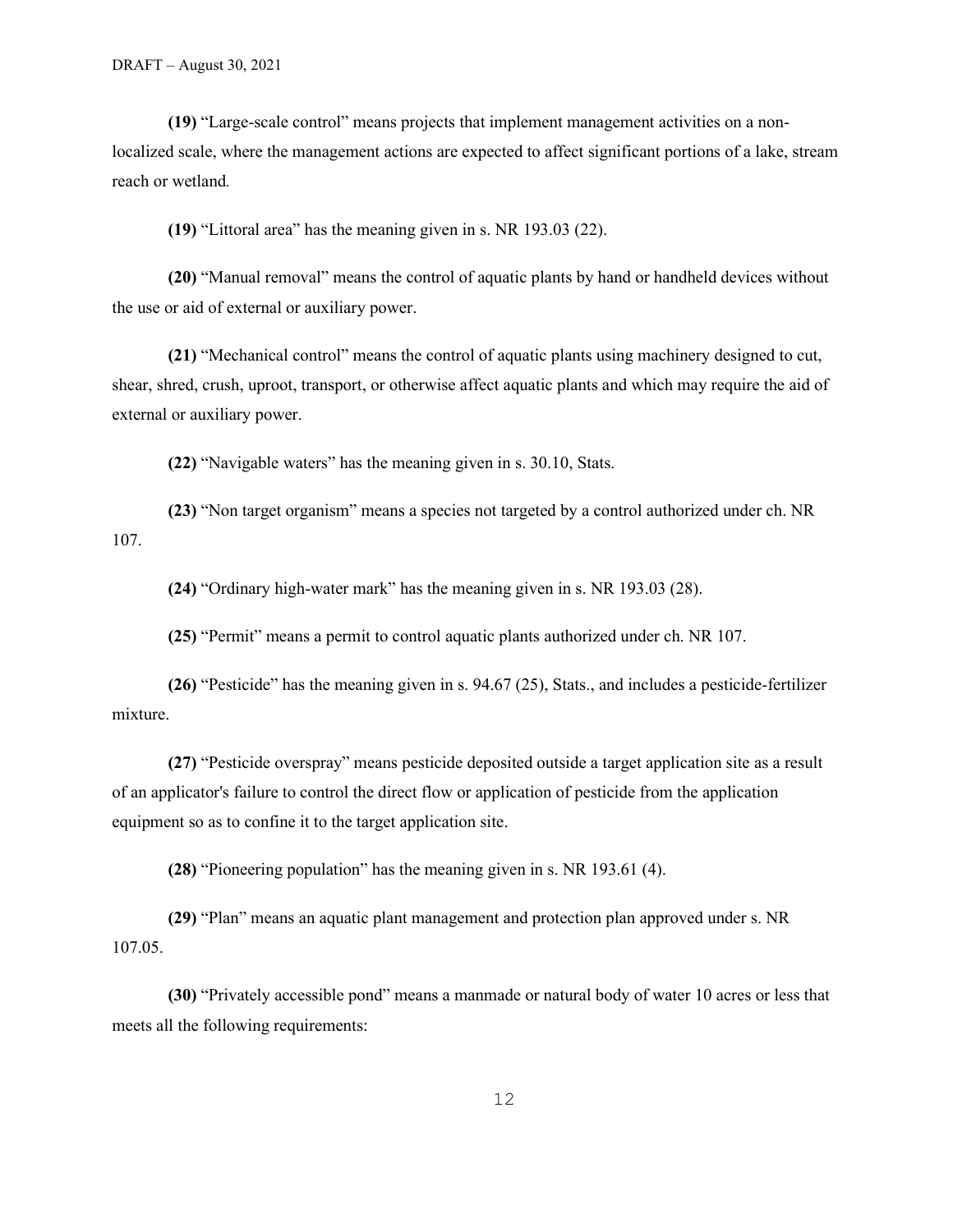(a) Is located on the land of a single owner not in common ownership.

(b) Has no surface water connection to other surface waters.

(c) Has no public access.

**(31)** "Prohibited species" has the meaning given in s. NR 40.02 (41).

**(32)** "Public pond" means a manmade or natural body of water 10 acres or less located on land owned by multiple persons that meets any of the following requirements:

(a) Has a surface water connection to other surface waters.

(b) Has public access.

**(33)** "Sensitive area" means an area of aquatic vegetation identified by the department as offering critical or unique fish and wildlife habitat, including seasonal or life stage requirements, or offering water quality or erosion control benefits to the body of water.

**(34)** "Shared pond" means a manmade or natural body of water 10 acres or less that meets all the following requirements:

(a) Is located on land owned by multiple persons.

(b) Has no surface water connection to other surface waters.

(c) Has no public access.

**(35)** "Small-scale control" means a project that implements management activities on a localized scale, where the management actions do not to affect the entire lake, stream reach, or wetland.

**(36)** "Stakeholder" means a person who is involved in or affected by activities authorized under s. NR 107.

**(37)** "Storm water management structure" has the meaning given in s. NR 528.03 (16).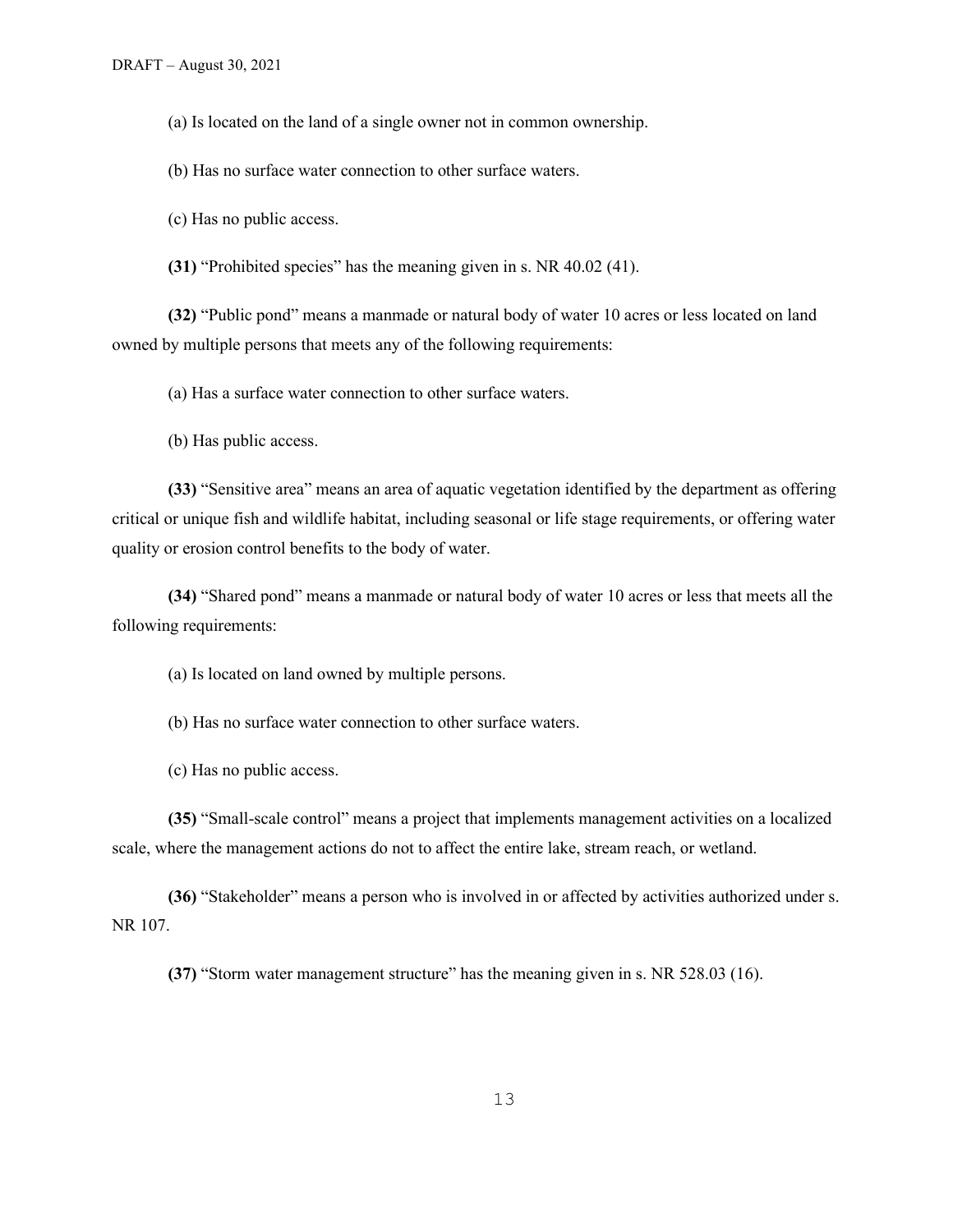**(38)** "Sublethal effects" means changes or consequences experienced or demonstrated by organisms or populations that survive exposure to a toxicant, including biological, physiological, demographic, reproductive, developmental, genetic, or behavioral effects.

**(39)** "Target species" means one or more aquatic species the applicant designates as the species to be controlled.

**(40)** "Thermocline" means the zone of rapid temperature change with depth in a body of water, where the water temperature changes at least 1 degree Celsius with every meter of depth.

**(41)** "Waters of the state" has the meaning given in ss. 23.24 (1) (k) and 281.01 (18), Stats.

**(42)** "Water use impairment" means a condition of aquatic plant growth that creates a water use obstruction or causes adverse impacts to the ecosystem.

**(43)** "Water use obstruction" means a condition of over-abundant aquatic plant growth that creates a material obstruction that limits a person's ability to reasonably conduct beneficial water use activities and there are no reasonable alternatives.

**(44)** "Wetland" has the meaning given in s. 23.32 (1), Stats.

**NR 107.04 Waivers***.* **(1)** FEE WAIVERS. The department shall limit the permit application fee to the basic application fee under s. NR 107.06 (2) (a) for any of the following control activities:

(a) A control targeting bacteria on swimming beaches using chlorine or chlorinated lime.

(b) A control targeting algae or other aquatic nuisances that interfere with the use of the water for potable purposes.

(c) A control that is necessary for the protection of public health as determined by the department under s. 23.24 (4) (c) 6., Stats, such as the control of disease carrying organisms in sanitary sewers, storm sewers, or wetlands, when the control is sponsored by a governmental agency.

(d) A control that is conducted by a state agency as defined under s. 227.01 (1), Stats.

**(2)** Any control conducted by the department shall be fee exempt.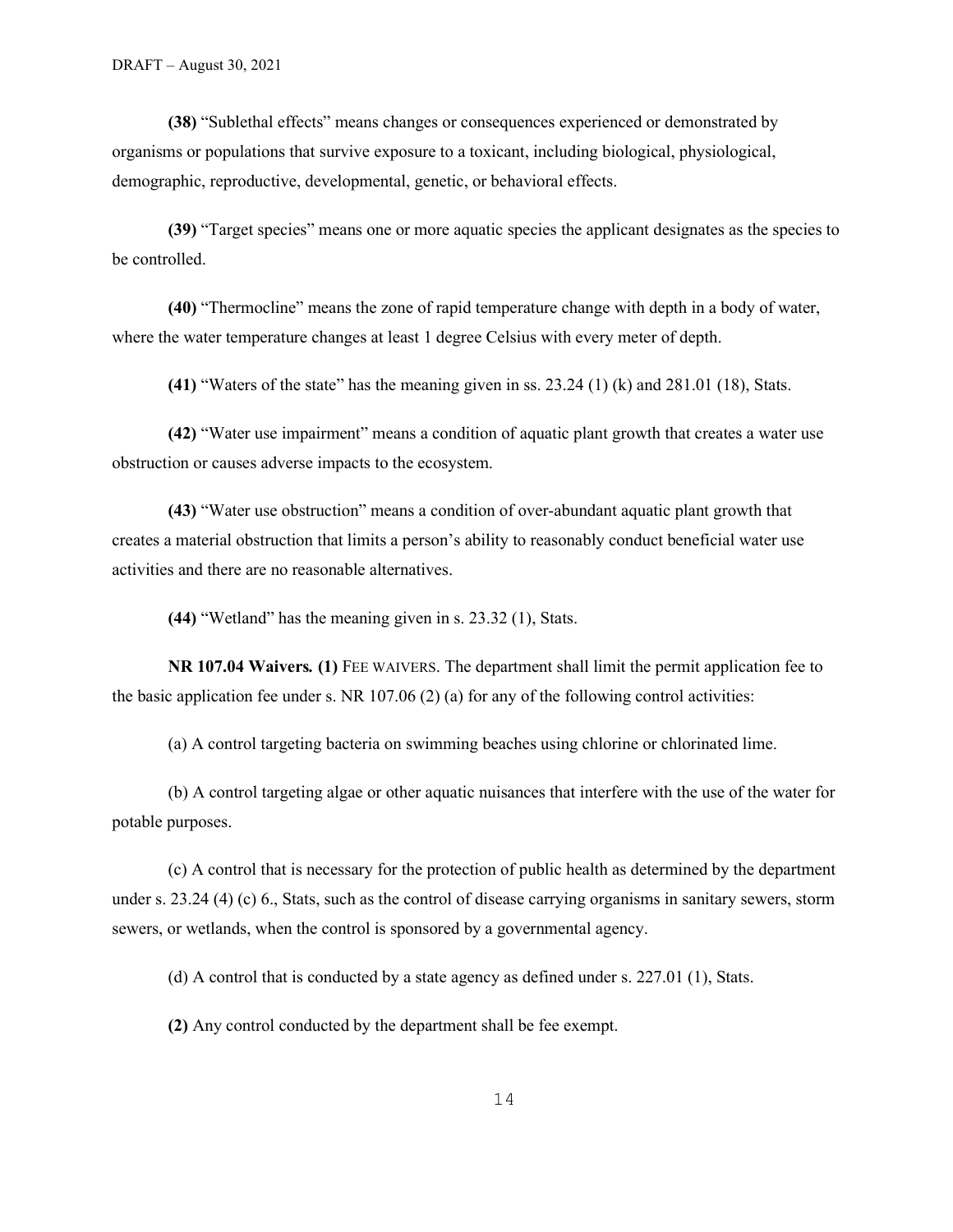**(3)** CONTROL WAIVERS. The department shall waive the permit requirements under this chapter for any of the following control activities:

(a) Manual and biological control of Purple Loosestrife *- Lythrum salicaria*.

(b) Chemical control in accordance with label instructions when used in any of the following locations:

1. Water tanks used for potable water supplies.

2. Swimming pools.

3. Public or private wells.

4. Private fish hatcheries licensed under s. 95.60, Stats.

5. Waste treatment facilities that have received plan approval under s. 281.41, Stats., or are utilized to meet effluent limitations set forth in permits issued under s. 283.31, Stats.

6. Privately accessible ponds that are less than 0.1 acres in size and are lined, with no groundwater connection to waters of the state.

(c) Manual removal and collection of native aquatic plants for lake study or scientific research when performed in a manner that does not harm the native aquatic plant community.

(d) Control within roadside right-of-ways or drainage ditches if the department determines nontarget and adverse impacts of the control activity are minimal and acceptable.

 (e) Cut stump chemical application to woody vegetation, provided that the chemical is painted directly onto the stump in a manner that does not result in pesticide overspray, harm the native aquatic plant community, or result in or encourage regrowth of other nonnative vegetation.

(f) Hand wicking of invasive emergent vegetation provided that the activity is performed in a manner that does not harm the native aquatic plant community or result in or encourage regrowth of nonnative vegetation.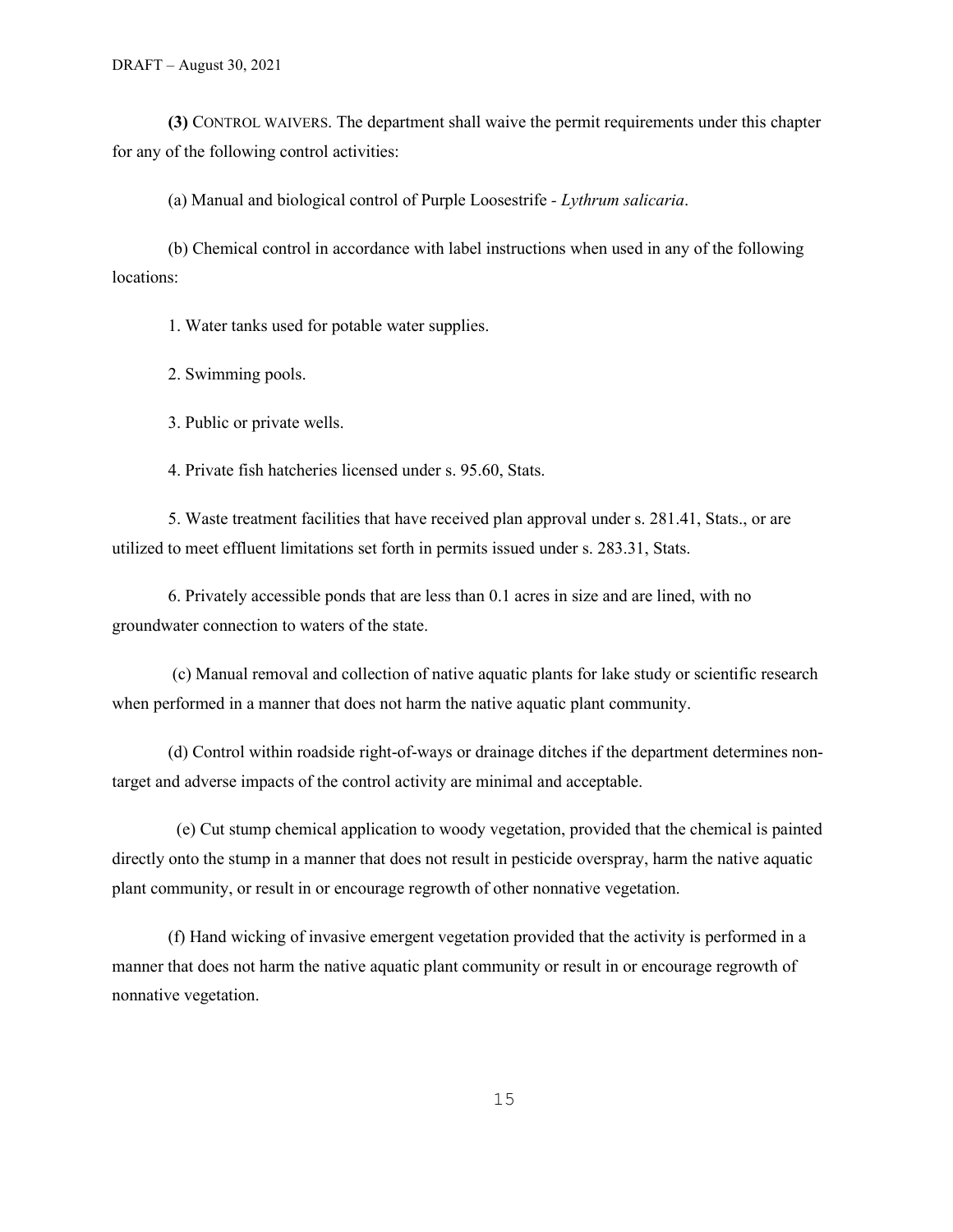(g) Manual removal or mechanical control that is conducted on woody vegetation below the ordinary high water mark on outlying waters, including Lake Superior and Lake Michigan, if the department determines non-target and adverse impacts of the control activity are minimal and acceptable.

(h) Mechanical control and manual removal that is conducted on woody vegetation above the ordinary high-water mark in palustrine wetlands.

(i) Control of emergent vegetation on storm water management structures.

(j) Chemical control of emergent vegetation when waters of the state are frozen.

(k) Mechanical control and manual removal that the department conducts and is consistent with the purposes of this chapter.

(L) Burning of emergent vegetation if the control is conducted for conservation purposes and follows a prescribed burn plan.

**Note:** This provision does not waive any existing municipal, county, or department requirements regarding burning.

(m) Any control conducted by a federal agency.

(n) Control or removal of native aquatic plants by manual or mechanical means in the course of operating an aquatic nursery as authorized under s. 94.10, Stats., on privately owned non–navigable waters of the state.

**(4)** SCENARIO WAIVERS. The department shall waive the permitting requirements of this chapter for any of the following control activities:

(a) *Mechanical and manual control.* When manual or mechanical control occurs on a body of water 10 acres or less that is entirely confined on the property of one person with the permission of that property owner.

(b) *Riparian owner control.* When a riparian owner manually removes aquatic plants from a body of water or uses mechanical devices designed for cutting or mowing vegetation on an exposed lakebed provided that the removal meets all the following conditions: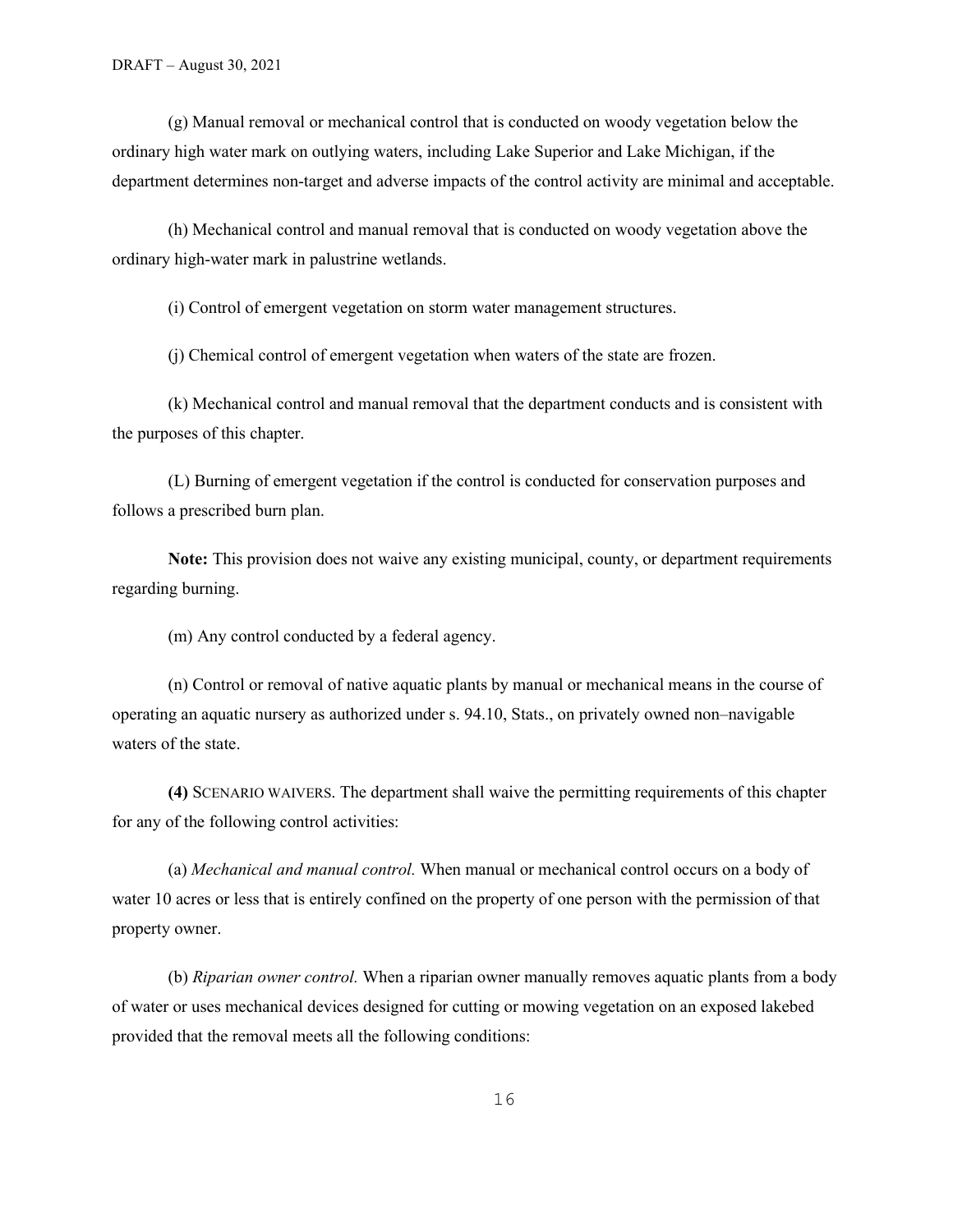1. 'Removal location.' The removal is conducted on a riparian owner's parcel adjacent to the body of water.

2. 'Native plant removal.' The removal of native aquatic plants is limited to one contiguous area a maximum of 30 feet wide along the parcel's shoreline, and all of the following conditions are met:

a. Any piers, boatlifts, swim rafts and other recreational and water use devices are located within the 30–foot wide zone.

b. The removal is not in a new area or additional to an area where plants are controlled by another method.

3. 'Invasive plant removal.' Invasive aquatic plants are controlled in a manner that does not harm the native aquatic plant community or result in or encourage re-growth of invasive vegetation.

4. 'Removal limitation.' The removal is not located in a department designated protection area identified under s. NR 107.07 (7) (i), or in an area known to contain threatened or endangered resources, or floating bogs.

5. 'Riparian rights.' The removal does not interfere with the rights of other riparian owners.

6. 'Wild rice.' The riparian owner shall follow the procedures under s. NR 19.09 (1) if wild rice is involved.

(c) *Loose vegetation.* When a riparian owner removes dislodged aquatic plants that drift onshore and accumulate along the waterfront.

(d) *Incidental control.* When a person causes incidental damage, removal, or destruction of aquatic plants when engaged in beneficial water use activities.

**NR 107.05 Plan specifications and approval**. **(1)** PLAN ELEMENTS. An applicant shall develop and submit a plan in a format specified by the department prior to submitting a permit application for aquatic plant control. An applicant shall use department-approved monitoring protocols and data to fulfill the requirements of this section.

17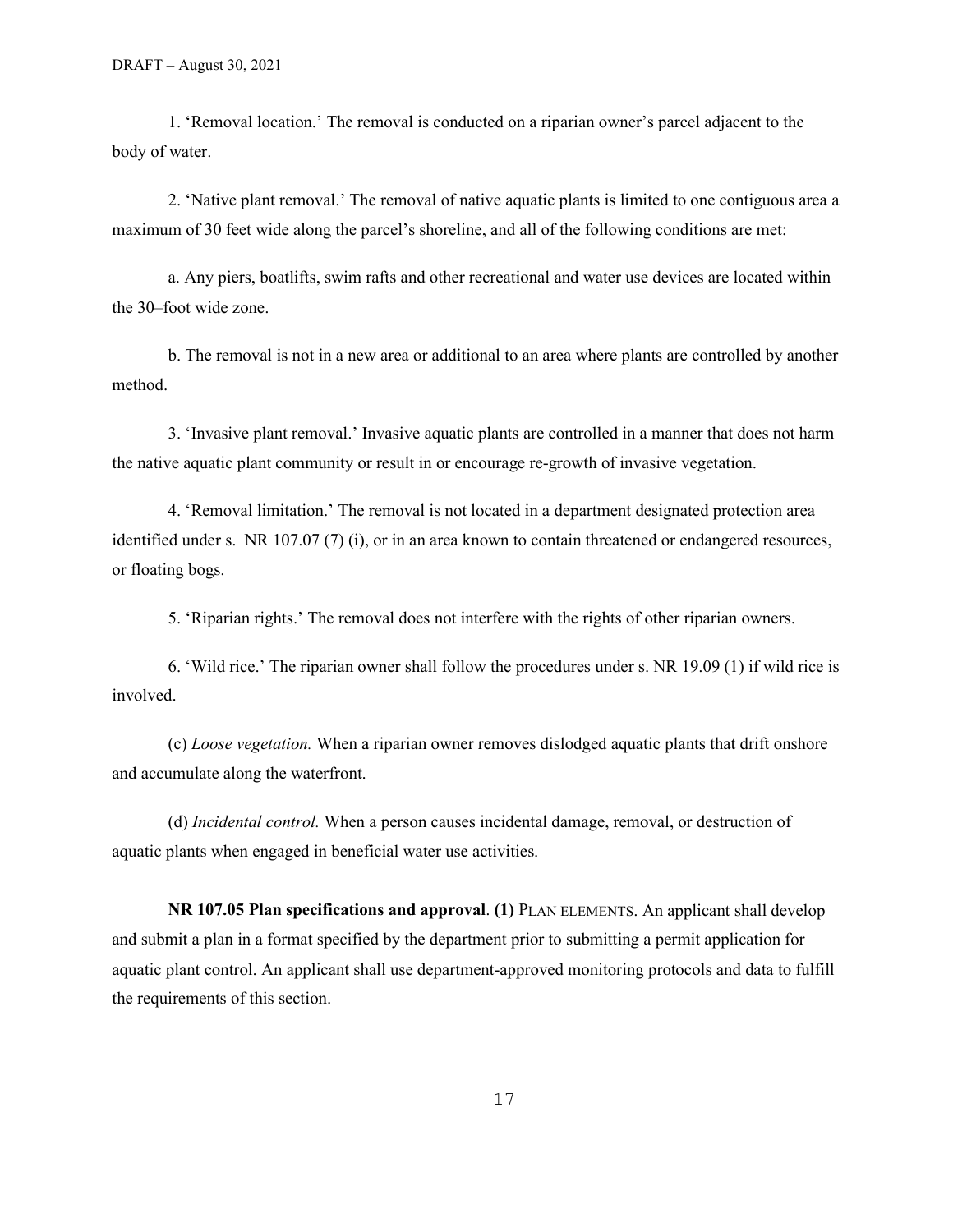(a) Department-approved monitoring protocols and data are found on the program's web page and may include any of the following:

1. Aquatic plant baseline monitoring.

- 2. Aquatic plant pre/post-treatment monitoring.
- 3. Wetland plant community assessment.
- 4. Water clarity and chemistry.

5. Invasive species early detection, prevention and monitoring.

6. Lake classification and assessment.

7. Macroinvertebrate community monitoring.

8. Water quality monitoring.

9. Social science.

(b) The plan shall include all of the following items:

1. A physical, chemical, and biological description of the body of water including the aquatic plant community.

2. A description of historical control activities.

3. A description of the target species' life cycle and habitat preferences.

4. A description of the documented impairments to beneficial water uses and ecological effects of the target species.

5. A description of aquatic plant management goals and objectives.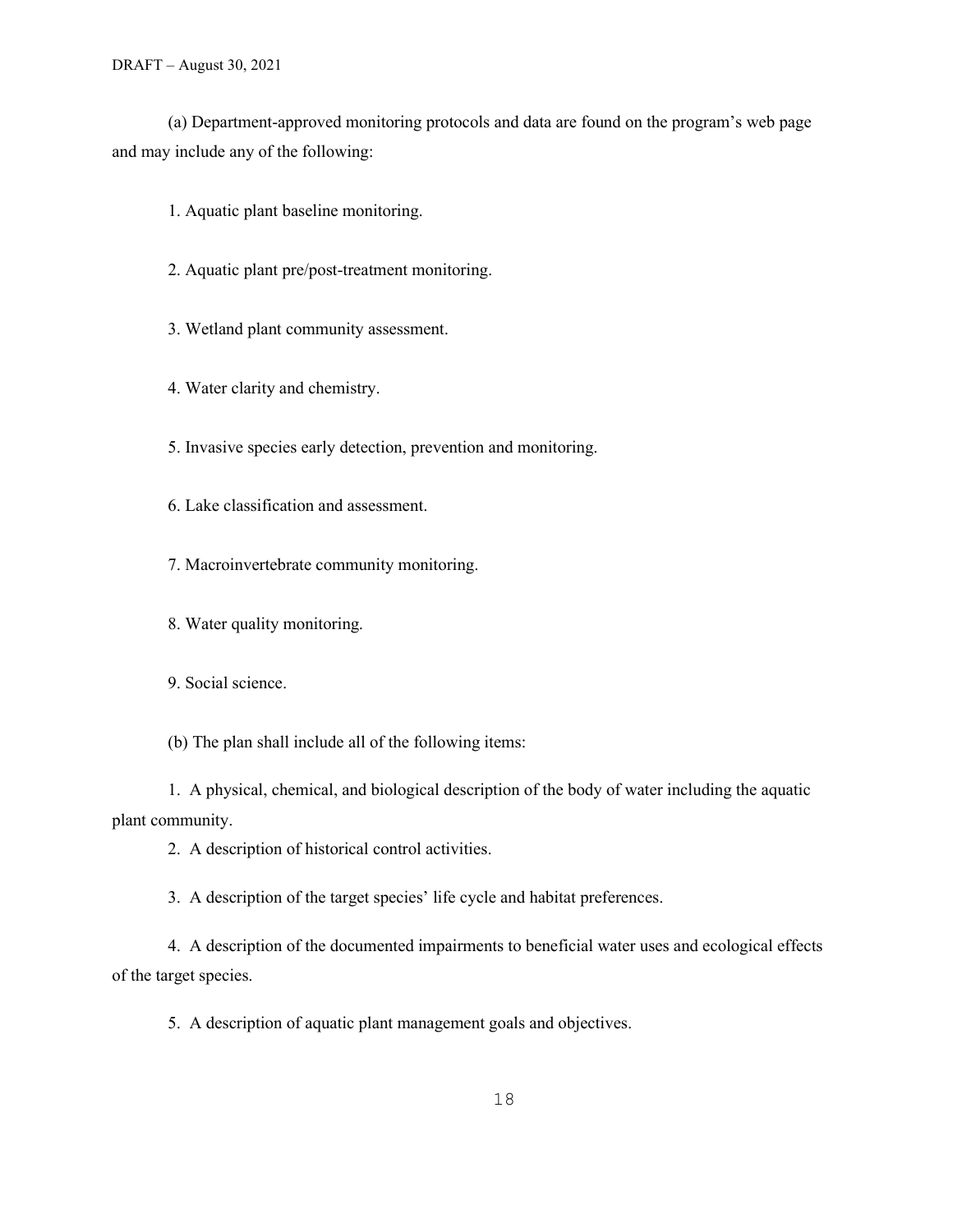6. An evaluation of the chemical, mechanical, biological and physical aquatic plant control methods available.

7. Recommendations for an integrated aquatic plant management strategy utilizing some or all of the methods evaluated in subd. 6.

8. A strategy for evaluating the efficacy and environmental impacts of the aquatic plant management activities.

9. An education and information strategy for all stakeholders.

10. A description of how stakeholders and local governmental entities were involved in the development of the plan, including local units of government, qualified lake organizations, qualified river management organizations, and waterbody users.

**(2)** PLAN DEVELOPMENT AND SUBMITTAL. (a) *Pre-planning.* An applicant shall notify the department in writing of the intent to create a plan at least 30 days before beginning plan development. Within that time frame, the department may require a meeting by notifying the sponsor in writing.

(b) *Best management practice waiver.* At the time of notification, if the applicant proposes the use of a department approved best management practice the applicant may request in writing that the department waive the requirements of all or a part of sub. (1) (b) 1., 3., 4., and 6. to 10. The applicant shall provide evidence that the best management practice is appropriate for the conditions presented in and around the body of water.

(c) *Best management practice approval.* The department shall approve or deny the request in consideration of sub. (3) (c).

(d) *Public Input.* After a meeting is conducted or waived by the department and a plan application is completed under sub. (1), the applicant shall provide and advertise a 21-day public review period under all of the following conditions:

1. The plan application shall be posted on a publicly accessible web page for the duration of the public review period.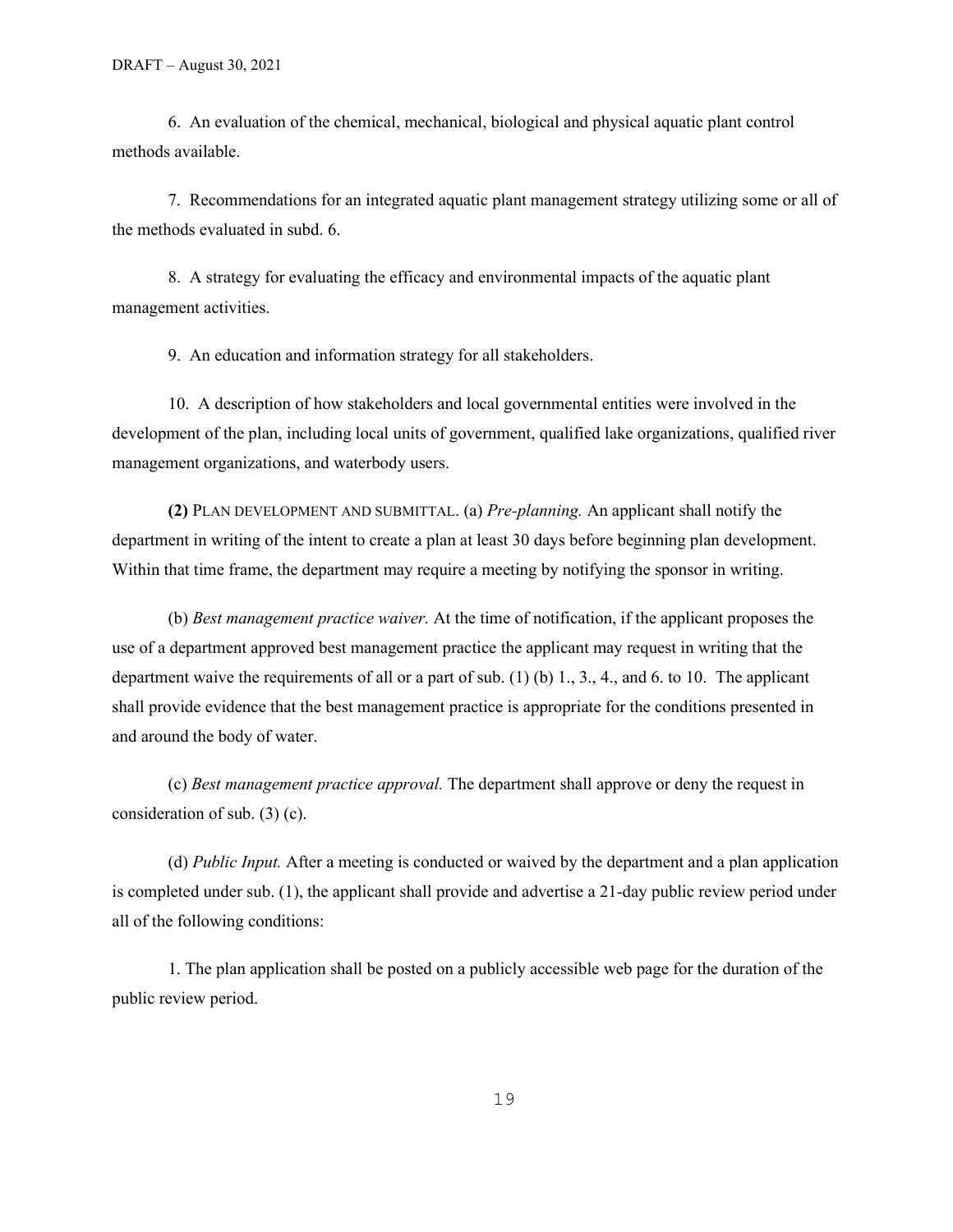2. The public comment period shall be advertised in a 2-inch x 4-inch advertising format in the newspaper that has the largest circulation in the area affected by the application and shall include all the following information:

a. A description of the specific body of water affected by the plan.

b. A description of the location where a person may review the entire plan.

c. A description of where a person may submit comments in writing via email or postal mail.

d. A date range when a person may submit comments.

3. The applicant shall also advertise the public comment period in at least one of the following ways to adequately inform stakeholders:

a. An online newspaper.

b. A lake association web page.

c. A county-wide press release.

d. A waterbody organization newsletter.

4. Applicants may also use social media, sign posting or other mediums to inform stakeholders of the comment period.

5. The applicant shall include all public comments received with the plan application as an appendix.

(e) *Plan submittal.* The applicant shall submit a plan to the department for consideration at least 60 days prior to applying for a permit issued under this chapter.

 **(3)** PLAN REVIEW AND APPROVAL. (a) *Plan review.* Within 45 days of the receipt of the plan application, the department shall notify the applicant in writing of any additional information that is required or modifications necessary to approve the application under the requirements of par. (c). The department may require a meeting with the applicant to discuss the plan application before completing the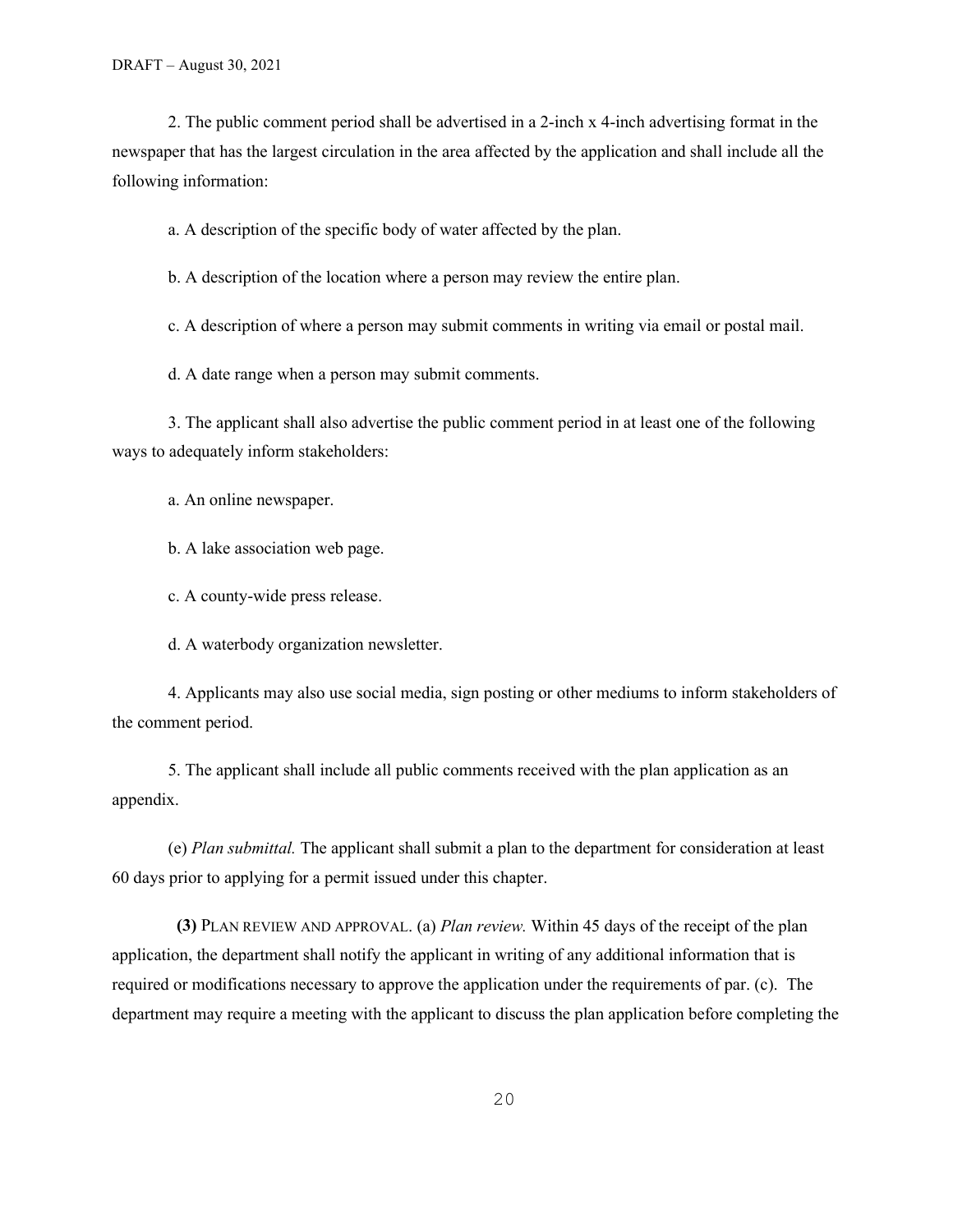review and approval process. If the applicant does not submit the additional information or does not modify the plan application as required by the department, the department may dismiss the plan application.

(b) *Ceded territory comments.* If the plan is for a body of water located in the Ceded Territory, the department shall submit the plan application to the Great Lakes Indian Fish and Wildlife Commission to solicit comment. Comments received within 45 days shall be considered as part of the entire plan application.

(c) *Plan approval.* In deciding whether to approve a plan in all or in part, the department shall consider all the following:

1. The potential for effects on protection and development of diverse and stable communities of native aquatic plants.

2. The potential for conflicts with goals of other written ecological or lake management plans.

3. The potential for cumulative impacts and effect on the ecological values in the body of water.

4. The potential for the long-term sustainability of beneficial water use activities.

5. The ability of the proposed management strategies to meet the stated goals of management.

(d) *Plan activities.* Department approval of a plan does not represent an endorsement for plant management but represents that adequate considerations in planning the actions have been made and fulfill the requirements under par. (c).

**(4)** PLAN ISSUANCE. (a) *Current plan.* Department approval of a plan expires 5 years after the date of approval.

(b) *Plan update*. An applicant may request to update a management plan prior to the 5-year deadline. The department may approve or deny a request for an updated management plan in consideration of sub. (3) (c).

(c) *Plan renewal.* When a plan expires, the applicant shall update the management plan following the process of subs. (2) and (3).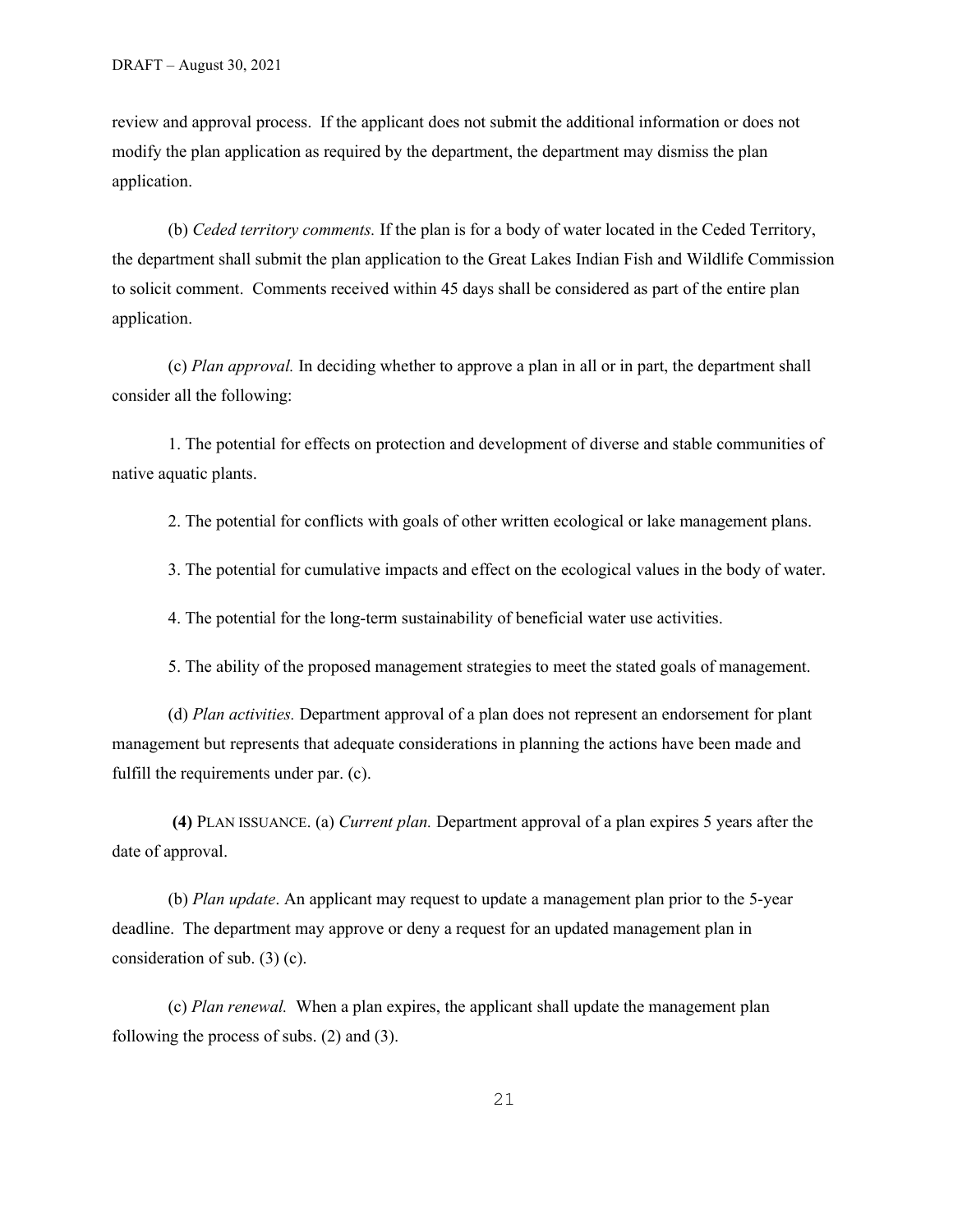(d) *Plan renewal waiver.* Under the process outlined in sub. (2) a., the applicant may request the department waive the requirements in sub. (1) (b) 3. to 4. and 6. to 10. The applicant shall provide aquatic plant baseline monitoring data to the department with the waiver request. The department may waive the requirements if the department determines the baseline body of water conditions do not change the plan approval under sub.  $(3)$  (c).

**(5)** PLAN WAIVERS**.** The department may waive the requirements of this section for any of the following activities when considering the factors under sub.  $(3)$  (c):

(a) The control is a part of a response to mitigate the impacts of a pioneering population of a prohibited species.

(b) The control is a part of an early detection and response project funded by an aquatic invasive species control grant awarded under s. NR 193.63 (2).

(c) The small-scale control is for a navigational obstruction to open water when all the following conditions apply:

1. Upon a request for the waiver, the department determines that aquatic plants are creating a water use obstruction for one or more riparian's access to open water.

2. The department determines the control actions are small in scale and have a high likelihood of achieving the goal of providing access to open water.

3. The department determines reasonable adaptations, including alternate navigational paths and aquatic plant management options that do not require a permit, are unfeasible, or impractical.

4. The proposed control will not adversely affect or interfere with an ongoing control effort that is guided by an existing management plan or directed by a surface water management organization.

(d) The control is operating under a best management practice created by the department for the specific body of water.

**(6)** OTHER PLANS. The department may approve a plan that is consistent with the requirements of s. NR 44.04, or 193.33.

**NR 107.06 Permit application requirements and fees***.* **(1)** PERMIT FORM AND SUBMITTAL. An applicant shall submit a permit application on a form provided by the department and through a permit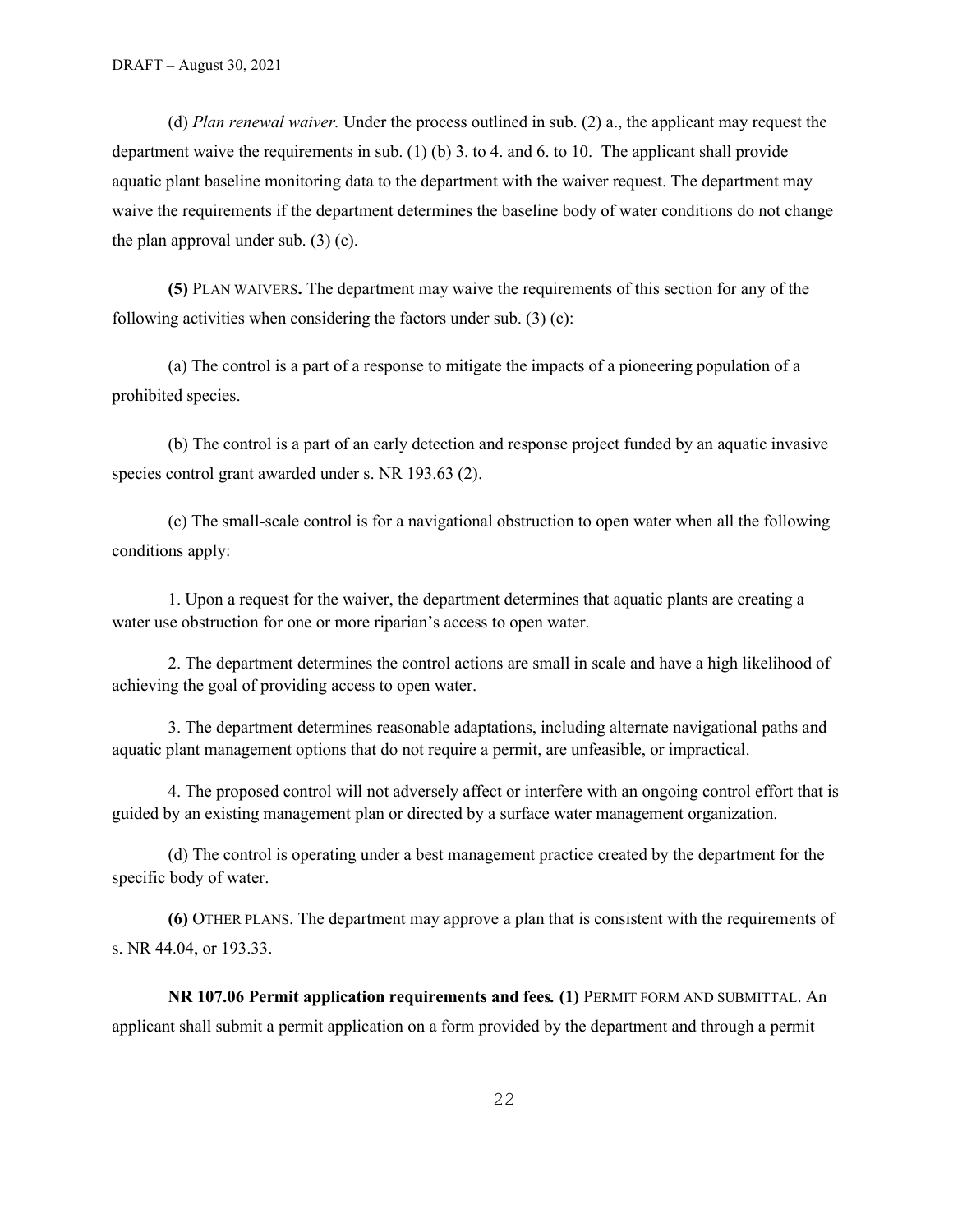system designated by the department. The department shall consider any amendment or revision to a permit application as a new application, except as provided in s. NR 107.07 (11).

**Note:** The department's ePermitting water portal is available at https://permits.dnr.wi.gov/water/SitePages/Permits.aspx.

**(2)** APPLICATION REQUIREMENTS. The permit application shall include all of the following:

(a) A \$75 non-refundable base application fee.

(b) An additional acreage fee of \$50 per acre to a maximum of \$2,500 for a proposed project to manage aquatic plants on one acre or larger. The department shall round up partial acres to the next full acre for the purposes of fee determination.

(c) The applicant's contact information including all of the following:

1. Local street address.

2.Telephone number.

3. Email address.

4. Block, lot, and fire number, when available.

5. If a local address is not available, an applicant shall include the home address and phone number of the permit applicant instead.

6. If the permit application is submitted by a representing agent, the representing agent's contact information, including street address, telephone number, email address, and block, lot, and fire number.

(d) The geographic location of the body of water.

(e) A copy or link to the plan approved under s. NR 107.05 (4) referencing the approved control activity.

(f) A description of the water use impairment caused by the target species and the reason for control, subject to all of the following conditions: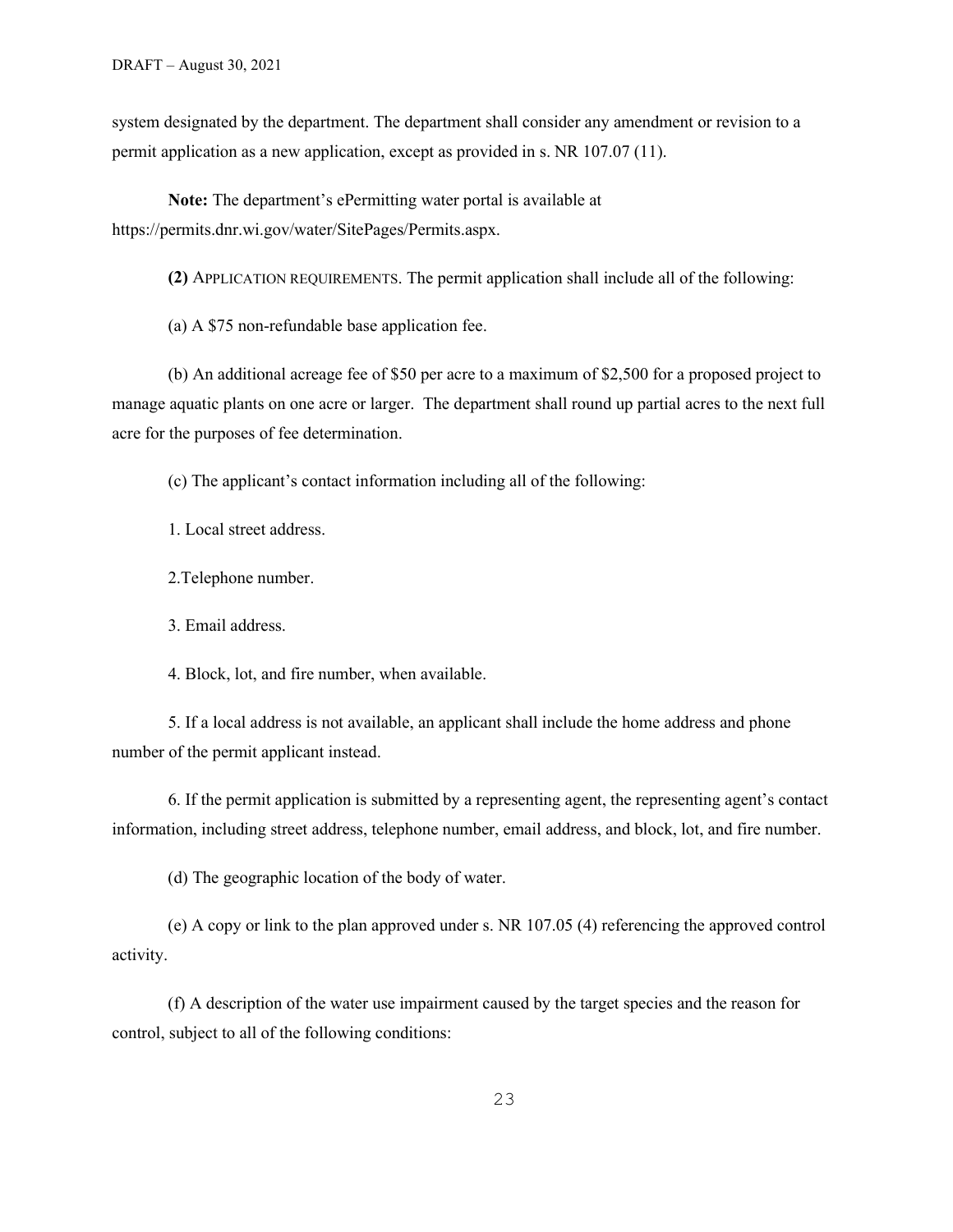1. If the water use impairment is claimed to be a water use obstruction, the permit applicant shall provide evidence demonstrating that the target species interferes with the proposed use of the body of water. The permit applicant shall provide time and location stamped photo evidence or monitoring data from the year before, or both, to satisfy these criteria.

2. Department staff may conduct a site visit to confirm the presence and magnitude of the water use impairment.

(g) A description of the plant community or other aquatic organisms causing the use impairment. The applicant shall provide monitoring data to satisfy these criteria including target species verification.

**Note:** Meander surveys, point-intercept surveys, and photo evidence of target species are all examples of acceptable monitoring data.

(h) A detailed map of the body of water with the proposed introduction or control area dimensions clearly shown.

(i) A list by name of owner, riparian to the control area, that includes all of the following information:

1. Street address.

2. Local telephone number.

3. Block, lot, and fire number, when available.

4. If a local address is not available, the property owner's home address, phone number, or email address.

5. If a private person is doing plant introduction or control, the name of the owner riparian to the management area, the street address or block, lot, and fire number for the proposed introduction or control area, when available, and local telephone number or email address or other pertinent information necessary to locate the riparian property.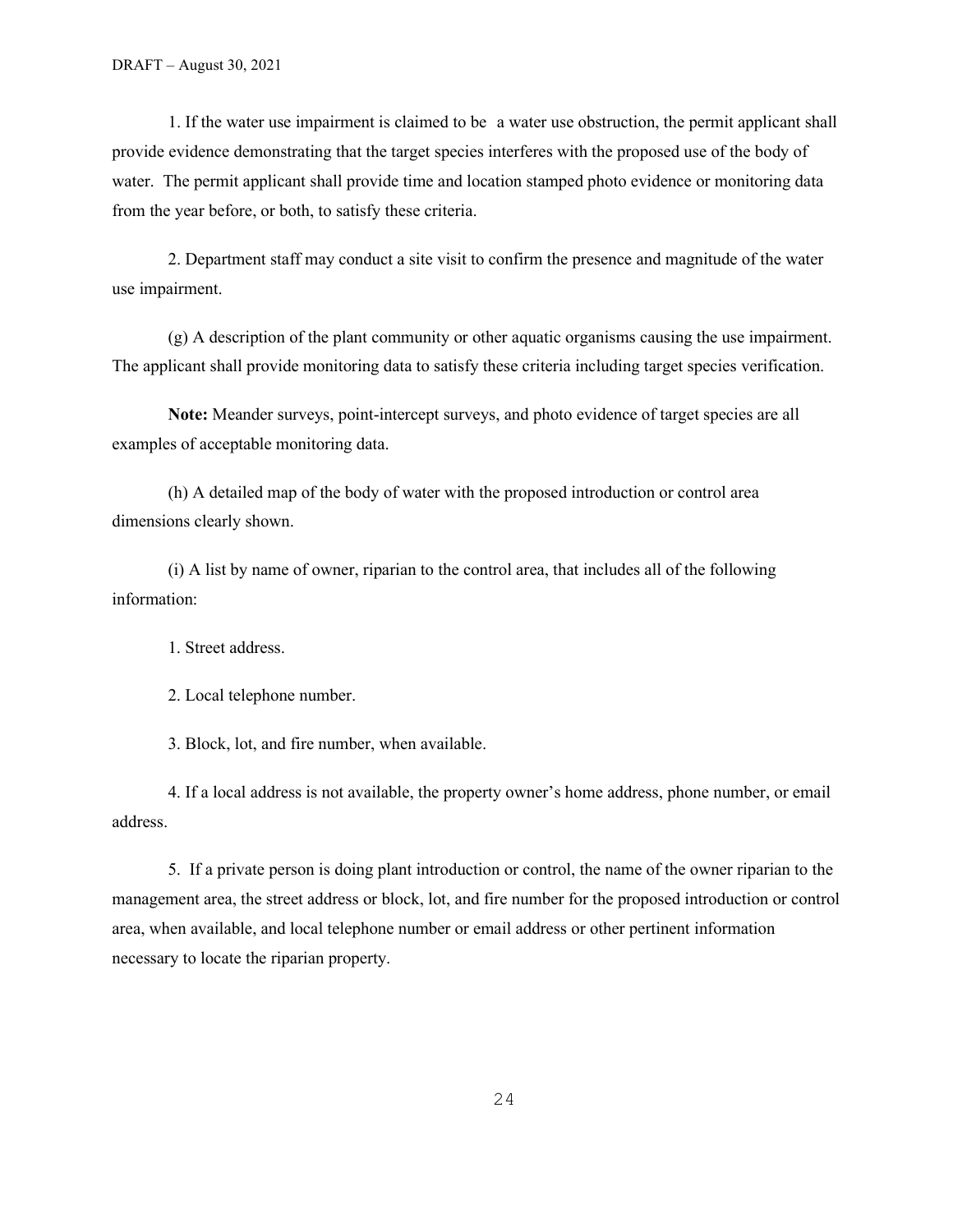(j) The type of equipment and methods to be used to conduct the proposed control activities. For chemical control, the applicant shall include the product names of chemicals proposed for use and the method of application. Proposed chemicals shall be linked to specific target species.

(k) A description of any other control activities that the applicant intends to carry out in or abutting the management area described in the permit.

(L) The area used for removal, reuse or disposal of aquatic plants for mechanical and manual removal.

(m) The name of any person or commercial applicator providing control services, and the applicator certification number and business license of the person and company conducting chemical control.

(n) For chemical control, a lake wide herbicide concentration rate calculation if the proposed control area exceeds 5 percent of the body of water surface area.

**Note:** Lake wide herbicide concentration is determined by calculating the total concentration of the herbicide's active ingredient in the waterbody using each proposed herbicide's formulation and rate of application assuming a homogeneous mixing of herbicide throughout the entire volume of the waterbody. If the body of water is anticipated to be stratified at the time of treatment, the calculation is made considering only the estimated volume of the upper layer above the thermocline instead of the total volume of the waterbody, to create the epilimentic lake wide concentration rate.

**(3)** AQUATIC NURSERY GROWER. An application made by a licensed aquatic nursery grower for harvest of nursery stock may omit the information required under sub. (2) (e), (f), and (j) to (L).

**(4)** NOTIFICATION OF INTENT. (a) *Notification requirements.* The applicant shall certify to the department that a copy of the entire permit application will be provided to any affected property owners' association, inland lake district, and to all riparian property owners on the body of water within 5 days of permit submittal to the department. An applicant may satisfy this requirement using any of the following methods:

1. An email or postcard bearing the internet address leading to the department designated permitting website with information to locate the permit application.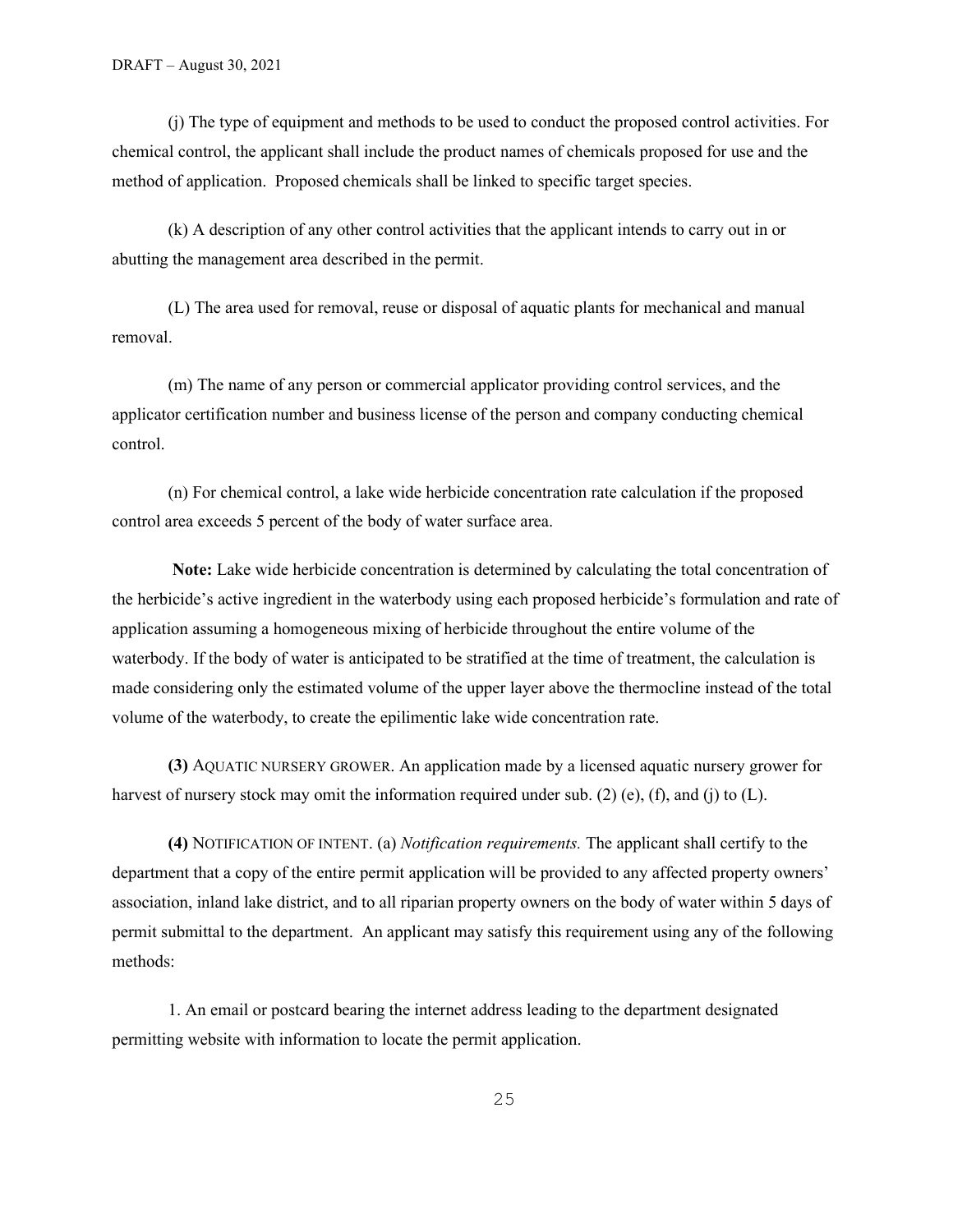2. A paper copy of the printed permit application sent via postal mail.

(b) *Applicant responsibility.* An applicant shall determine the appropriate methods that will adequately inform each riparian owner.

**(5)** NOTIFICATION REQUEST. The department shall provide a notice of the receipt of a proposed control activity to any person or organization indicating annually in writing a desire to receive such notification

**(6)** REFUNDS. Permit fees shall be refunded under any of the following circumstances:

(a) *Full refund.* The department shall refund an acreage fee under sub. (2) (b) in its entirety upon the written request of an applicant if the entire permit is denied or if no control occurs in any part of the permitted control area. The department may not provide refunds when control occurs in any portion of the control area specified in the permit.

(b) *Partial refund.* The department shall refund an acreage fee under sub. (2) (b) in part upon the written request of the applicant if the permit is issued with a lesser acreage than what was submitted to the department.

**NR 107.07 Permit issuance**. **(1)** PUBLIC NOTIFICATION OF PERMIT. The department shall make a permit application available for public comment on a department designated website for 14 days upon receipt.

**(2)** PUBLIC INFORMATIONAL MEETINGS. The applicant shall conduct a public informational meeting in a location near the body of water when a combination of 5 or more persons or organizations request the meeting in writing to the applicant with a copy to the department postmarked or dated within 14 days after the notice is posted on a department designated website. The applicant and meeting requester shall conduct the meeting according to all of the following processes:

(a) *Agenda.* The person who requested the meeting shall state a specific agenda of topics including problems and alternatives to be discussed and provide the agenda to the applicant prior to the meeting.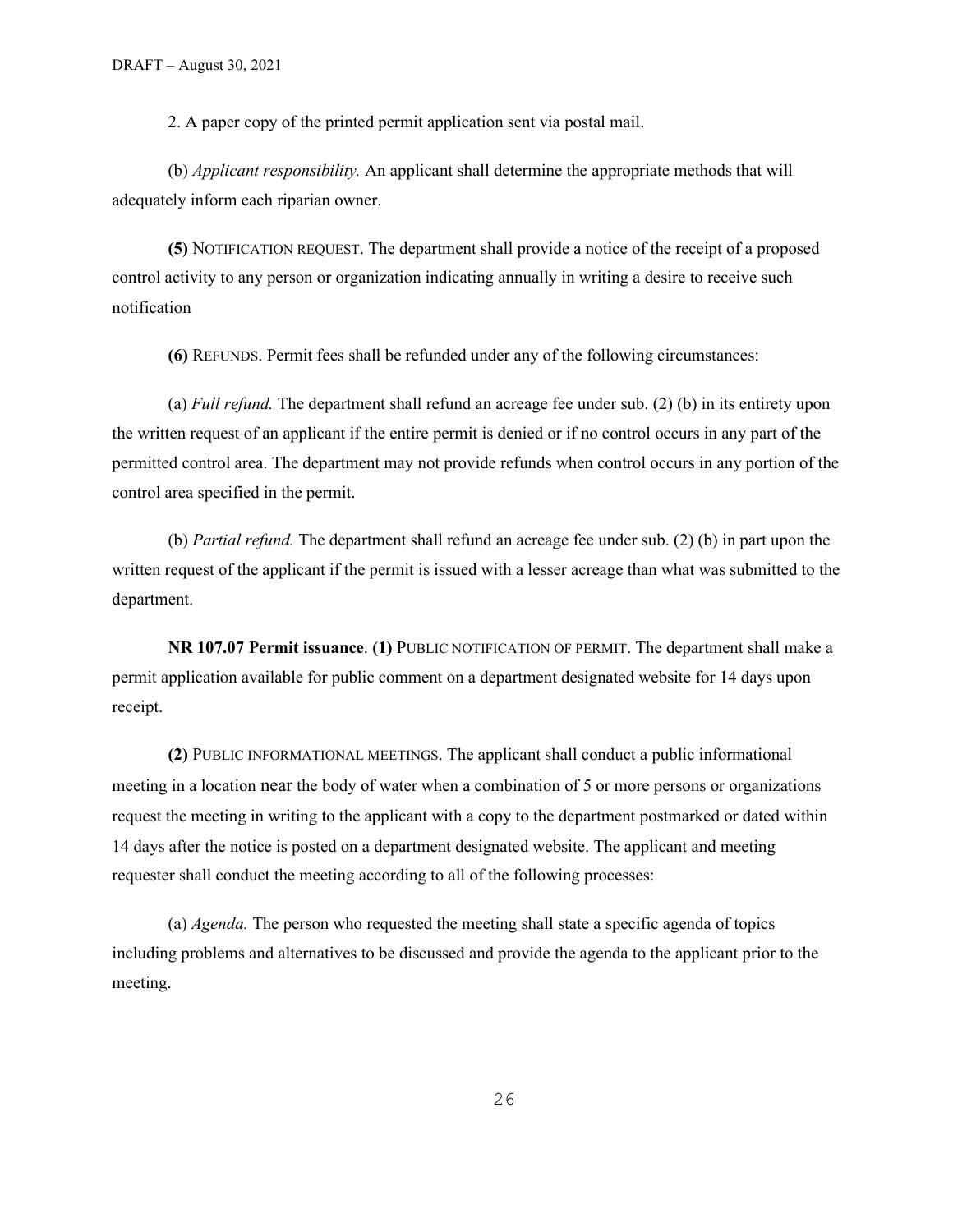(b) *Meeting notification.* The applicant shall provide public notice of the informational meeting at least 7 days prior to the meeting. The applicant shall maintain, and provide to the department upon request, documentation of the notice.

1. The applicant shall provide public notice in all of the following forms:

a. In writing to the requestors.

b. In a 2 inch x 4 inch advertising format in the newspaper that has the largest circulation in the area affected by the application.

2. The applicant may also advertise the meeting in an online newspaper, lake association web page, or any other location that may adequately inform stakeholders of the upcoming meeting.

(c) *Notice requirements*. The notices required under par. (b) shall include all of the following:

1. The date, time, and location of the meeting.

2. A brief description of the purpose of the meeting.

3. A brief description of the facility and proposed operations, including the address or a map (e.g., a sketched or copied street map) of the facility location.

4. A statement encouraging people to contact the facility at least 72 hours before the meeting if they need special access to participate in the meeting.

5. The name, address, and telephone number of a contact person for the applicant.

(d) *Department involvement.* The department may attend the meeting by request of the applicant or meeting requester to answer technical questions about the plan, or permit application, the department shall not moderate or facilitate the public informational meeting.

(e) *Public comments.* The applicant shall submit all public comments to the department to be included with the permit document set.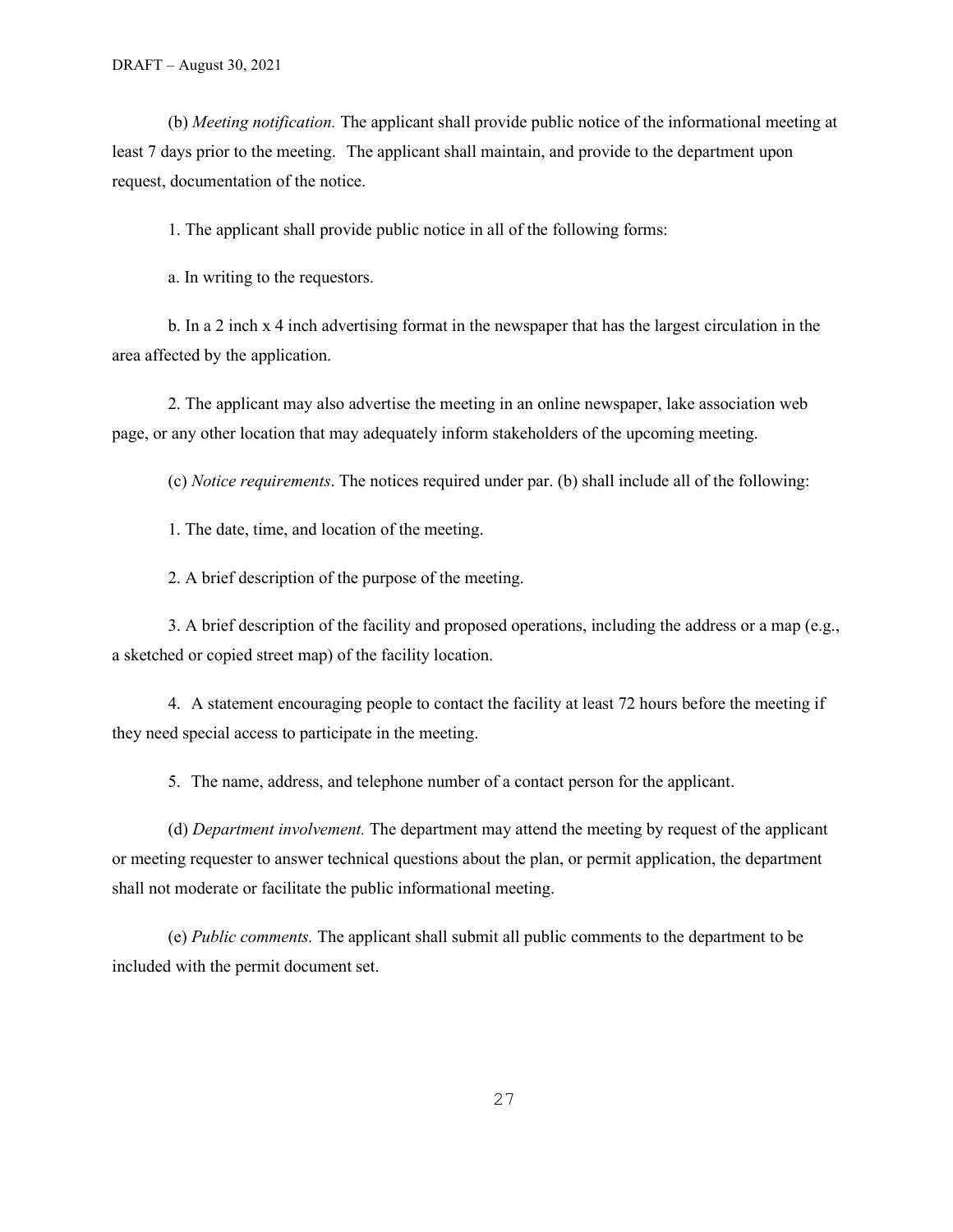**(3)** COMPLETE APPLICATION. The department shall not consider the permit application complete until the public comment period is finished, or a public informational meeting is conducted. The department shall contact the permit applicant in writing if a permit application is incomplete under s. NR 107.06, to request the information that is incorrect or missing**.** If the applicant does not supply the information within 14 days, the department may dismiss the permit application.

**(4)** PERMIT REVIEW TIMELINES. The department shall review complete permit applications and issue or deny issuance of a permit within one of the following timeframes:

(a) Forty-five days for permit applications that will affect wild rice or waterbodies in the Ceded Territory. If wild rice is involved, the department shall comply with the stipulations incorporated by Lac Courte Oreilles v. Wisconsin, 775 F. Supp. 321 (W.D. Wis. 1991).

(b) Thirty days for permit applications that will have large-scale effects under s. NR 107.41 or permit applications for privately accessible ponds and public ponds.

(c) Twenty-one days for all other permit applications.

**(5)** ENVIRONMENTAL IMPACT REPORTS AND CONTESTED CASE HEARINGS. The department shall issue or deny issuance of a requested permit after receipt of a completed application and approved plan as required under s. NR 107.05, unless any of the following conditions are met:

(a) An environmental impact report or statement is required under s. 1.11, Stats. If an environmental impact is required, the department shall do all of the following:

1. Notify the applicant in writing within 10 business days of receipt of the application.

2. Stop work on the permit request until the report or statement has been completed.

(b) A contested case hearing has been granted under s. 227.42, Stats.

**(6)** PERMIT SUSPENSION. If the department receives a request for a contested case hearing under s. 227.42, Stats., after issuing the permit but prior to the actual control allowed by the permit, the department may suspend the permit until the report or statement has been completed.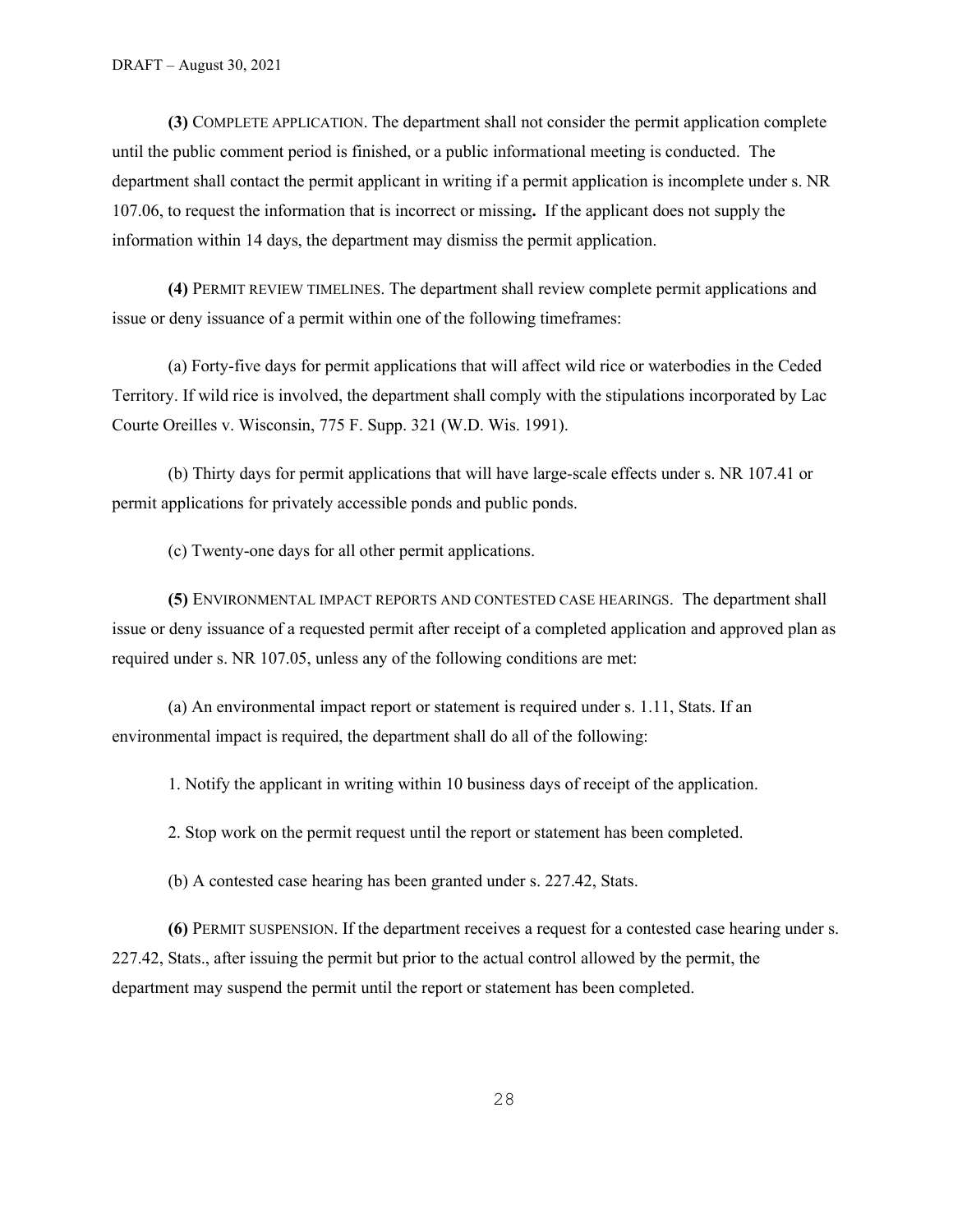**(7)** PERMIT REVIEW. The department shall deny issuance of a requested permit if the department makes any of the following determinations:

(a) The proposed control activity is not consistent with the department approved plan for the body of water.

(b) The aquatic plants are not causing a water use impairment of beneficial water use activities.

(c) The proposed introduction or control will not remedy the water use impairments caused by aquatic plants as identified as a part of the application or will place unreasonable restrictions on existing water uses.

(d) The proposed introduction or control will result in a hazard to humans, animals, or other nontarget organisms.

(e) The proposed introduction or control will cause an adverse impact to threatened or endangered resources.

(f) The proposed introduction or control will result in a substantial adverse impact on water quality or the aquatic vegetative habitat.

(g) The proposed introduction or control, other than those conducted by the department under ss. 29.421 and 29.424, Stats., will result in adverse impacts on fish, fish eggs, fish larvae, essential fish food organisms, or wildlife, either directly or through habitat destruction.

(h) The cumulative impacts of previously approved applications on the body of water have caused substantial adverse impacts over time to water quality or the aquatic vegetative habitat.

(i) The proposed control is in any of the following locations identified by the department as approved or proposed, except when the applicant demonstrates that the project can be conducted in a manner that will not adversely alter the aquatic vegetative habitat or reduce the ecological value of the area:

1. A sensitive area, under s. NR 107.03 (27).

2. An area of special natural resource interest, under s. NR 1.05.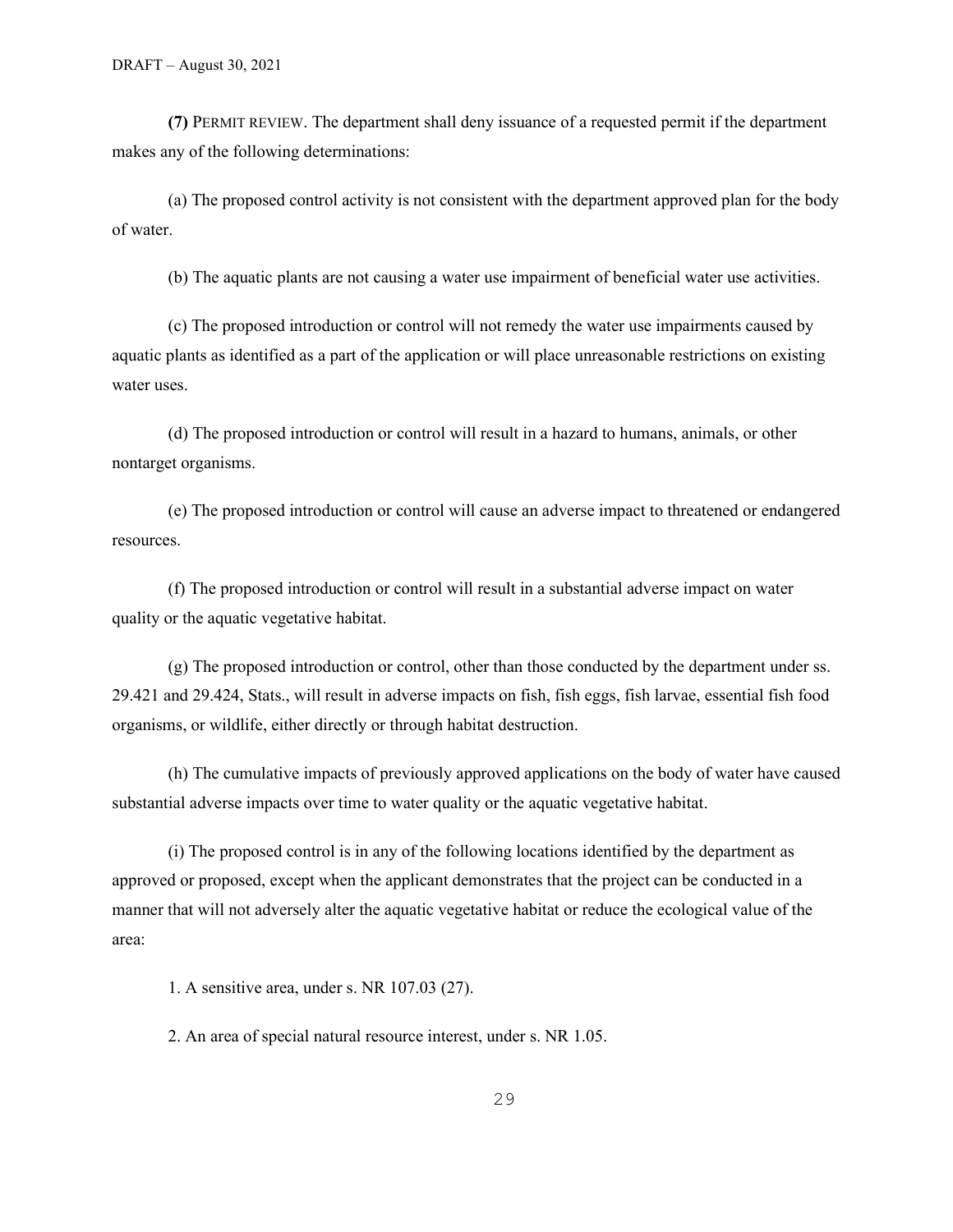3. A priority navigable waterway, under s. NR  $1.07$  (3) (a) to (b) and (4) (a) to (f).

(j) The proposed control will interfere with the rights of riparian owners.

**Note**: Riparian owner rights include reasonable access to or use of water and to reasonably direct or consume water for domestic, agricultural, or industrial purposes.

(k) Any proposed chemical is not labeled and registered for the intended use by the U.S. environmental protection agency and both labeled and registered by a firm licensed as a pesticide manufacturer and labeler with the Wisconsin department of agriculture, trade and consumer protection.

(L) Any proposed chemical does not have a current department aquatic chemical fact sheet under s. NR 107.21.

**(8)** CONDITIONS. (a) *All control activities.* The department may specify any of the following as conditions of the permit:

1. The quantity of aquatic plants that may be introduced or controlled.

2. The species of aquatic plants that may be introduced or controlled.

3. The areas in which aquatic plants may be introduced or controlled.

4. The methods that may be used to introduce or control aquatic plants.

5. The times during which aquatic plants may be introduced or controlled.

6. The allowable methods used for disposing of or using aquatic plants that are removed or controlled.

7. The methods that may be used to monitor the aquatic plant community.

8. The areas that may be monitored to evaluate the aquatic plant community prior to and following control if the department determines the proposed control area is located in the primary aquatic vegetative habitat of the body of water or a department designated protection area under sub. (7) (i).

9. Reasonable conditions as determined by the department to satisfy the criteria of a best management practice.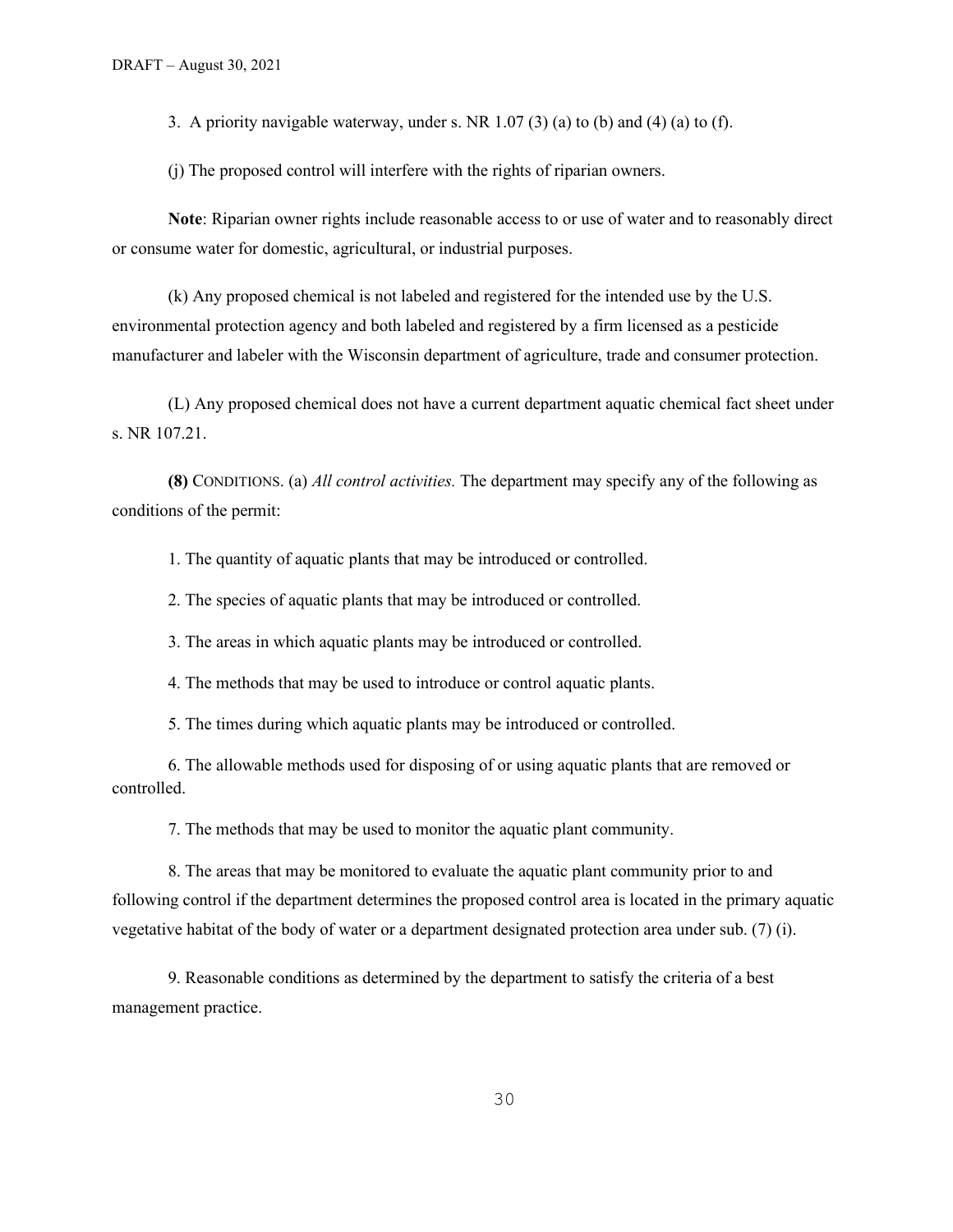10. Reasonable conditions as determined by the department to satisfy the goals and objectives in the approved aquatic plant management plan.

11. Reasonable conditions as determined by the department to be necessary to reduce or avoid impacts in order to meet the standards established in sub. (7).

12. Annual or other reporting requirements to the department that may include information related to subds. 1 to 11.

(b) *Surface water grant funded control.* The department shall include conditions under par. (a) in any permit funded by a surface water grant awarded under ch. NR 193 in order to implement the control activities in a manner consistent with the grant agreement and in accordance with all the following:

1. The project proposal.

2. The application.

3. The terms, promises, and conditions.

4. The plans, specifications, procedures, and maps.

5. The estimates, and any assurances attached.

**(9)** PERMIT DECISION. The department may approve an application in whole or in part consistent with the provisions of subs. (7) and (8). The department shall notify the applicant in writing and state the reasons for the denial.

**(10)** CONTROL LIMITATION. The department may stop or limit control activities if at any time it determines that control will be ineffective or will result in unreasonable restrictions on beneficial water uses or will produce unnecessary adverse impacts on nontarget organisms. Upon request from the applicant, the department shall state the reason for such action in writing.

**(11)** ISSUANCE TIMELINES. (a) *Mechanical control.* The department may issue a permit for mechanical or manual aquatic plant control for up to 5 years, provided no modifications or changes are made from the original permit or the plan.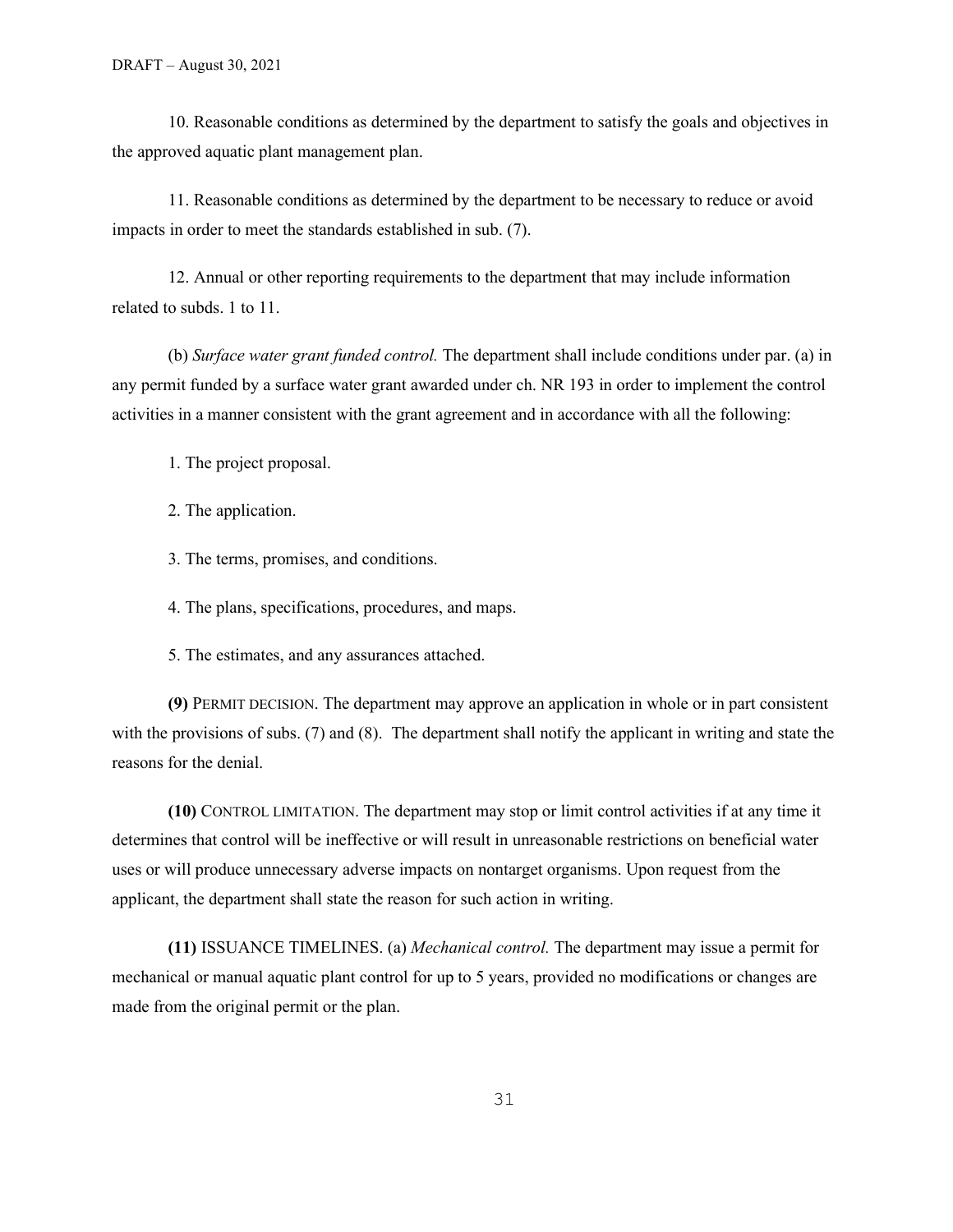(b) *Chemical control.* The department shall issue a permit for chemical control for one year. The department may renew a permit annually under par. (c) if the control area meets all of the following criteria:

1. It is within a designated public rights feature navigation area under s. NR 1.06 (5) (d).

2. It addresses a demonstrated water use obstruction.

3. It is identified within the department approved management plan.

4. It is permittable under subs. (7) and (8).

(c). *Multi-year permit notification.* If a permit is issued for multiple years, the applicant shall notify the department 10 days before the first control activity each calendar year on a form supplied by the department. The applicant shall include a permit application fee of one–half the total original application fee under s. NR 107.06 (1) (a) to (b), but not less than \$75.

(d) *Permit expiration.* Permits shall expire no later than October 15 of the calendar year in which the permit is issued.

(e) *Renewal revocation.* The department may revoke a permit renewal if at any time the department determines on the basis of new information that treatment as permitted will fail to meet the standards in s. NR 107.07 (7).

**(12)** PERMIT AMENDMENTS. The applicant may submit a written request in a format specified by the department to amend any of the following permit application sections:

(a) The company managing the control.

(b) The individual conducting the control.

(c) The control area if the proposed change is within the scope of the department approved plan.

(d) The disposal site for removed aquatic plants.

(e) The finalized aquatic plant monitoring data.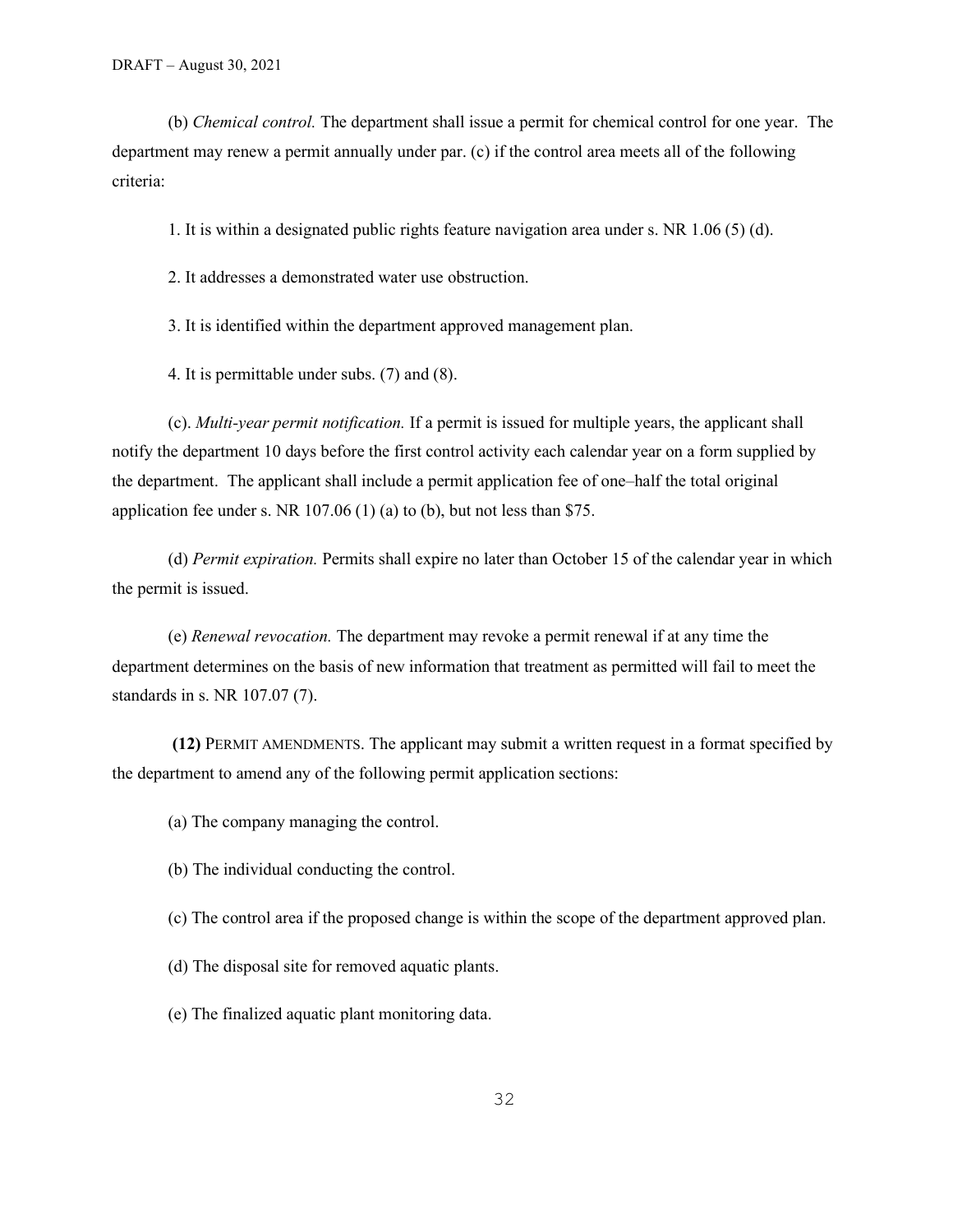(f) The trade name of the herbicide to be used if the active ingredient is listed on the permit.

**(13)** AMENDMENT CRITERIA. The department shall grant or deny a request under sub. (12) based on the conditions of the original permit issued and notify the applicant in writing.

**(14)** DEPARTMENT APPROVAL. Department approval of a permit does not represent an endorsement of the permitted control but represents that the applicant has complied with all criteria of this chapter

**(15)** CONTROL NOTIFICATION. (a) *Timeline requirements.* The permit holder shall post at least 2 notification signs at all public access points within 5 days of receipt of the department approved permit, or immediately following the receipt of the department approved permit if the control is to occur within the 5 days following the receipt of the department approved permit.

(b) *Sign information.* The first sign shall state the intended treatment date, a map of the control areas and chemicals approved for use on the body of water. The second sign shall provide an internet address or quick response code to direct where the public may access the corresponding department chemical factsheets, the approved permit document set, and the current management plan.

(c) *Control dates.* If a permit holder has not determined the specific control date when the notification is posted, the permit holder may state a one-week period in which the control may occur. The permit holder shall update the notification signs with a specific date when the control is scheduled.

(d) *Sign material and dimensions.* Notification signs shall be conspicuous to the public. Sign dimensions used for each notification shall be a minimum of 8.5 inches by 11 inches. Notification signs shall be made of durable material to remain posted and legible until the completion of the control.

(e) *Sign removal.* The permit holder or representing agent is responsible for sign removal.

(f) *Department involvement.* The department may create template signage for permit holder use.

**(16)** CONTROL REPORTS. (a) *Timeline.* After conducting a control activity, the permit holder shall complete and submit a control report within 30 days on a form supplied by the department.

(b) *Chemical control.* A chemical control report form shall include all of the following: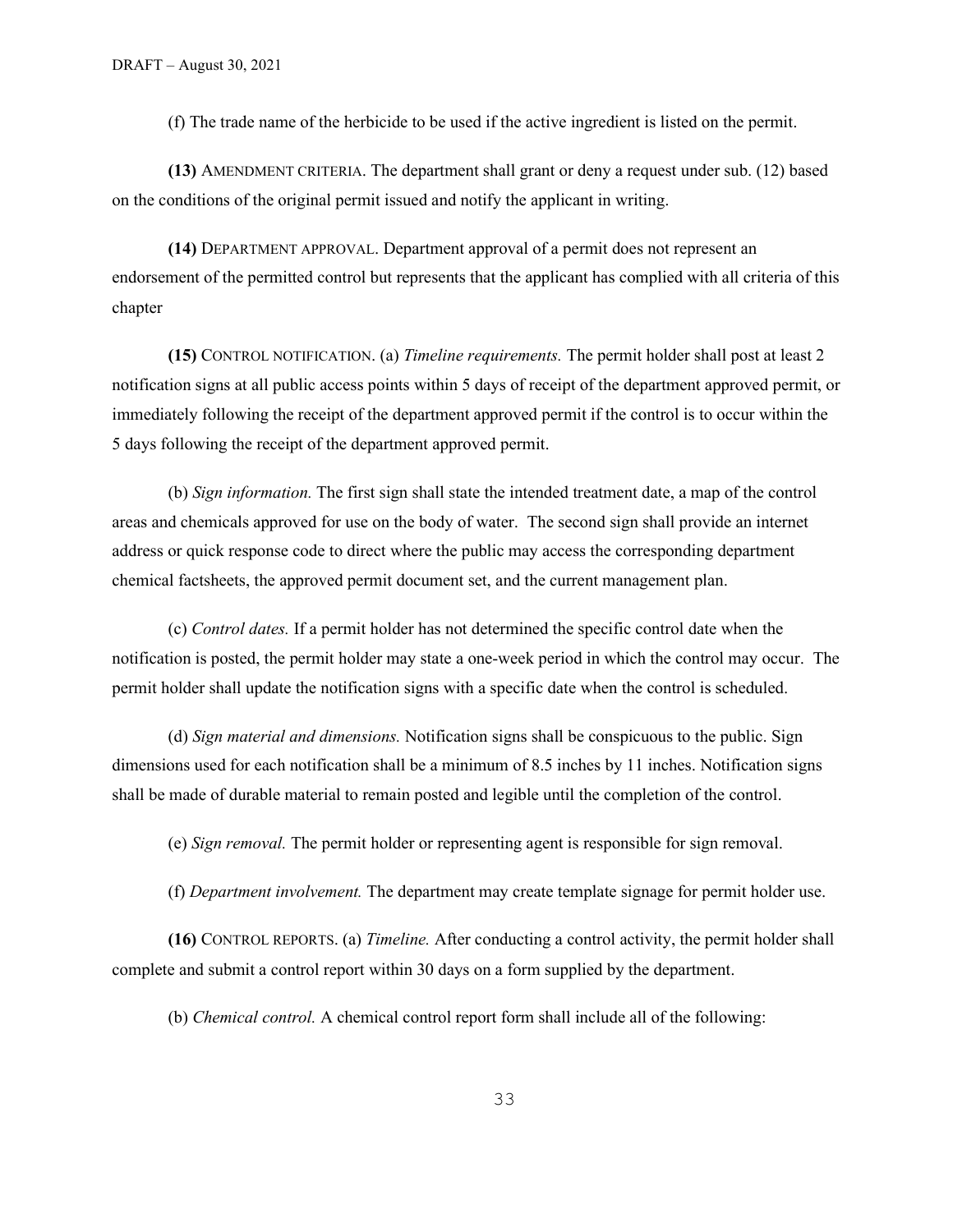1. The weather conditions during control.

2. The person who conducted control.

3. The quantity and type of chemical including the herbicide concentration rate.

4. The specific size and location of each control area.

5. The species targeted.

(c) *Mechanical control.* Mechanical, manual, and physical control report forms shall include all of the following:

1. The quantity and species of all removed organisms.

2. The location of each control area.

3. The disposal site.

4. The individual operating the equipment.

(d) *Immediate submittal.* In the event of any unusual circumstances associated with a control, or at the request of the department, the control report shall be provided to the department immediately.

(e) *No control.* If the control activity did not occur, the permit holder shall submit the control report with appropriate comment by December 31.

**(17)** ADDITIONAL REQUIREMENTS. The department may request that the permit holder provide geo-referenced data of the control area with the control report form.

**NR 107.08 Supervision**. **(1)** NOTIFICATION DEADLINE. The permit holder shall notify the department staff who issued the permit in writing a minimum of 4 business days in advance of each anticipated control activity with the date, time, location, and proposed size of control. Upon approval of the department, the advance notification requirement may be waived in the permit decision letter.

**(2)** PURPOSE. The department may require supervision for any aquatic plant management activity. Supervision may include inspection of the proposed control area, chemicals, and application equipment before, during, or after control. The inspection may result in the department's determination that control is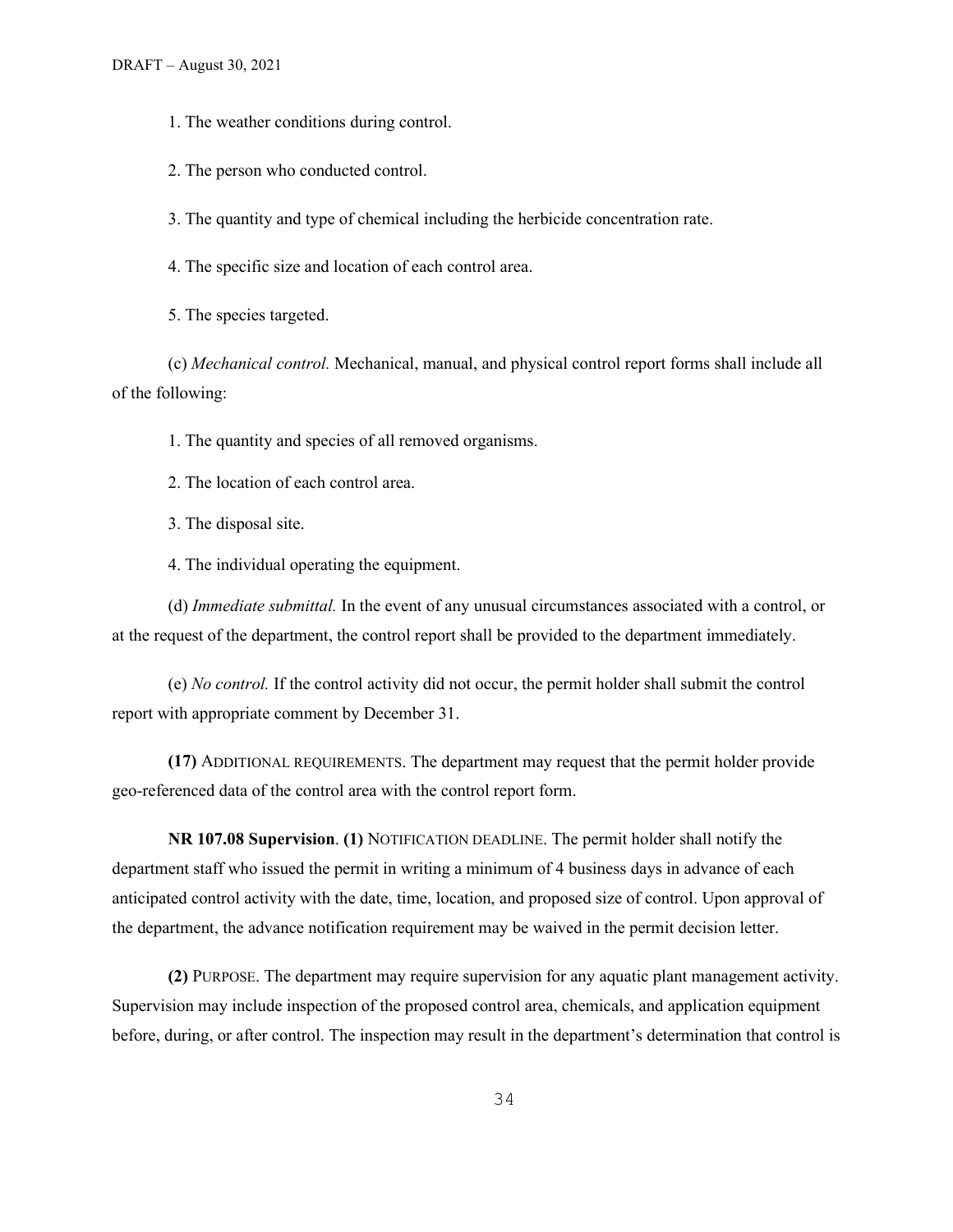unnecessary or unwarranted in all or part of the proposed area, or that the equipment will not control the proper dosage or is not scale appropriate.

**NR 107.09 Best management practices. (1)** The department shall draft and designate best management practices for aquatic plant management in consideration of the criteria under s. NR 107.07.

**(2)** The department may consult stakeholders with technical or academic experience while drafting a best management practice.

**(3)** The department shall post a proposed best management practice for public comment on the department's website for 21 days prior to publication under sub. (4).

**(4)** The department shall publish best management practices on the department's website.

**NR 107.10 Sensitive areas. (1)** DEVELOPMENT PROCESS. The department may designate any portions of a body of water as a sensitive area under all of the following processes:

(a) The department shall base the identification of sensitive areas on factual information obtained from reputable sources, including all of the following:

1. Field surveys and inspections, including historical surveys for fish, wildlife, rare species, aquatic plants, geologic features, or water quality.

2. Surveys or plans from federal, state, or local agencies.

3. Factual documentation of features or use patterns from property owners, user groups, or knowledgeable users on the body of water.

(b) The department shall consult all relevant programs to categorize sensitive area designations.

(c) The department shall draft a sensitive area report, which may include any of the following:

1. A summary report of the field surveys.

2. A description of the designated sensitive areas including their categorization.

3. A list of management recommendations for protection and restoration of the sensitive area.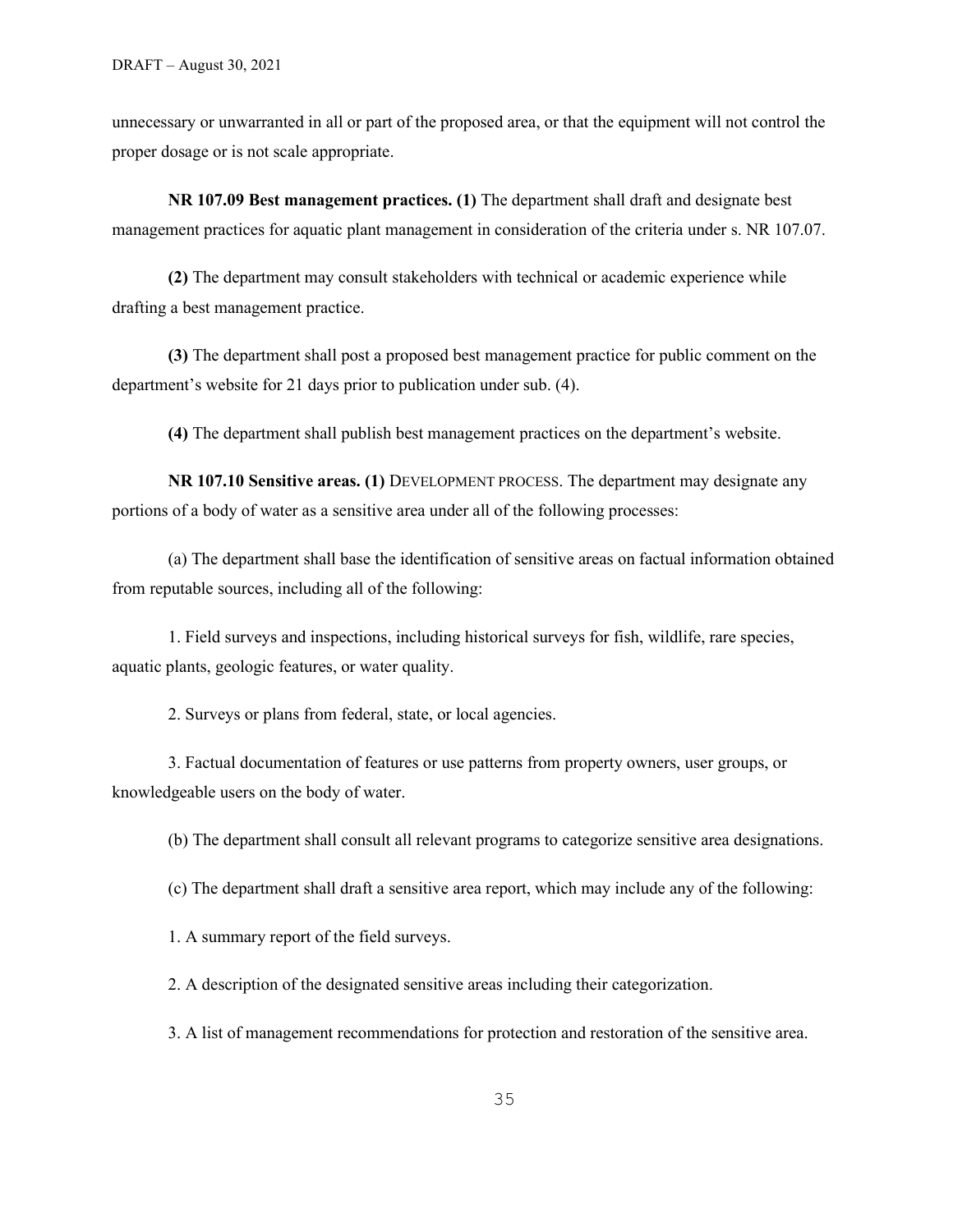4. A list of recommendations for an education strategy.

5. A description of the relevant regulations and ordinances for the area.

**(2)** PUBLIC NOTIFICATION AND INPUT. (a) *Preliminary meeting.* The department may hold a preliminary meeting with the affected property owners' association, inland lake district, and riparian property owners to present the report and solicit comment.

(b) *Notification of draft report.* After a draft sensitive area report is complete, the department shall give notice of the report in the official state newspaper or the paper of record in the area affected to inform local residents that a draft report is available for review. The department shall provide notice of the report on its website and through its system of electronic notices to state media.

(c) *Notification content.* The notice under par. (b) shall contain the location and description of the possible sensitive area and the basis for the department's determination that the location is likely to contain sensitive areas. The notice shall also contain

(d) *Public meeting notification.* The department shall conduct a public informational meeting in a location near the body of water under all the following processes:

1. When a combination of 5 or more persons or organizations request the meeting in writing to the department within 30 days after the notice is posted on a department designated website.

2. Upon receipt of a request for a public informational meeting, the department shall, not less than 10 days before the meeting, mail written notice to each person who requested the meeting as well as the persons in par. (f), and shall provide notice on its website and through its system of electronic notices to state media.

3. If a public informational meeting is not requested in writing within 30 days after the publication of the notice, the department may waive the meeting.

(e) *Public meeting.* At public informational meetings, the department shall take evidence offered by persons in support of or in opposition to the determination. If the department finds any location not properly classified, the location may not be identified as a sensitive area.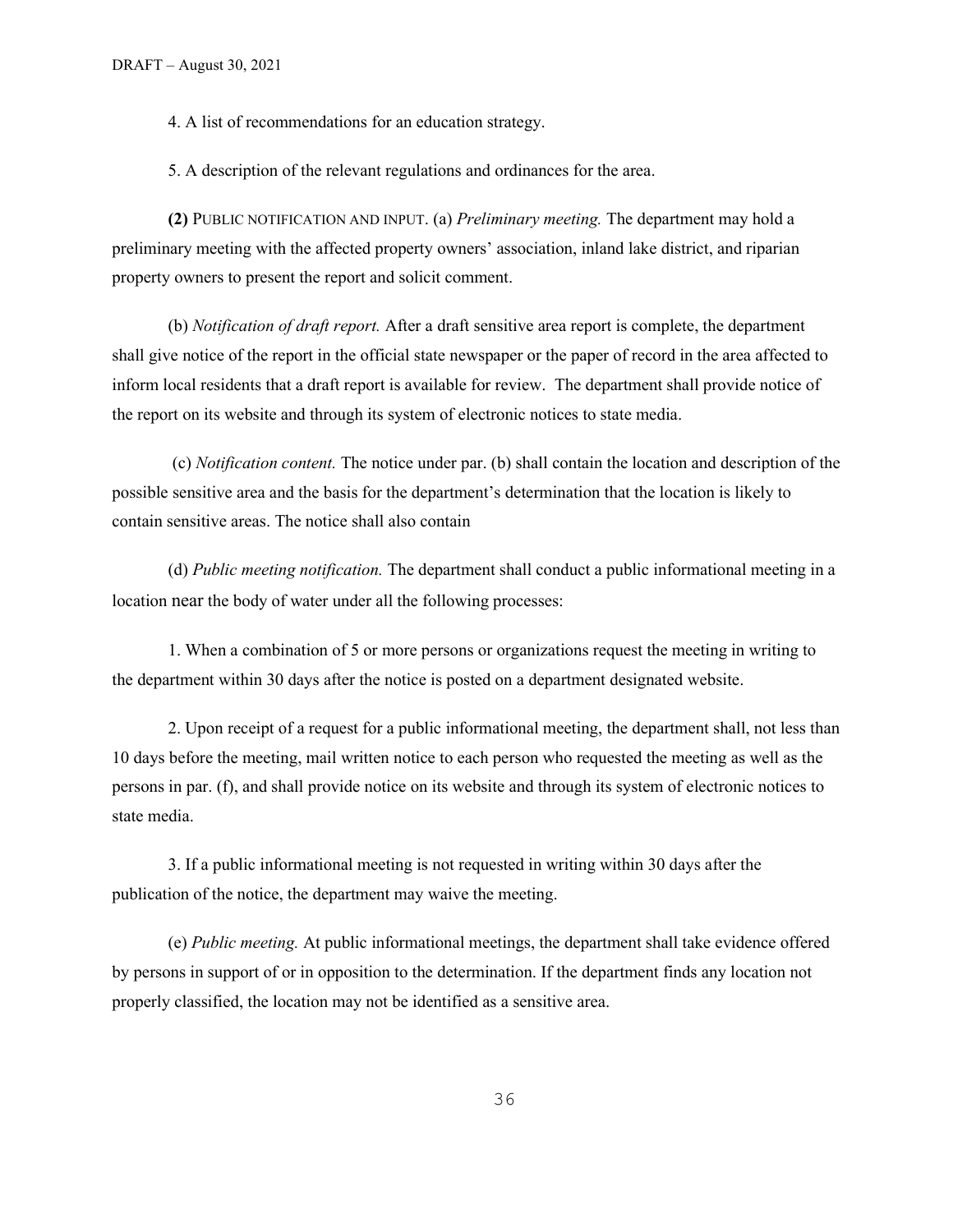(f) *Sensitive area notification.* The department shall notify any affected property owners' association, inland lake district, and riparian property owner of locations identified as sensitive areas in writing.

(g) *Publication.* The department shall publish all completed sensitive area designations on a map within a department internet site.

**NR 107.11 Other permits and requirements.** A permit or approval issued under subch. II, ch. NR 30 or 40, or s. 31.02 or 281.36, Stats., may contain provisions that provide for aquatic plant management. The permit or approval of the application of lime and alum shall be issued under this chapter unless the department issues a Wisconsin pollutant discharge elimination system general permit for the use of these products. If a permit or approval issued under one of these authorities contains the appropriate conditions as required under this chapter for aquatic plant management, a separate permit is not required under this chapter. The permit or approval shall explicitly state that it is intended to comply with the substantive requirements of this chapter.

**NR 107.12 Prohibitions. (1)** No person may intentionally cut aquatic plants in public, navigable waters without removing the cut vegetation from the body of water.

**(2)** No person may apply dyes for any purpose in waters of the state unless one of the following scenarios is met:

1. The dye is used as part of a study for research purposes.

2. The dye is used in privately accessible or shared ponds.

3. The dye is used by the department.

#### SUBCHAPTER II

#### CHEMICAL CONTROLS

**NR 107.20 Purpose.** The purpose of this subchapter is to establish procedures for the use of chemical controls in managing aquatic plants and other aquatic organisms. The department may allow the control of aquatic plants with chemicals registered and labeled by the U.S. environmental protection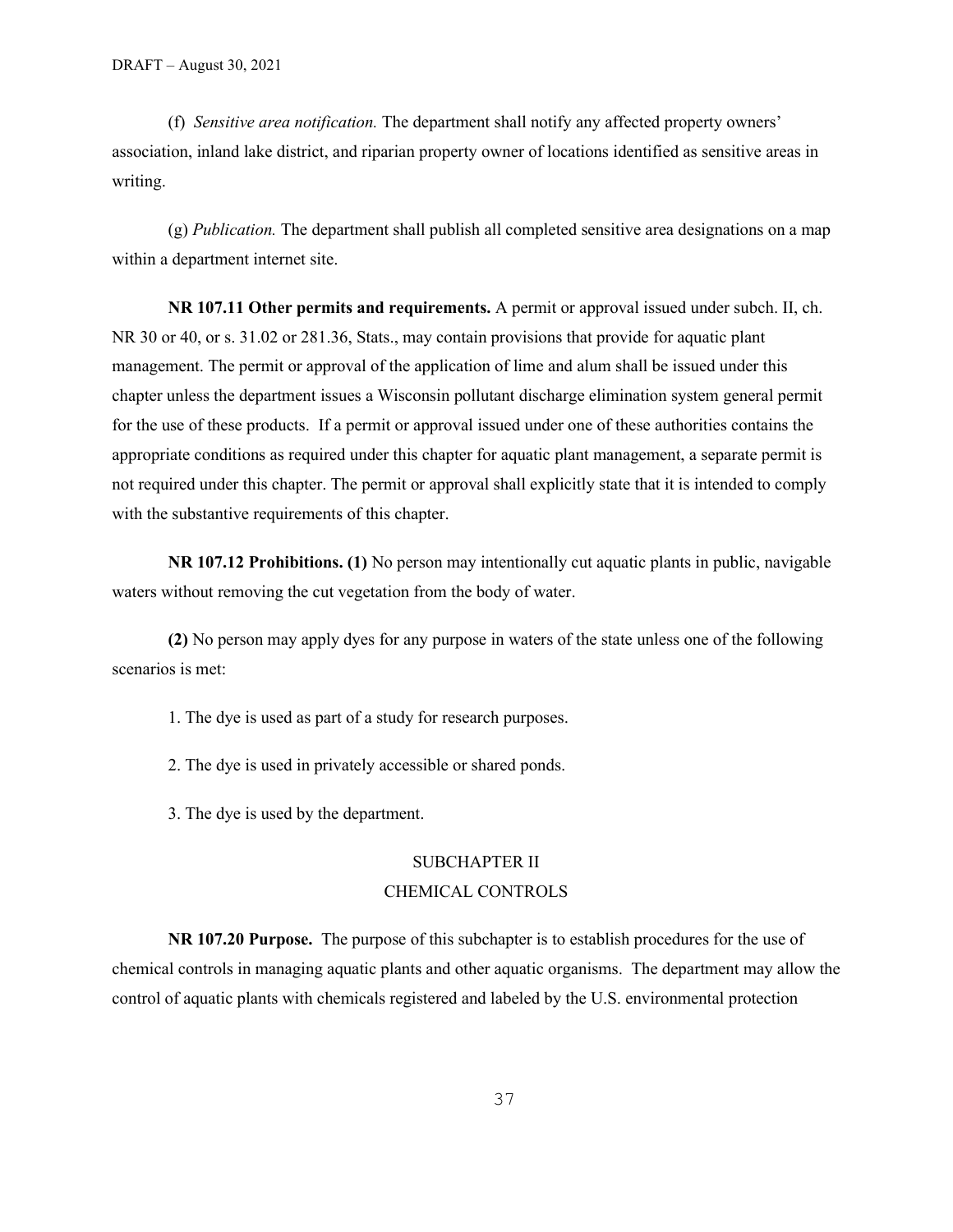agency and labeled and registered by firms licensed as pesticide manufacturers and labelers with the Wisconsin department of agriculture, trade and consumer protection.

**NR 107.21 Chemical fact sheets***.* **(1)** DEPARTMENT RESPONSIBILITY. The department shall develop a chemical fact sheet for each of the chemicals in present use for control in aquatic environments in Wisconsin. The department shall develop chemical fact sheets for chemicals not previously used in Wisconsin after the department has received notice of intended use of the chemical. The department shall host chemical fact sheets on department webpages.

**(2)** APPLICANT RESPONSIBILITY. An applicant shall provide copies or the internet address of the applicable chemical fact sheets to all affected property owners, property owners' associations, inland lake districts and all riparian owners within 5 days of permit application submittal to the department.

**NR 107.22 Permit determinations.** In addition to the standards established under s. NR 107.07 (7), control shall be performed by an applicator currently certified by the Wisconsin department of agriculture, trade and consumer protection in the aquatics and mosquitos category 5.0 if any of the following apply:

**(1)** The control is to be performed for compensation by an applicator acting as an independent contractor for hire.

**(2)** The area to be treated is greater than .25 acres.

**(3)** The product to be used is classified as a restricted use pesticide under s. ATCP 29.01 (36).

**(4)** Liquid chemicals are to be used.

**NR 107.23 Conditions of the permit.** In addition to conditions established under s. NR 107.07 (8), each permit to control aquatic plants with the use of chemicals shall include all of the following conditions:

**(1)** GENERAL CONDITIONS. Chemical controls shall be performed in accordance with label directions, existing pesticide use laws, including ch. ATCP 29, and permit conditions.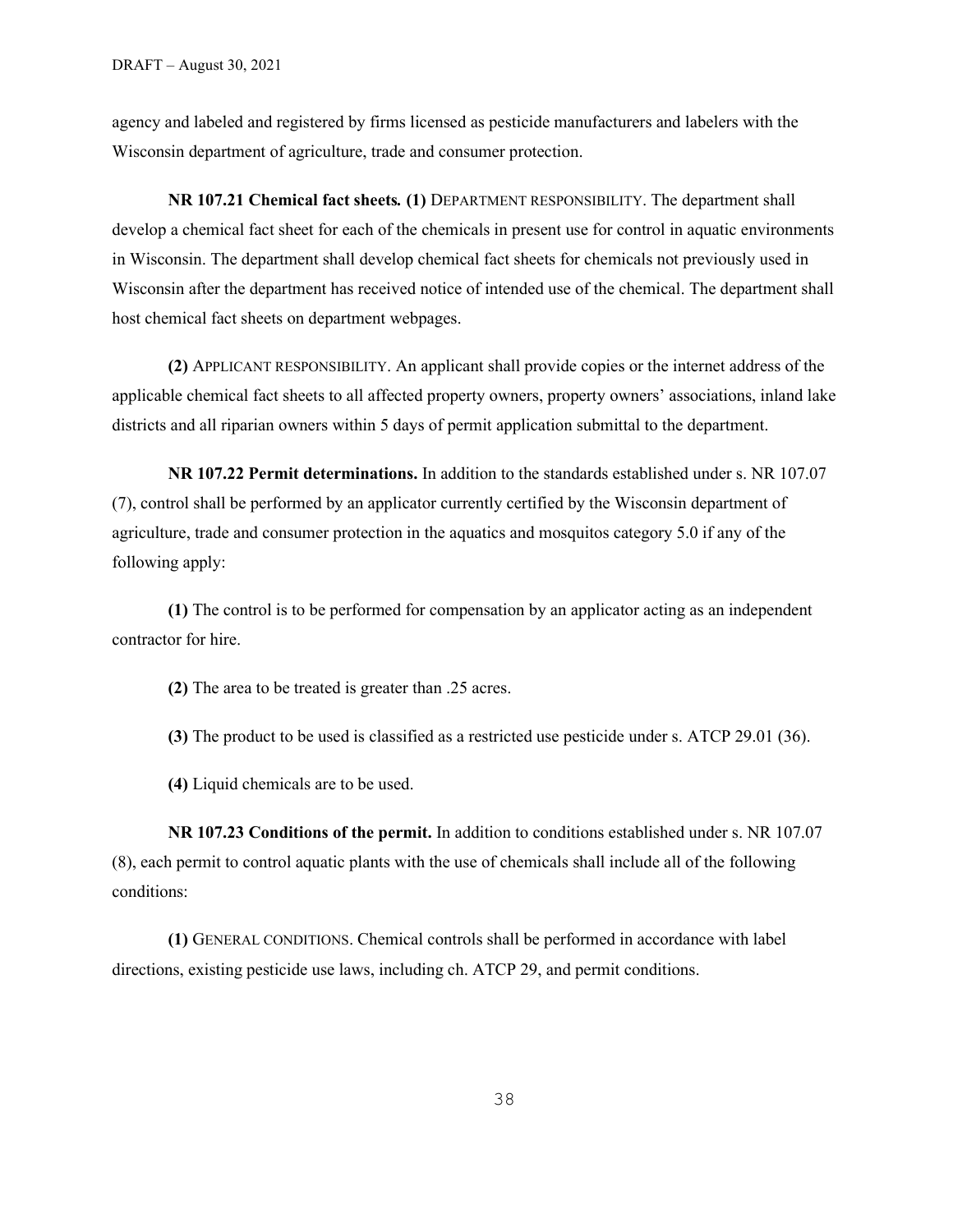**(2)** POSTING CONDITIONS. (a) *Required information.* The posting shall state applicable label water use restrictions of the chemical being used, the name of the chemical, and the date of control. For tank mixes, the label requirements of the most restrictive chemical shall be posted.

(b) *Sign construction and dimensions.* The permit holder shall create the signs. Minimum sign dimensions used for posting shall be 8.5 inches by 11 inches or consistent with s. ATCP 29.15. Signs shall be constructed to resist deterioration and remain legible throughout the required posting period.

(c) *Timing.* The permit holder or representing agent shall post signs at the beginning of each control event.

(d) *Length of posting.* The permit holder shall post the control in accordance with water use restrictions stated on the chemical label, but in all cases for a minimum of one day.

(e) *Posting locations.* Posted signs shall be conspicuous to the non-riparian public intending to use the treated water from both the water and shore. Signs shall be placed along contiguous treated shoreline, at each property directly adjacent to treated properties, and at all public access points. If the control is conducted offshore, the signs shall be posted at each riparian property directly inshore to the nearest shoreline from the control area. If the control will have expected large-scale impacts under s. NR 107.41 (2), signs shall be placed at each riparian property. The department may require posting of untreated shoreline located adjacent to treated shoreline and noncontiguous shoreline.

(f) *Signage removal.* The permit holder or representing agent is responsible for sign removal once the water use restrictions have expired.

(g) *Additional requirements.* The department may require bi-lingual signage.

(h) *Template signage.* The department may create template signage for permit holder use.

**NR 107.24 Field evaluation use permits**. When a chemical product is considered for aquatic nuisance control and does not have a federal label for such use, the applicant shall apply to the administrator of the U.S. environmental protection agency for an experimental use permit under section 5 of the federal insecticide, fungicide and rodenticide act as amended, 7 USC 136. Upon receiving a permit, the permit holder shall obtain a field evaluation use permit from the department and be subject to the requirements of this chapter. Department field evaluation use permits shall be issued for the purpose of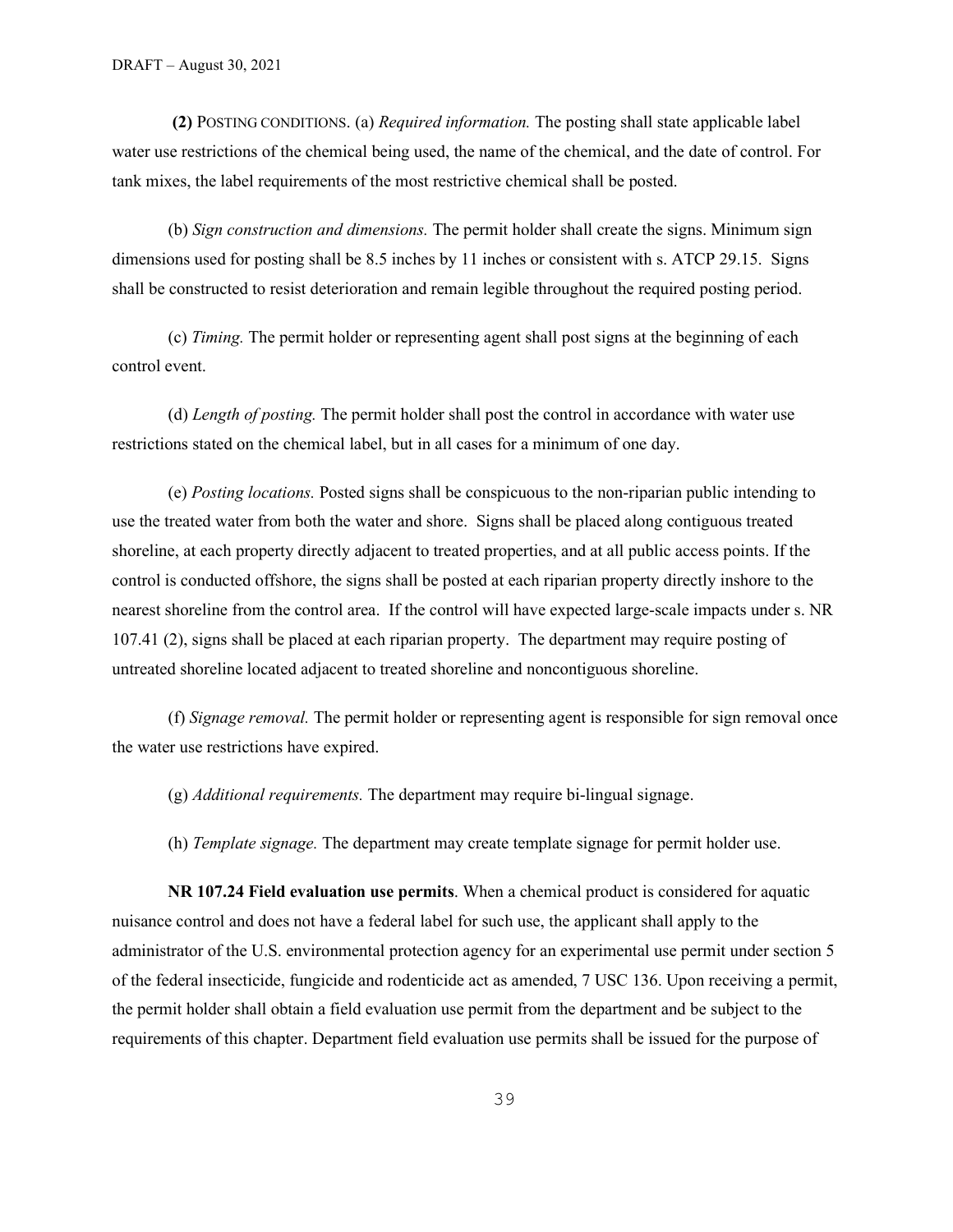evaluating product effectiveness and safety under field conditions and shall require all of the following in addition to the conditions of the permit specified in s. NR 107.07:

**(1)** The control shall be limited to an area specified by the department.

**(2)** The permit holder shall submit to the department a summary of control results at the end of the control season. The summary shall include all of the following:

(a) Total chemical used and distribution pattern, including chemical trade name, formulation, percent active ingredient, and dosage rate in the treated water in parts per million of active ingredient.

(b) Description of control areas including the character and the extent of the target species present.

(c) Effectiveness of the control and when applicable, a summary comparison of the results obtained from past experiments using the same chemical formulation.

(d) Other pertinent information required by the department.

(e) Conclusions and recommendations for future use.

#### SUBCHAPTER III

## WETLAND MANAGEMENT

**NR 107.30 Purpose.** The purpose of this subchapter is to establish procedures and requirements for issuing plans and permits for introduction of aquatic plants or control of aquatic plants on non-riparian lacustrine and riverine wetlands.

**NR 107.31 Permit issuance**. **(1)** PERMIT REVIEW. The applicant shall follow the provisions of subch. I, except for the provisions under s. NR 107.07 (11) and (16).

**(2)** ISSUANCE TIMELINES. The department may issue a permit for chemical, mechanical or manual control under this subchapter for up to 5 years if all the following conditions are met:

(a) The control is authorized under an approved management plan.

(b) The control is not modified or changed from the original permit or plan.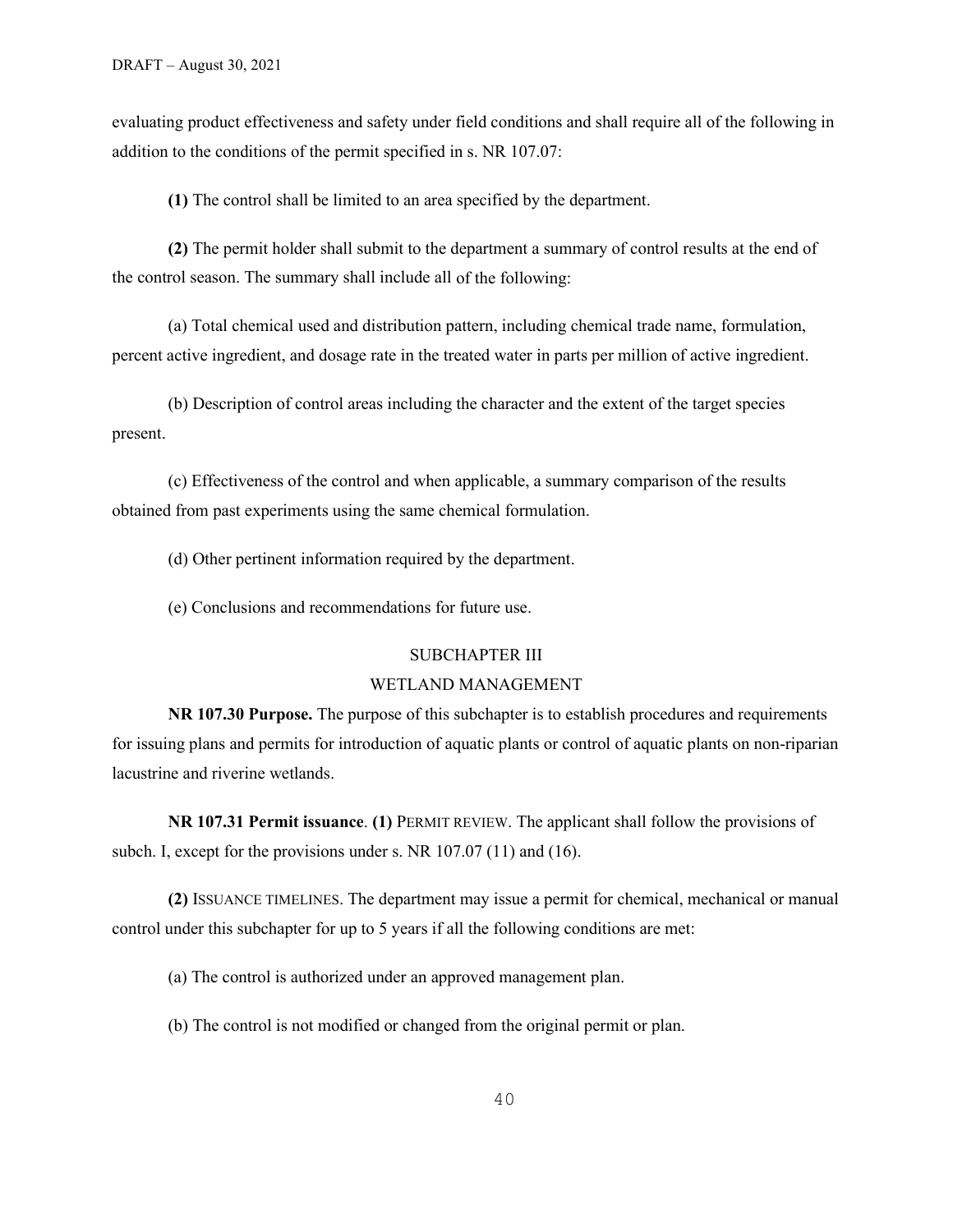**(3)** PERMIT EXPIRATION. A permit shall expire no later than December 31 of the calendar year in which the permit is issued.

**(4)** PERMIT RENEWAL The permit applicant shall submit a renewal request 14 days before any control activities occur on a form supplied by the department each calendar year the permit is issued for. A renewal of this permit shall include an additional application fee of one–half the total original application fee under s. NR 107.06 (1) (a) to (b), but not less than \$75.

**(5)** RENEWAL REVOCATION. The department may revoke a permit renewal if at any time the department determines on the basis of new information that treatment as permitted will fail to meet the standards in s. NR 107.07 (7).

**(6)** SUMMARY CONTROL REPORT. (a) *Timeline.* Within 30 days, the permit holder shall complete and submit a control report summarizing the previous 30 days control on a form supplied by the department.

(b) *Chemical control.* A chemical control summary report shall include all of the following:

- 1. The weather conditions during control.
- 2. The person who conducted control.
- 3. The quantity and type of chemical, including application rates.
- 4. The specific size and location of each control area.
- 5. The species present and the species targeted.
- 6. The monitoring results, if required.

(c) *Mechanical control.* Mechanical, manual, and physical summary control reports shall include all of the following:

1. The quantity and species of all removed organisms.

2. The location of each control area.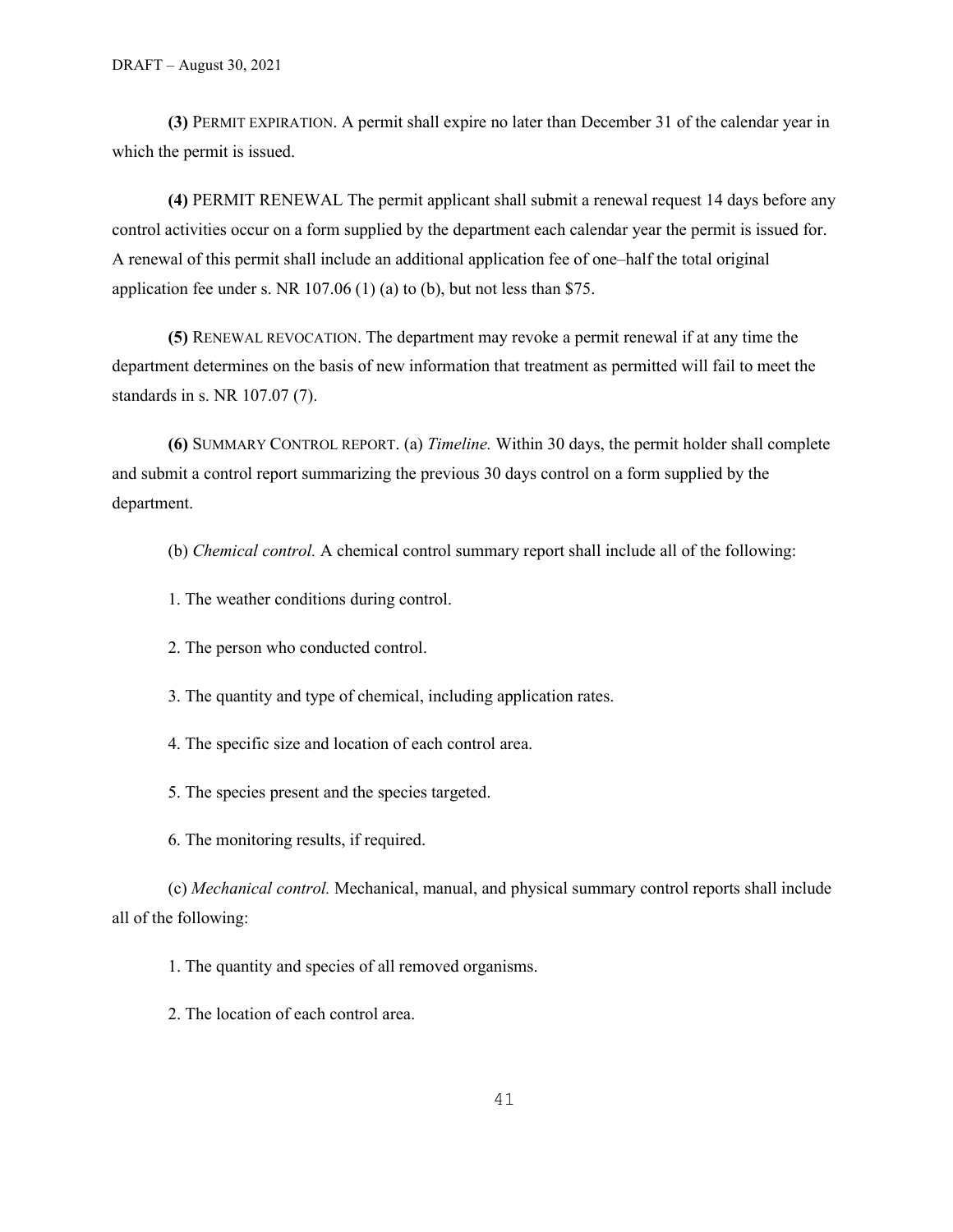3. The disposal site.

4. The individual operating the equipment.

5. The monitoring results, if required.

(d) *Immediate submittal.* In the event of any unusual circumstances associated with a control, or at the request of the department, the permit holder shall provide the summary control report immediately.

(e) *No control.* If control did not occur, the permit holder shall submit the form with appropriate comment by December 31 of each year the permit is issued.

#### SUBCHAPTER IV

#### LARGE-SCALE CONTROL

**NR 107.40 Purpose.** The purpose of this subchapter is to establish procedures and requirements for the use of large-scale control activities on waters of the state.

**NR 107.41 Monitoring. (1)** LARGE-SCALE MECHANICAL CONTROL. For the purposes of this subchapter, mechanical, manual, or physical control of submerged aquatic plants shall be considered to have large-scale effects if the department determines that the control is conducted in an area greater than 50 percent of the littoral area. The permit applicant shall follow all the following processes for largescale control:

(a) *Pre-control survey.* The applicant shall conduct a baseline survey of the aquatic plant community within the body of water following department approved protocols prior to the control activity. The applicant shall enter the data on a form supplied by the department and submit the data with the permit application.

(b) *Post-control survey.* The permit holder shall conduct a repeat of the baseline survey of the aquatic plant community within the body of water following department approved protocols the growing season after the control activity was conducted. The permit holder shall enter the data on a form supplied by the department and submit the data within 30 days of monitoring to the department.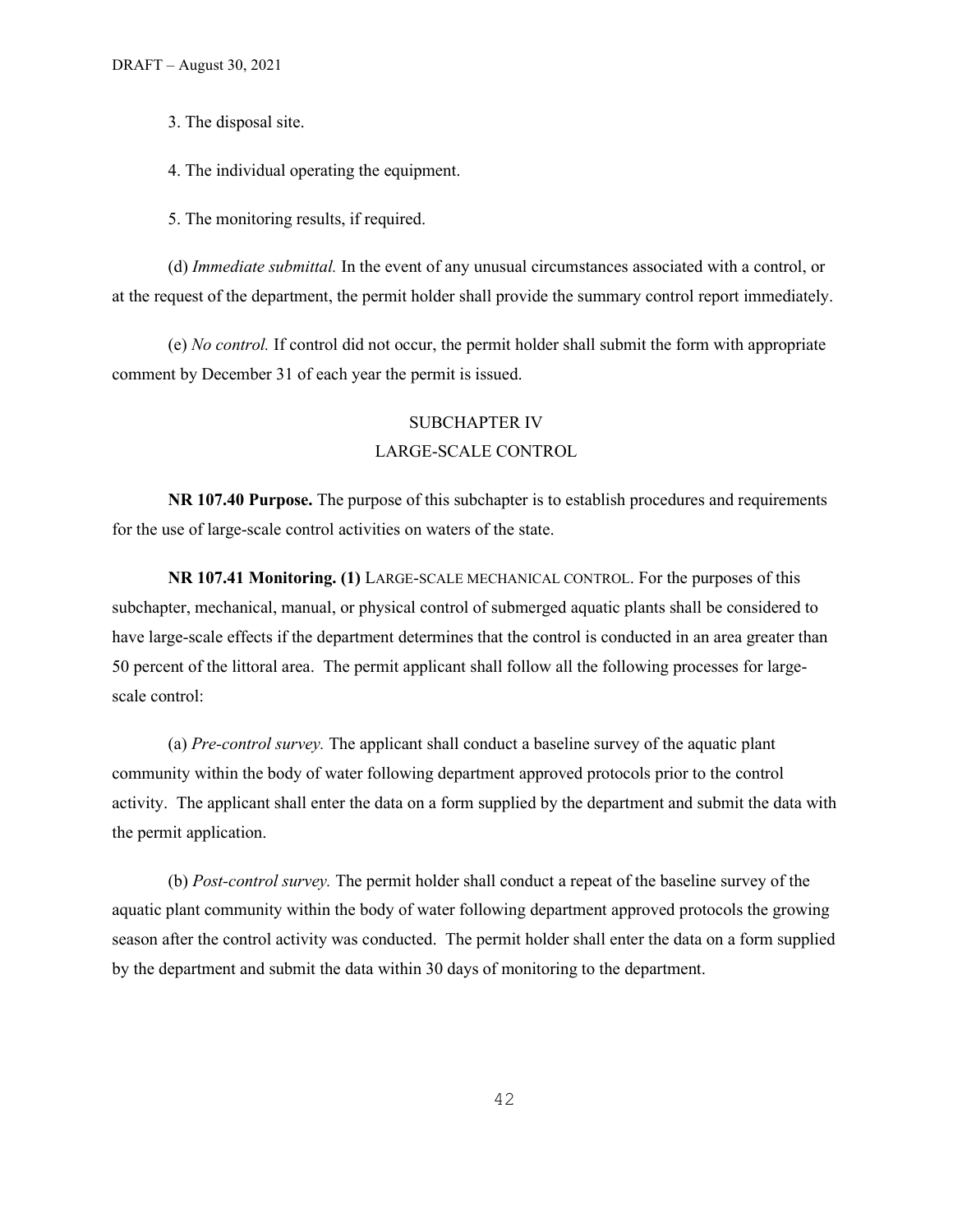**(2**) LARGE-SCALE CHEMICAL CONTROL. For the purposes of this subchapter, chemical control of submerged aquatic plants shall be considered to have large-scale effects if the department determines on the basis of the herbicide concentration rate determined under s. NR 107.06 (2) (n) that control will achieve an effective lake wide concentration rate. The permit applicant shall follow all the following processes for large-scale chemical control:

(a) *Pre-control survey.* The applicant shall conduct a baseline survey of the aquatic plant community within the body of water following department approved protocols prior to the control activity. The applicant shall enter the data on a form supplied by the department and submit the data with the permit application.

(b) *Post-control survey.* The permit holder shall conduct a repeat of the baseline survey of the aquatic plant community within the body of water following department approved protocols the growing season after the control activity was conducted. The permit holder shall enter the data on a form supplied by the department and submit the data within 30 days of monitoring to the department.

(c) *Additional control.* The permit holder shall not conduct additional chemical control activities prior to the post-control monitoring survey unless a department approved best management practice is incorporated into the body of water's approved plan to approve the additional chemical control activity.

**(3)** LARGE-SCALE WETLAND CONTROL. For the purposes of this subchapter, chemical control of emergent plants on non-riparian wetlands shall be considered to have large-scale effects if the department determines that the control is to be conducted in an area greater than 5 acres. The permit applicant shall follow all the following processes for large-scale wetland control:

(a) *Pre-control survey.* The applicant shall delineate the population margins of the target species and non-target species following department approved protocols prior to control. The applicant shall enter the data on a form supplied by the department and submit the data with the permit application.

(b) *Post-control survey.* The permit holder shall delineate the population margins of the target species and non-target species following department approved protocols during the growing season of the year following control. The permit holder shall enter the data on a form supplied by the department and submit the data within 30 days of monitoring to the department. The permit holder shall repeat this process for every year the permit is issued.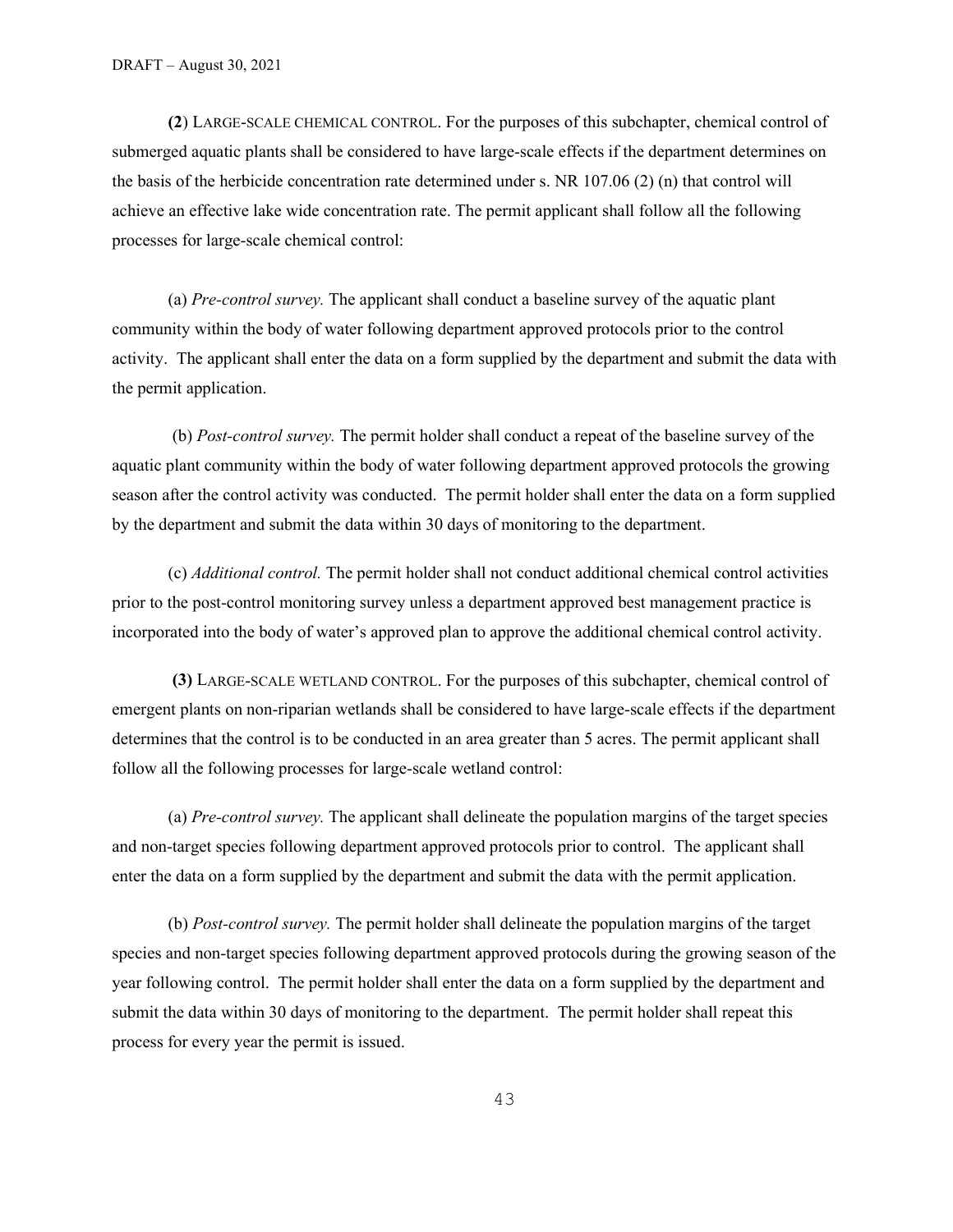**(4)** MONITORING SCALE. The area to be surveyed shall include the entire body of water in which the control activities occur, unless the department determines that a survey may occur on a scaleappropriate portion of a body of water in consideration of the likely scale of effects, the potential for adverse impacts, and the size of the body of water to be managed.

**Note:** As an example, a large-scale treatment on a portion of the lake Winnebago system would not require a whole body of water monitoring survey prior to and following control, due to the size of the body of water relative to the scale of effect.

## SUBCHAPTER V POND MANAGEMENT

**NR 107.50 Purpose.** The purpose of this subchapter is to establish procedures and requirements for issuing permits for introduction of aquatic plants or control of aquatic plants on privately accessible, shared, and public ponds.

**NR 107.51 Exemptions**. **(1)** PRIVATELY ACCESSIBLE PONDS. The use of chemicals in privately accessible ponds are exempt from the provisions of ss. NR 107.05; 107.06 (2) (a), (b), (e) to (g), (i) and (n); (3) (a) and (b); 107.07 (1), (2), (11) (a) to (c) and (15); and 107.08, subch. III, and subch. IV.

**(2)** SHARED PONDS. The use of chemicals in shared ponds are exempt from the provisions of ss. NR 107.05; 107.06 (2) (a), (b), (e) to (g), (i) and (n); 107.07 (1), (2), (11) (a) to (c) and (15); and 107.08 subch. III, and subch. IV.

**(3)** PUBLIC PONDS. The use of chemicals in public ponds are exempt from the provisions of ss. NR 107.05; 107.06 (2) (a), (b), (e) to (g) and (n); 107.07 (11) (a) and (b); and 107.08 subch. III, and subch. IV.

**NR 107.52 Land controls standard.** No person may be considered the sole owner of a privately accessible pond if the owner of the land surrounding the privately accessible pond provides access to the body of water to the public by means of an easement or other right-of-way or by means of a business open to the public.

**NR 107.53 Permit application requirements and fees. (1)** FEES AND REFUNDS. (a) *Fees.* The application fee for an aquatic plant management pond permit includes all of the following: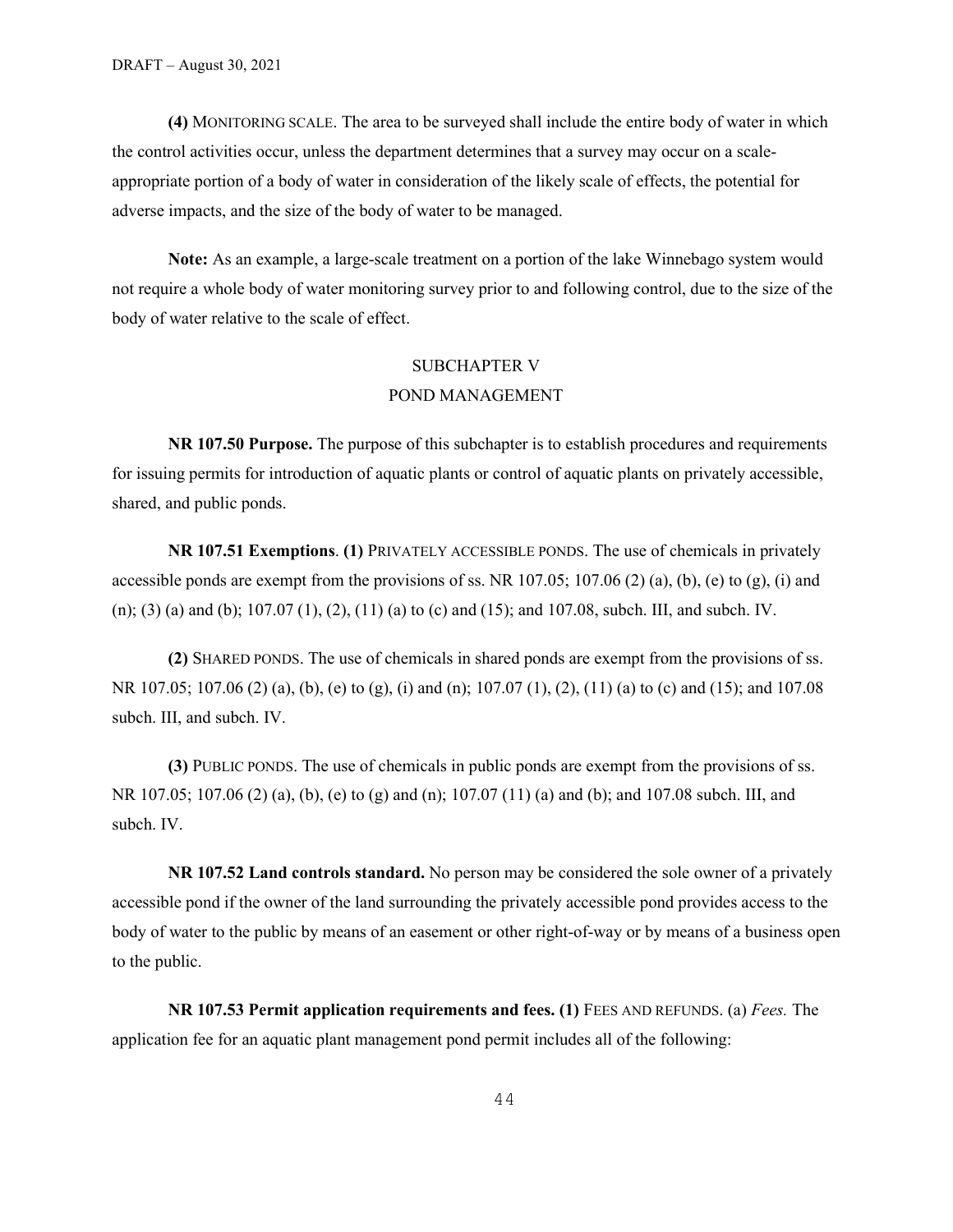1. A \$50 non-refundable application fee.

2. A \$30 fee per year the permit is issued.

(b) *Refunds.* The department shall refund the annual fee in whole if the entire permit is denied or if no control occurs on any part of the permitted control area at the request of the applicant. The department shall prorate refunds for each year of control.

**(2)** APPLICATION REQUIREMENTS. In addition to the general provisions of s. NR 107.06, the applicant shall provide all of the following information in the permit application:

(a) A description of the impairments to water use caused by the aquatic plants or organisms to be managed and the reason for control.

(b) A description of the plant community or other aquatic organisms causing the water use impairment.

**NR 107.54 Permit issuance. (1)** ISSUANCE TIMELINE. The department shall issue a permit under this subchapter for up to 5 years. Upon promulgation, the department will set up a lottery system to stagger all permits received during the first year to a 1 to 4-year permit. Every permit for a body of water after the first permit will be issued as a 5-year permit.

**Note:** The provision in sub. (1) will be done to evenly distribute the number of permits submitted to the department on an annual basis.

**(2)** PUBLIC NOTIFICATION. The permit holder of a permit issued for a public pond shall submit an annual public notification form to the department a minimum of 14 days prior to the first control activity of each calendar year for which the permit is issued.

**(3)** PERMIT EXPIRATION. A permit shall expire on November 1 of each year for which the permit is issued.

**NR 107.55 Supervision.** The department may require the permit holder to notify the department of anticipated control activities. The department shall inform the permit holder of this requirement in writing on the permit decision letter. If the department requires notification, the permit holder shall notify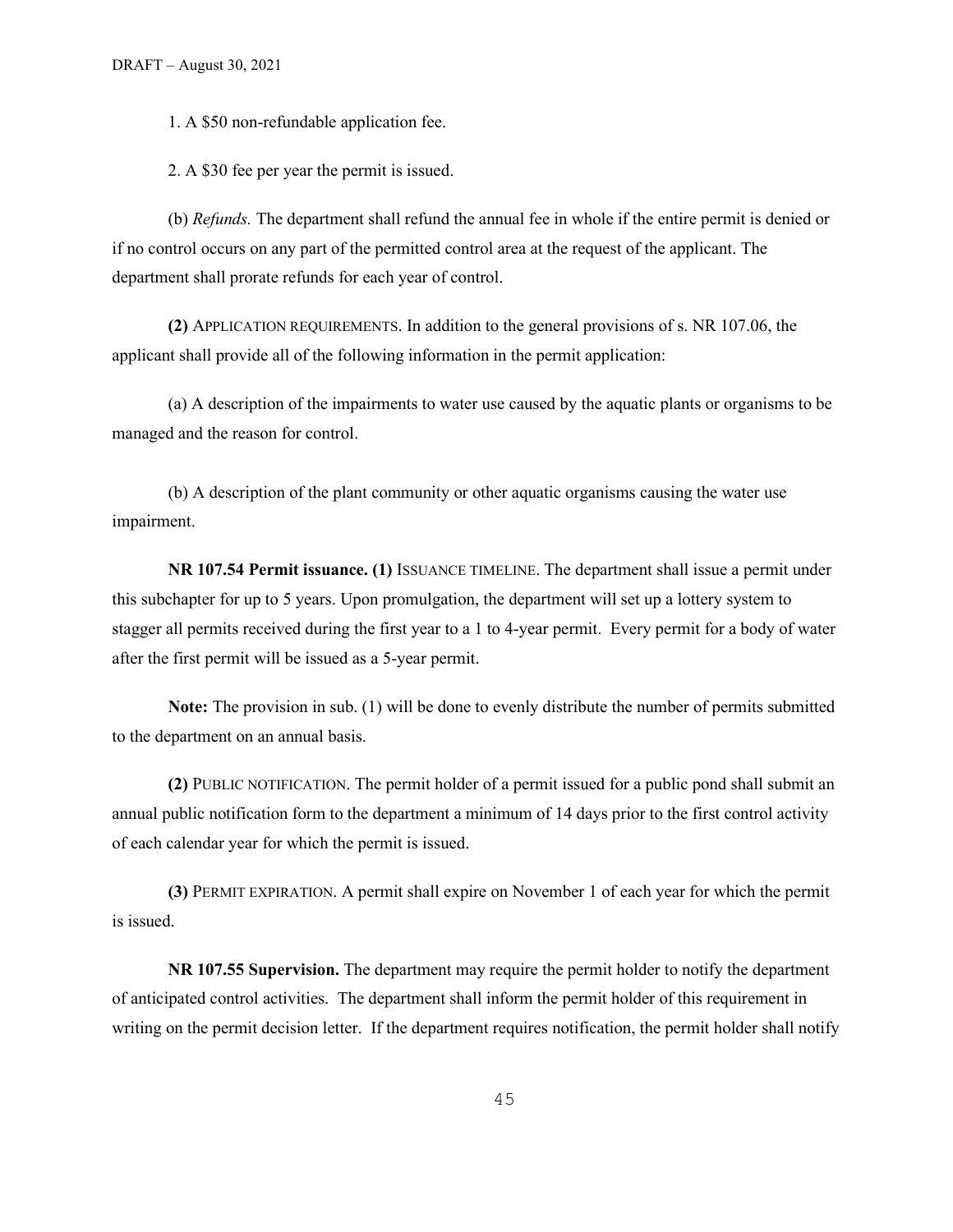the department staff who issued the permit in writing a minimum of 4 business days in advance of each anticipated control activity with the date, time, location, and proposed size of control. The department may require supervision for to ensure permit compliance.

# SUBCHAPTER VI ENFORCEMENT

**NR 107.60 Enforcement. (1)** Violations of this chapter may be prosecuted by the department under chs. 23, 30, 31, 281, or 299, Stats.

**(2)** Failure to comply with the conditions of a permit issued under or in accordance with this chapter shall constitute an aquatic plant management activity performed without a valid permit issued by the department under s. 23.24 (3) (a), Stats.

**(3)** Failure to comply with the conditions of a permit issued under or in accordance with this chapter may result in cancellation of the permit and loss of permit privileges for the subsequent year. The department shall provide notice of cancellation or loss of permit privileges to the permit holder in writing.

**SECTION 3. NR 109 is repealed**.

#### **SECTION 4. NR 150.20 (1m) (qm) and (2) (a) 20. and 21. are amended to read**:

**NR 150.20 (1m)** (qm) Issuance of aquatic plant management permits under ch. NR  $\overline{199}$  107 except for those that meet the criteria under s. NR 107.41.

**(2)** (a) 20. Issuance of an aquatic plant management permit under s. NR 107.05 107.07. that meets the criteria under s. NR 107.04 (3) 107.41.

21. Approvals of aquatic plant management plans under s. NR 109.09 107.05 and surface water management plan recommendations under s. NR 193.53.

#### **SECTION 5. NR 193.32 (1) (f) is amended to read:**

**NR 193.32 (1)** (f) *Comprehensive managementManagement planning for lakes and watersheds.* Comprehensive managementManagement planning projects for lakes and watersheds that will result in a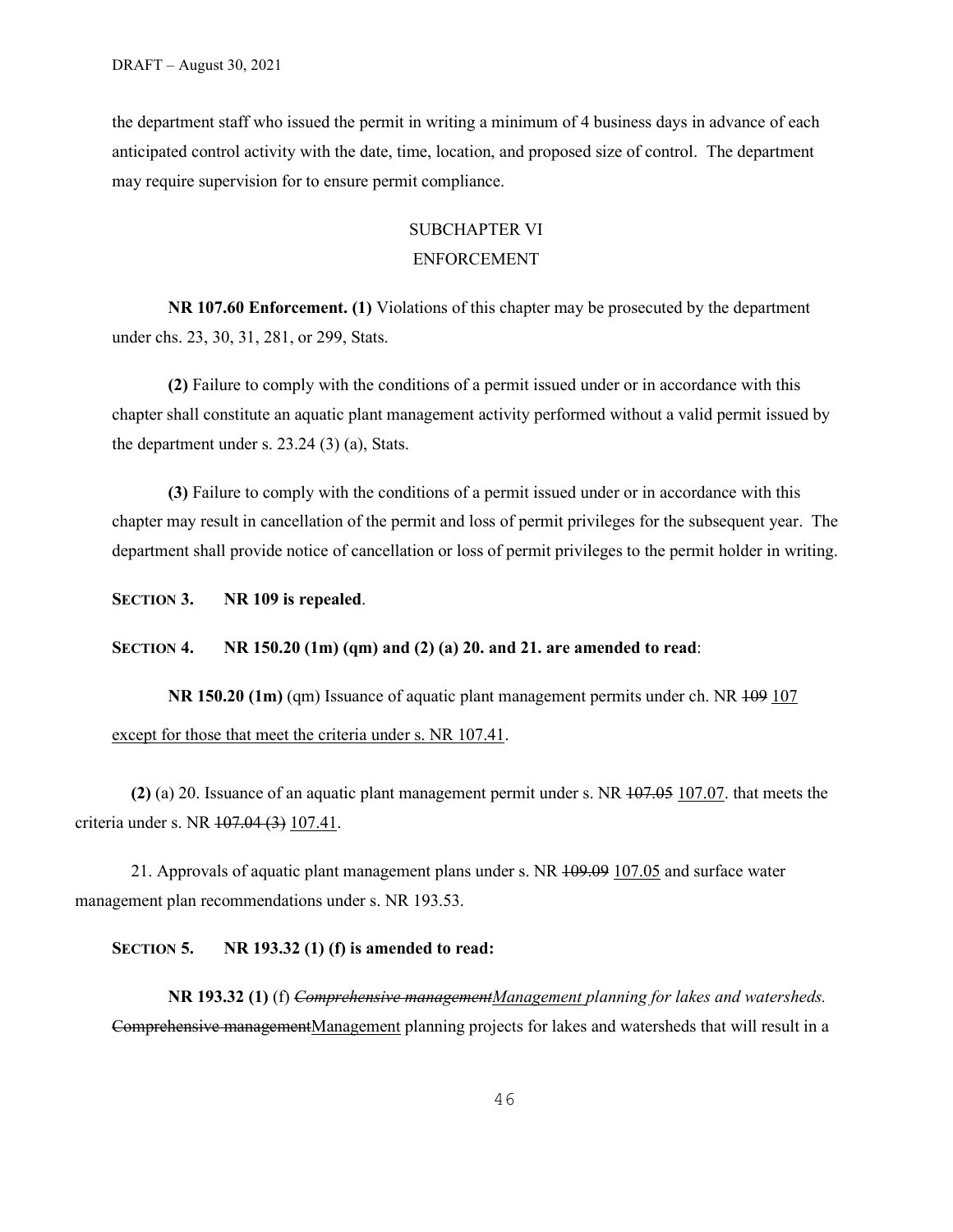new or updated management plan for one or more of the following: a lake, a watershed, an aquatic plant community, aquatic invasive species prevention and aquatic invasive species. A management plan is a dynamic, written document that presents baseline information, explores management challenges, defines general management goals and objectives and provides strategic direction for selecting management actions and planning specific activities to accomplish plan objectives. The plan should present a set of recommended management actions and outline a plan for implementation, progress assessment, and plan updates. The public shall be given an opportunity to review the plan before it is adopted and provide comment. The grantee shall summarize comments received and use comments to modify the management plan, as appropriate.

Note: ManagementEligible management plans include comprehensive plans, such as watershed plans, Nine Key Element watershed plans, basin plans, Total Maximum Daily Load implementation plans, lake management plans, river management plans, and county land and water plans, as well as focused management plans addressing a specific management challenge, including aquatic plant management and protection plans, and aquatic invasive species control plans written under s. NR 107.05.

### **SECTION 6. NR 193.51 (1) (b) (intro.), (c) and (3) (c) (intro.) are amended to read:**

**NR 193.51 (1)** (b) *Shoreland protection.* A shoreland protection project that will assist a grantee in carrying out best management practices intended to improve surface water or aquatic ecosystems. Eligible activities include one or more of the following best practices conducted in compliance with the general and practice-specific standards outlined in s ATCP 50.61ch. ATCP 50 or technical standards developed under the process described in subch. V of ch. NR 151:

(c) *In-water management.* In-water management projects that will assist a grantee to protect or improve the littoral or in-stream areas of waterbodies. Eligible activities include installing departmentapproved structures that provide fish or wildlife habitat; culvert, road, or trail stream crossing modification or removal and other modifications to improve habitat or connectivity; and planting of native aquatic plants in a natural shoreland or littoral environment; subject to department approval.

**(3)** (c) Lake In-water restoration activities where the department has determined that all of the following conditions exist:

**SECTION 7. NR 193.51 (3) (c) 3. and (cm). are created to read:**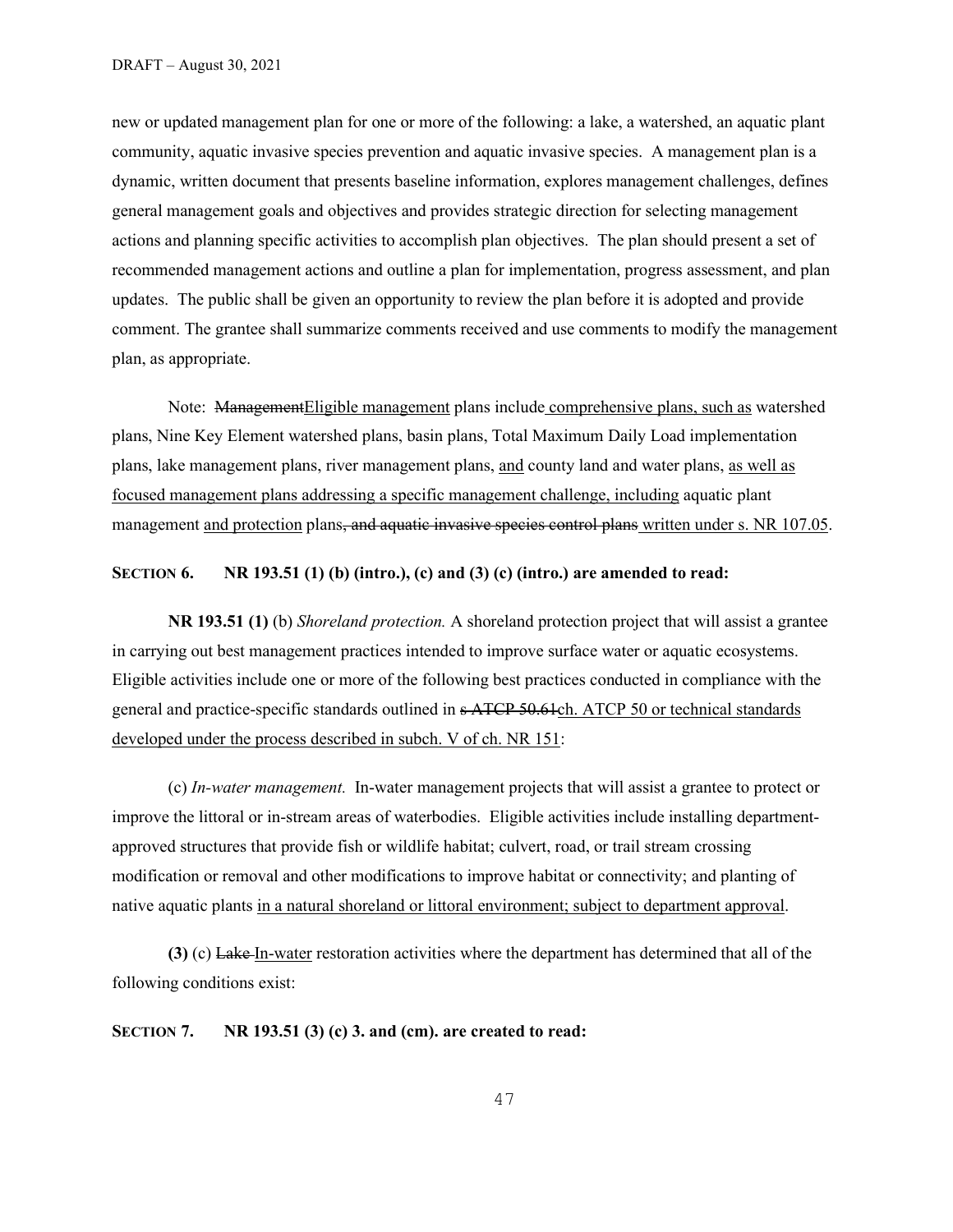**NR 193.51 (3)** (c) 3. The likely benefits of the proposed activities are determined by the department to outweigh likely adverse effects, including those on water quality, biodiversity, habitat, ecosystem condition, navigation, recreational value, and hydrology.

(cm). Surface water restoration activities that abate conditions related to ecological impairment, including aeration, floating treatment wetland systems, and similar artificial devices intended to improve water quality or habitat, may be implemented when recommended in a management plan and approved for eligibility by the department under s. NR 193.53.

## **SECTION 8. NR 193.53 (2) (e) is created to read:**

**NR 193.53 (2)** (e) Consider any of the factors outlined in s. NR 107.05 (3) (c).

## **SECTION 9. NR 193.53 (3) is amended to read:**

**NR 193.53 (3)** The department may consider the eligibility of management plan recommendations or activities under this section when they are contained in a current management plan. A current management plan will have a completion date of no more than 10 years prior to submittal under this section, notwithstanding aquatic plant management and protection plans, which shall have a completion date of no more than 5 years prior to submittal under this section. The department may determine that a longer lifespan is appropriate for a given management plan if the applicant can demonstrate it has been actively implemented and updated during its lifespan.

### **SECTION 10. NR 193.61 (1) is renumbered (1r).**

#### **SECTION 11. NR 193.61 (1g) is created to read:**

**NR 193.61 (1g)** "Control" means actions that impact aquatic invasive species and other organisms including manual removal, the use of biological agents, dewatering, desiccation, burning, freezing, shading, suffocation, mechanical force, inhibition, potentiation, or metabolic disruption.

#### **SECTION 12. NR 193.63 (3) and (4) are amended to read:**

**NR 193.63 (3)** LARGE-SCALE POPULATION MANAGEMENT PROJECTS. Large-scale population management projects shall consist of aquatic invasive species control projects that will result in long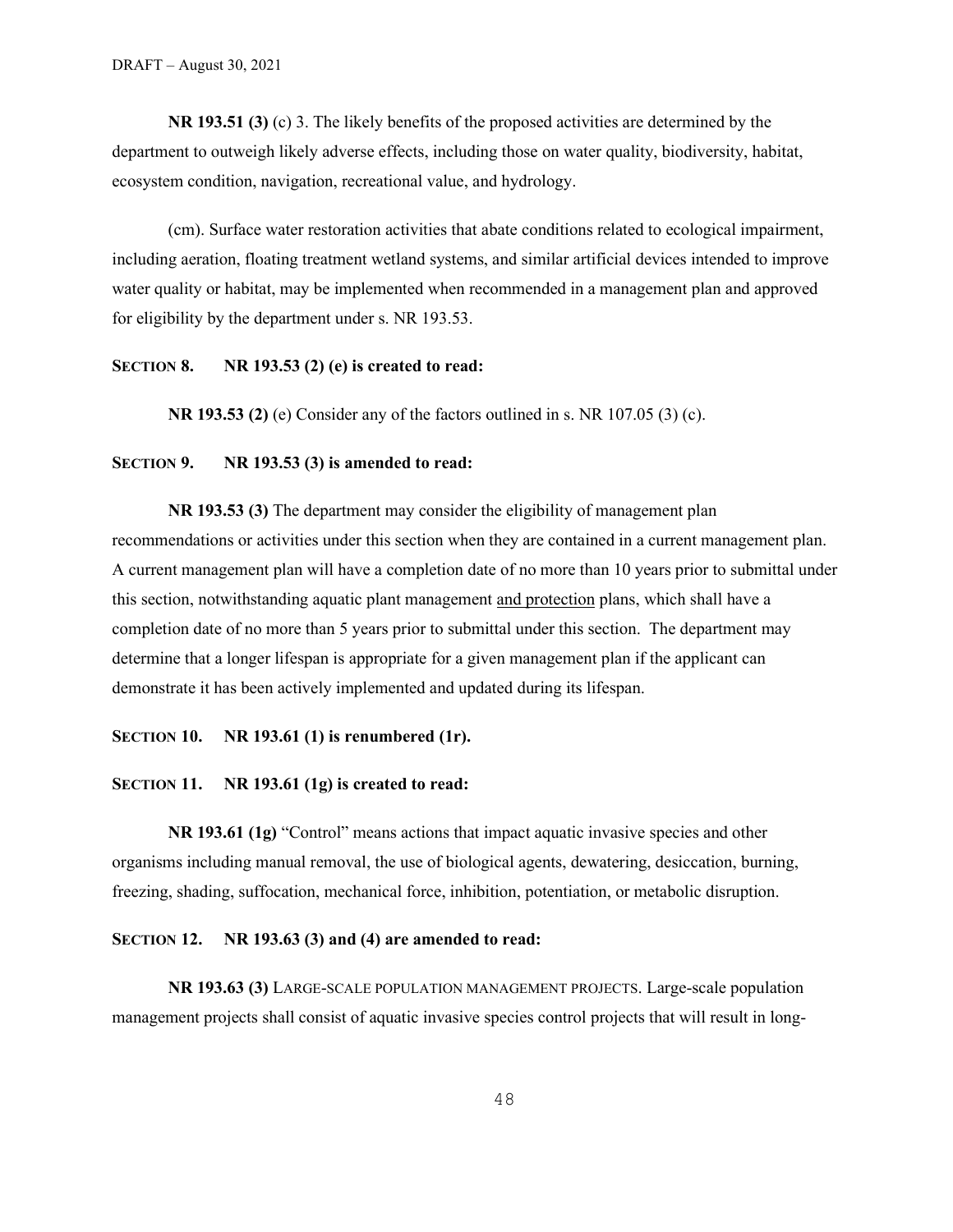term, multi-season suppression of one or more established populations of aquatic invasive species in a substantial portion. Eligible projects shall implement management activities that are expected to affect significant portions of a lake, stream reach, or wetland, or aquatic invasive species control projects that employ a strategic approach to address multiple populations within a defined region. Management projects shall implement activities recommended in a management plan following a determination of eligibility under s. NR 193.53.

**(4)** SMALL-SCALE POPULATION MANAGEMENT PROJECTS. Small-scale population management projects shall consist of aquatic invasive species control projects that will maintain low abundance or frequency of one or more small established populations of aquatic invasive species populations or further reduce them in size. Grant funds awarded under this paragraph may be used to manage a small populationspopulation resulting from a successful large-scale population management project. Smallscale management projects shall implement management activities with the goal of continued suppression of the target species on a localized scale, where the using management actions are unlikely not expected to affect the entire lake, stream reach, or wetland. Management projects shall implement activities recommended in a management plan following a determination of eligibility under s. NR 193.53.

#### **SECTION 13. NR 193.65 (1) is amended to read:**

**NR 193.65 General conditions. (1)** INTEGRATED PEST MANAGEMENT. Projects funded with a grant awarded under this subchapter shall employ an integrated pest management strategy. Integrated pest management is an ecosystem-based management decision-making strategy that focuses on long-term suppression of pests or their damage and considers all of the available pest control practices. Integrated pest management projects shall be informed by current, comprehensive information on pest life cycles and the interactions among pests and the environment that focuses on long-term suppression of pests or their damage and considers all of the available pest control practices. A project that employs an integrated pest management strategy shall include more than one management practice.

#### **SECTION 14. NR 329.04 (2) (f) 8. is amended to read:**

**NR 329.04 (2)** (f) 8. The riparian is responsible for removing vegetation that has been dislodged or cut within their riparian zone as required under s. NR  $109.08(3) 107.12(1)$ .

**SECTION 15. NR 345.04 (2) (h) (intro.), 1., (ir) 4., 5. (Note), and 6. are amended to read:**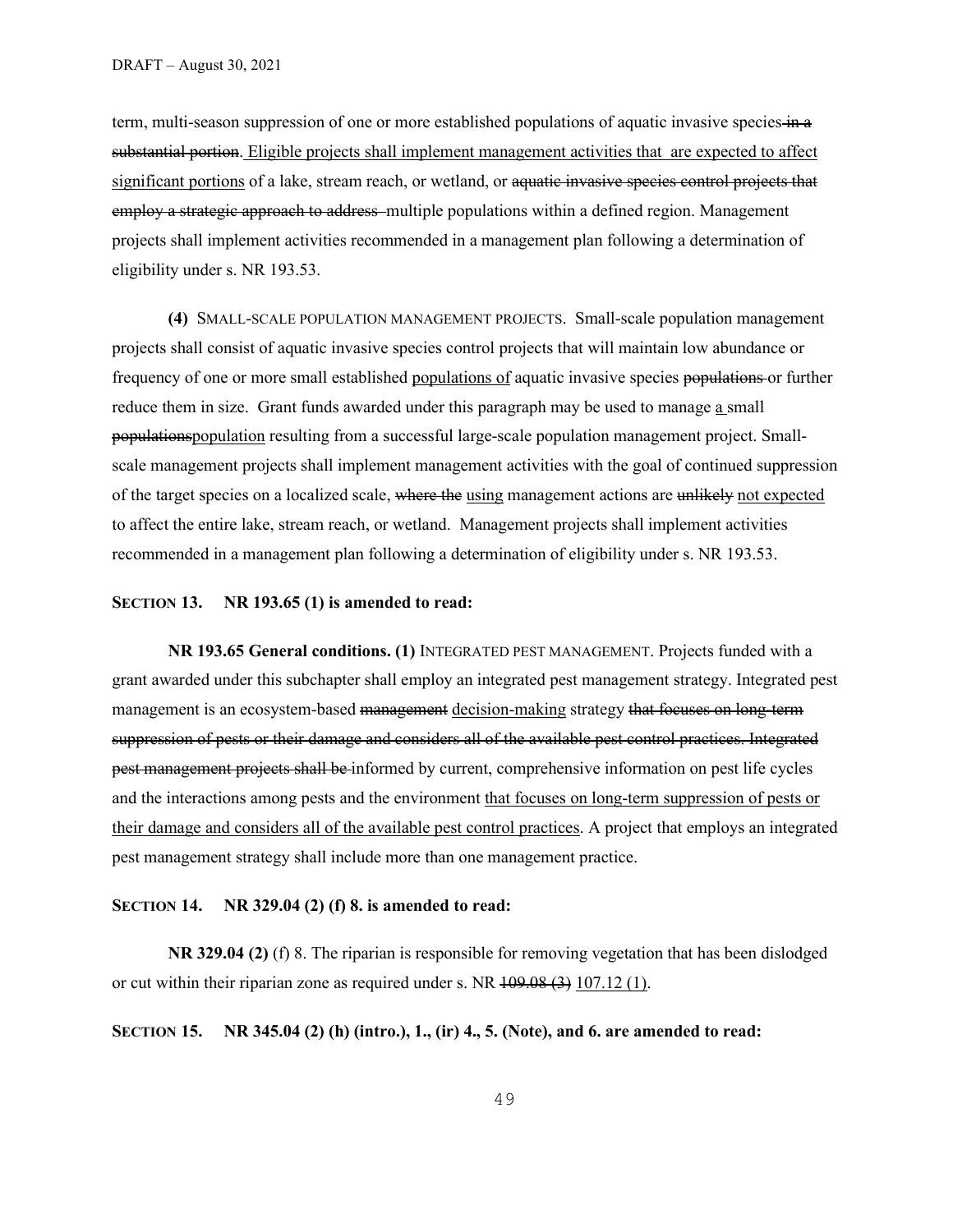**NR 345.04 (2)** (h) *Standards for jetting to harvest aquatic plants, tubers or seeds*. Jetting of the bottom sediments during the harvesting of aquatic plants is eligible for a general permit which will meet the substantive requirements of ch. NR  $109$  107, subject to all of the following limitations:

1. The project shall be in a location where the bed of the waterway is privately-owned or a location where the bed of the waterway is publicly-owned if the department determines that the project is consistent with the aquatic plant management activities authorized under ch. NR 109 107.

(ir) 4. The use of the motor vehicle is for the purpose of controlling emergent invasive or nonnative aquatic plant species as designated by the department under s. 23.24, Stats., and  $\epsilon$ . NR 109.07 ch. NR 40.

**Note:** An invasive or nonnative aquatic plant species control plan, as required under s. NR  $109.04$ (3) 107.05 and described in s. NR 109.09 107.03 (28), must contain the following items: a description of the existing condition including the types of plants present and their abundance; a strategy for the control of the invasive or nonnative aquatic plant species; a plan for the re-establishment of the native plant community; and a monitoring plan to assess the success or failure of the control plan.

6. For projects requiring a permit under ch. NR  $107$  or  $109$ , before the department can consider the application complete or issue a general permit under this section, the applicant shall submit documentation to demonstrate that a permit under ch. NR 107 or 109 has been applied for.

**SECTION 16. NR 345.04 (2) (ir) 6. (Note) is repealed.**

**SECTION 17. EFFECTIVE DATE**. This rule takes effect on the first day of the month following publication in the Wisconsin Administrative Register as provided in s. 227.22 (2) (intro.), Stats.